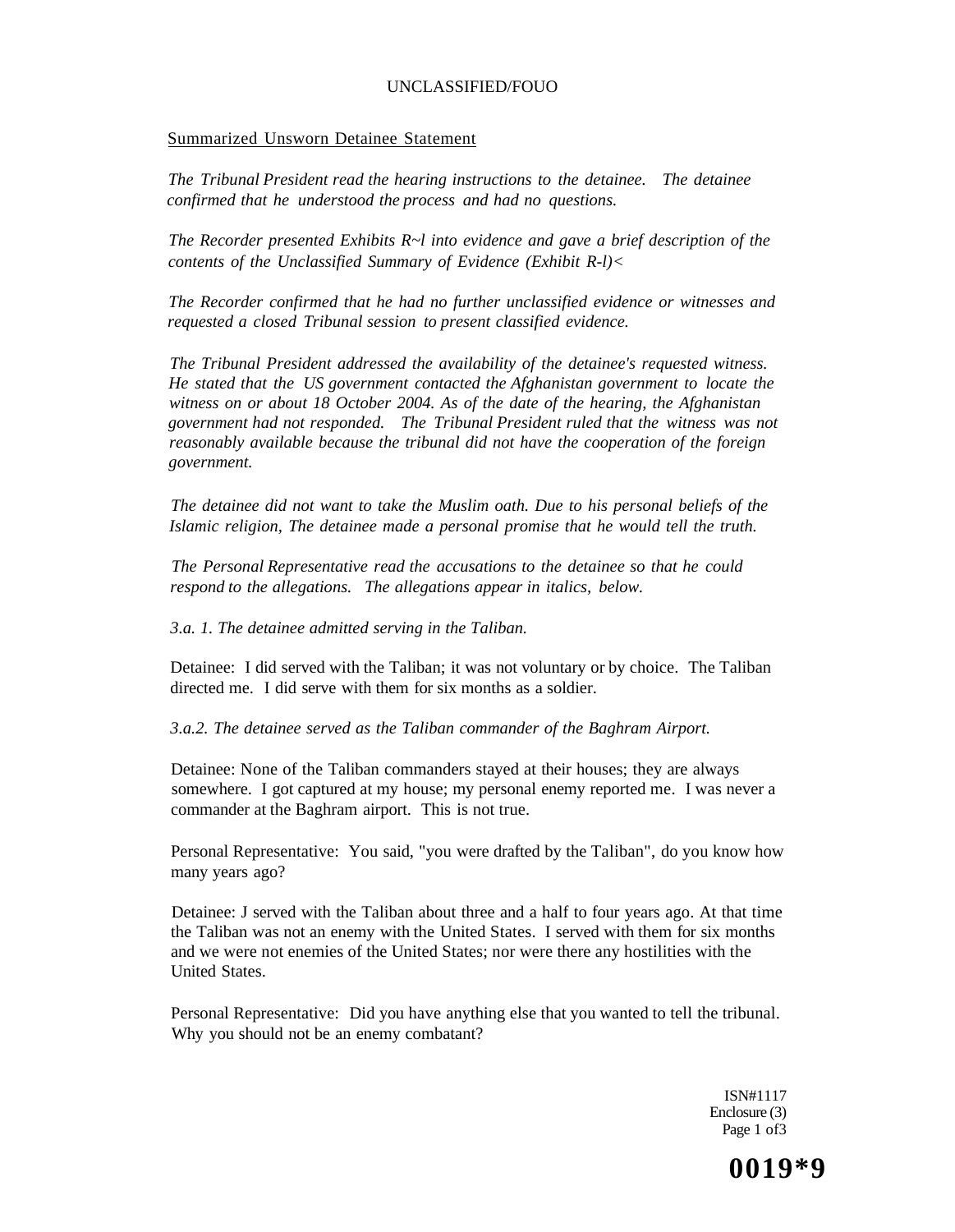Detainee: I wanted to tell all the members of this tribunal my statement. I am innocent; they brought me here because (short pause) this is my story. The first allegation about me being a member of the Taliban; I was drafted by them it was not my choice.

The second thing about being the commander at Baghram. Is there any proof or documents that show I was a commander? You can go and ask the government about me. They will let you know if I was a commander or not. I am not blaming the Americans who captured me; I blame my persona! enemy. My personal enemy was the one who killed my uncle. I was by the river getting ready for prayer, in the mean time my enemy reported me to the Americans and they came and captured me. I haven't even seen Baghram until the Americans captured me. That is when I saw it; but before that I have never even seen Baghram. About the first allegation about being a member of the Taliban. Is that is my crime? In Afghanistan about sixty percent of the people were drafted by the Taliban to do service for them. This is not my fault, so if you keep detaining me or holding me here for that reason I don't know what to say. There is a government there in Afghanistan you can ask about me. There is something they can provide to you if I was a commander of Baghram. I did have two personal enemies who reported me. I am innocent and look at my life in here with handcuffs on my hands and my feet this is not my destiny. About being the commander this is completely not true. About being a member of Taliban or working for Taliban, they wanted three hundred thousand from me; I didn't give them the money so I had to work for them for three to six months. The Taliban were very bad people they were an oppressor, they tortured people or made them do something for them. You are not aggressive so why are you doing this to me? I don't look like a commander. I am really a poor man, I have an older father and I have children. I was a farmer in Afghanistan to provide food for my kids. I just want to be released and go back to my family to take care of them. Since I have been here I have lost sixty-five percent of my mind, I am getting mental problems. If I can get released I can still work and complete my life. If I loose my mind I won't be able to provide food for me. This is my statement and I told you all about me. This is now up to you.

### *The Personal Representative and the Recorder had no further questions.*

#### Tribunal Members' questions

- Q. After you stopped working for the Taliban where did you live?
- A. I was in my house.
- Q. Where is that located?
- A. In the city ofHalmand.
- Q. What job did you have?
- A. I have land. I was taking care of my land.

rSN#lH7 Enclosure (3) Page 2 of3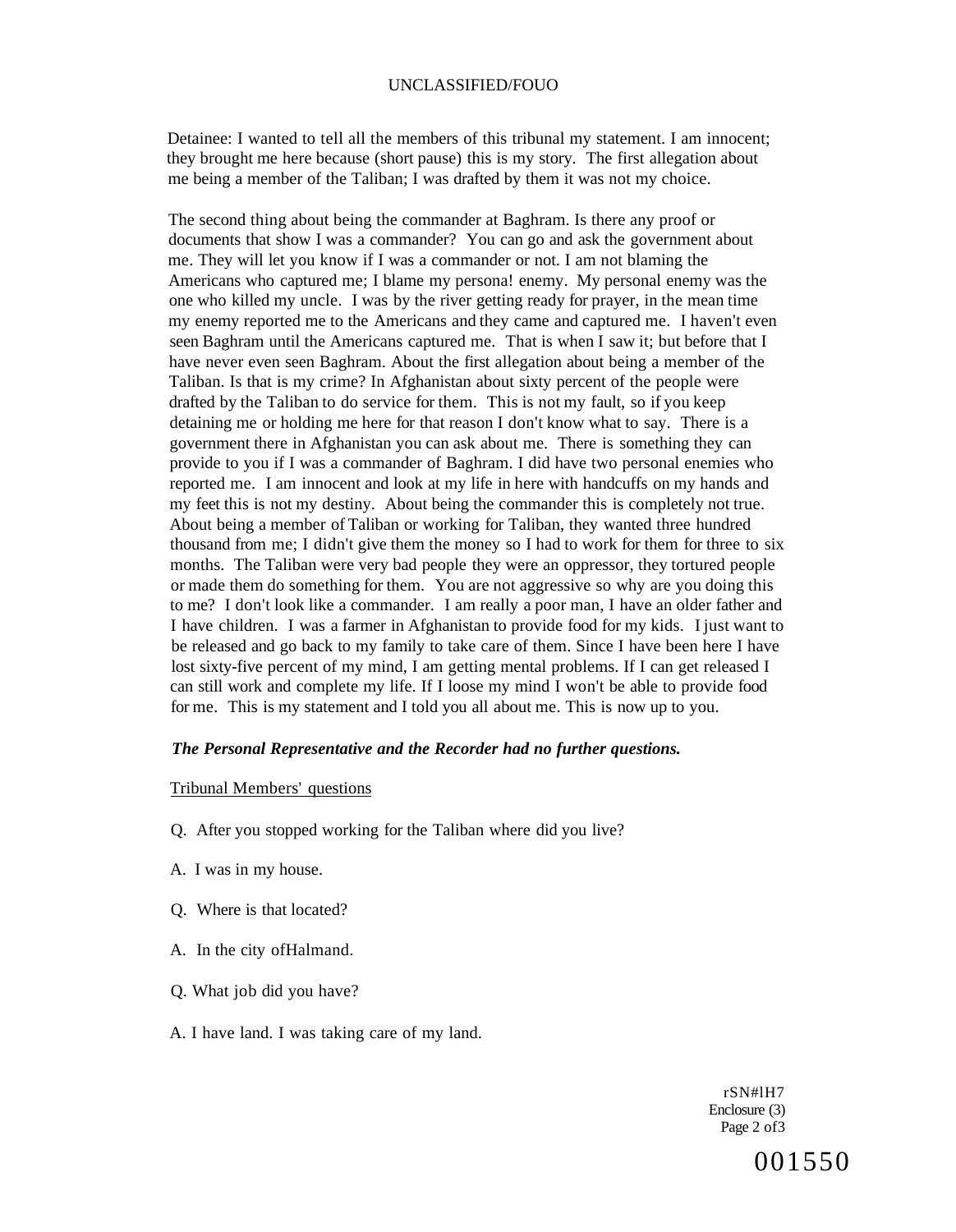- Q. I understand you were a farmer. Can you tell us what you were growing?
- A. Tomatoes, wheat, corn, beets and some vegetables.
- Q. You mentioned that you had personal enemies more than one can you give us their names? Specifically the ones you think turned you in.
- A. Their names were Sabar Gul and Osman.
- Q. Why do you think they were your enemies? Besides one killing your uncle; was that the reason?
- A. It has been a long time since Sabar Gul and I have been enemies. He tried a couple of times to harm me.
- Q. When you were drafted as a Taliban soldier, what were your duties?
- A, I was a driver. I was driving a Russian truck.
- Q. When you served as a Taliban soldier, was that near your home or somewhere else?
- A. I was far from home, once I spent with them in the province of Sabargan. The other time served with them for three months in Kabul.

Tribunal President; Do you have other evidence to provide to this tribunal?

Detainee: I don't have any evidence or witness. Do you have any evidence or witness that I was a commander in Baghram?

Tribunal President: As I said before this is all we know at this time. We will have another session, which will be closed, and we may receive some more information.

*The Tribunal President confirms that the detainee had no further evidence or witnesses to present to the Tribunal. The Tribunal President explains the remainder of the Tribunal process to the detainee and adjourns the Tribunal.* 

# AUTHENTICATION

I certify the material contained in this transcript is a true and accurate summary of the testimony given during the proceedings



Tribunal President

ISN#L117 Enclosure (3) Page3 of 3

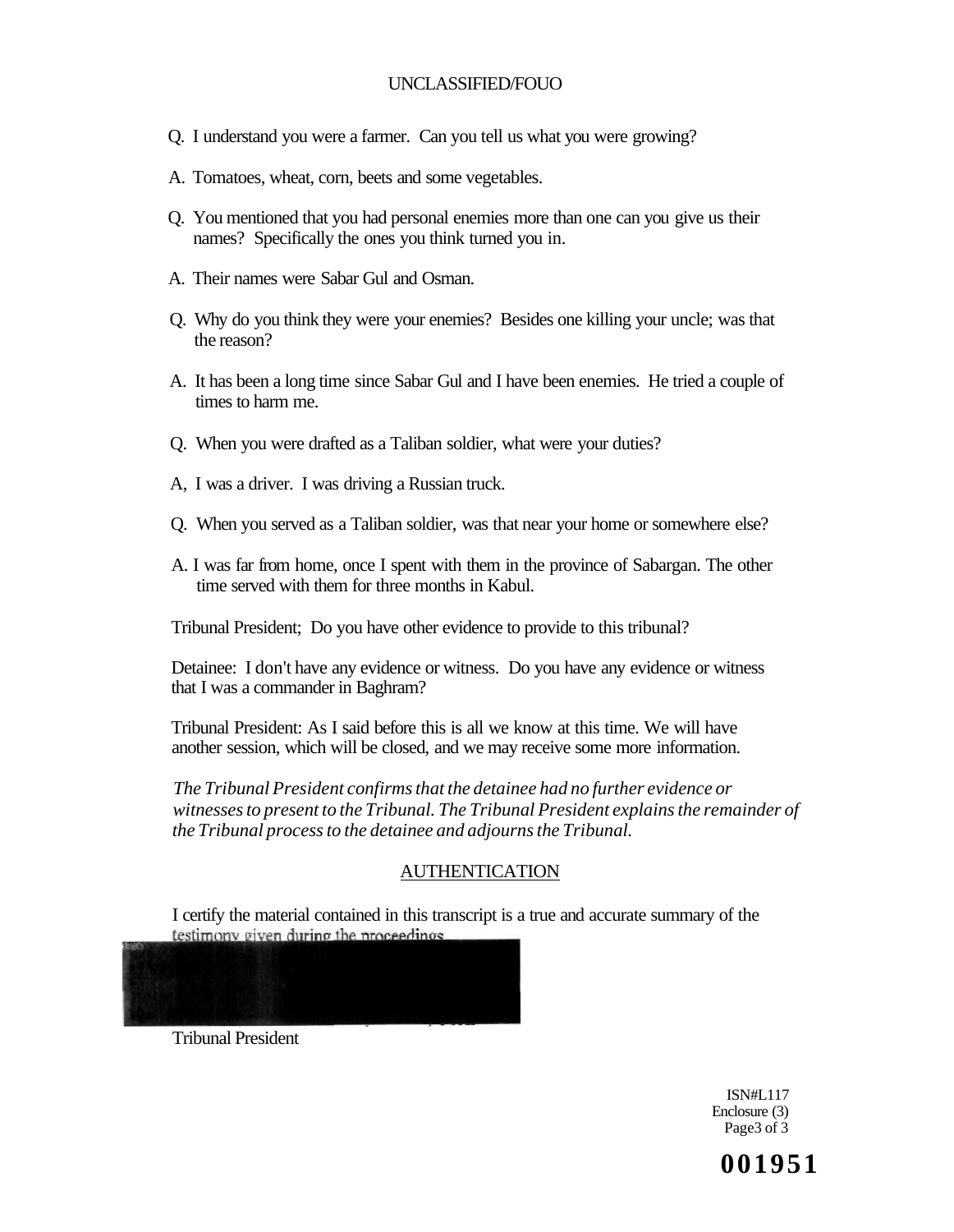## **Summarized Unsworn Detainee Statement**

*The Recorder presented the Unclassified Summary of Evidence (ExhibitR-l) and Exhibit R-2 to the Tribunal and gave a brief description of the evidence,* 

*The Recorder confirmed that she had no further unclassified evidence or witnesses and requested a closed Tribunal session to present classified evidence.* 

Tribunal President: I note that by the Detainee Election Form that it states that the Detainee requested to have his student Visa located from Pakistan and that this would prove he was in Pakistan to go to school to study English and computers. What happened to that request?

Personal Representative: Yes ma'am. I actually looked here in our evidence area to see if we had it and we had no evidence in relationship to his student Visa. In addition to that he reported that his passport had been stolen. We have no evidence on him at all; in reference to that student Visa.

Tribunal President: So is it your understanding that there would be no other way to locate that document?

Personal Representative: At this time, yes ma'am.

Tribunal President: Did you ask them to do a search on the high side to see if in fact it his documentation was located elsewhere?

Personal Representative: No ma'am.

Tribunal President: Let's take a brief recess for a moment.

#### *The Tribunal went into recess and reconvened shortly thereafter.*

Tribunal President: The Tribunal for (stated Detainee's name) is now reconvened. The point in question was on the Detainee Election Form it states that he requested to have his student Visa. Upon consultation with the Personal Representative, it was determined that this Visa like his passport would also be under a false name and therefore is truly irrelevant to the proceedings at this time. The Tribunal has determined that the document is irrelevant and we will not pursue anything further in trying to locate it.

Tribunal President: Personal Representative did the Detainee desire that you present information to this Tribunal on his behalf?

Personal Representative: Yes ma'am.

ISN# 269 Enclosure (3) Page 1 of4

UNCLASS1FIED//FOUO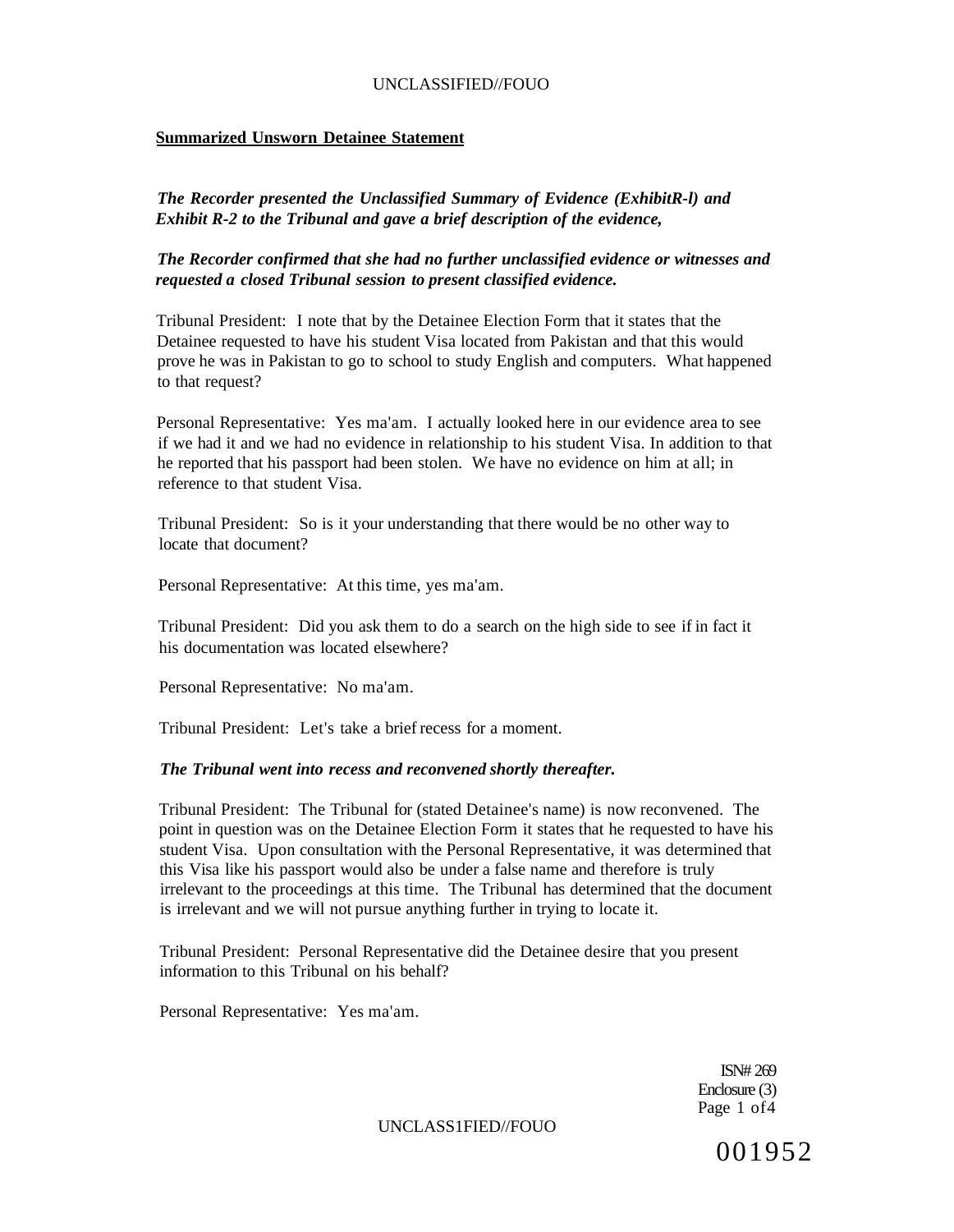Tribunal President: You may do so at this time.

Personal Representative:

*3.a. The detainee is a member of al Qaida and the Taliban:* 

I am not a member of the Taliban or al Qaida. I don't know them nor did I help them.

*3. a. 1, The Detainee traveled to Pakistan in late 2000 on a fake passport.* 

I have defended this many times. I actually did leave Pakistan in late 2000 and in doing so I had to obtain a fake passport The reason is because I was born in Saudi Arabia but my family was from Chad. I had to go to the Chad Embassy to find out if I could obtain a passport. They allowed me to get one under a different name; which made the passport fake.

*3.a.2. The Detainee has been associated with al Qaida members.* 

I don't know them. I don't have nothing to do with them.

*3.a. 3. The Detainee is identified as a member of the Bahrain Defense Organization.* 

No, I was not.

*3.a.4. The Detainee is a low level al Qaida fighter.* 

They caught me in Pakistan in Karachi and they sold me to the Americans for \$5,000. I am not a fighter. I was in prison in Pakistan and they told me they would call my parents but they never did.

*3.b. The Detainee participated in military operations against the U.S. and its Coalition partners.* 

This is not evidence. It's just allegations.

*3. b. I. The Detainee was recruited for military training at the al Farouq training camp.* 

I have never been seen at any of these camps.

*3.b.2. The Detainee received military training, including use ofAK-47s.* 

I have never been seen except in Pakistan when we carried it but I never used it.

*3.b.3 The Detainee reportedly may have fought against U.S. and coalition troops in Tora Bora.* 

> ISN# 269 Enclosure (3) Page 2 of4

UNCLASSIFIED//FOUO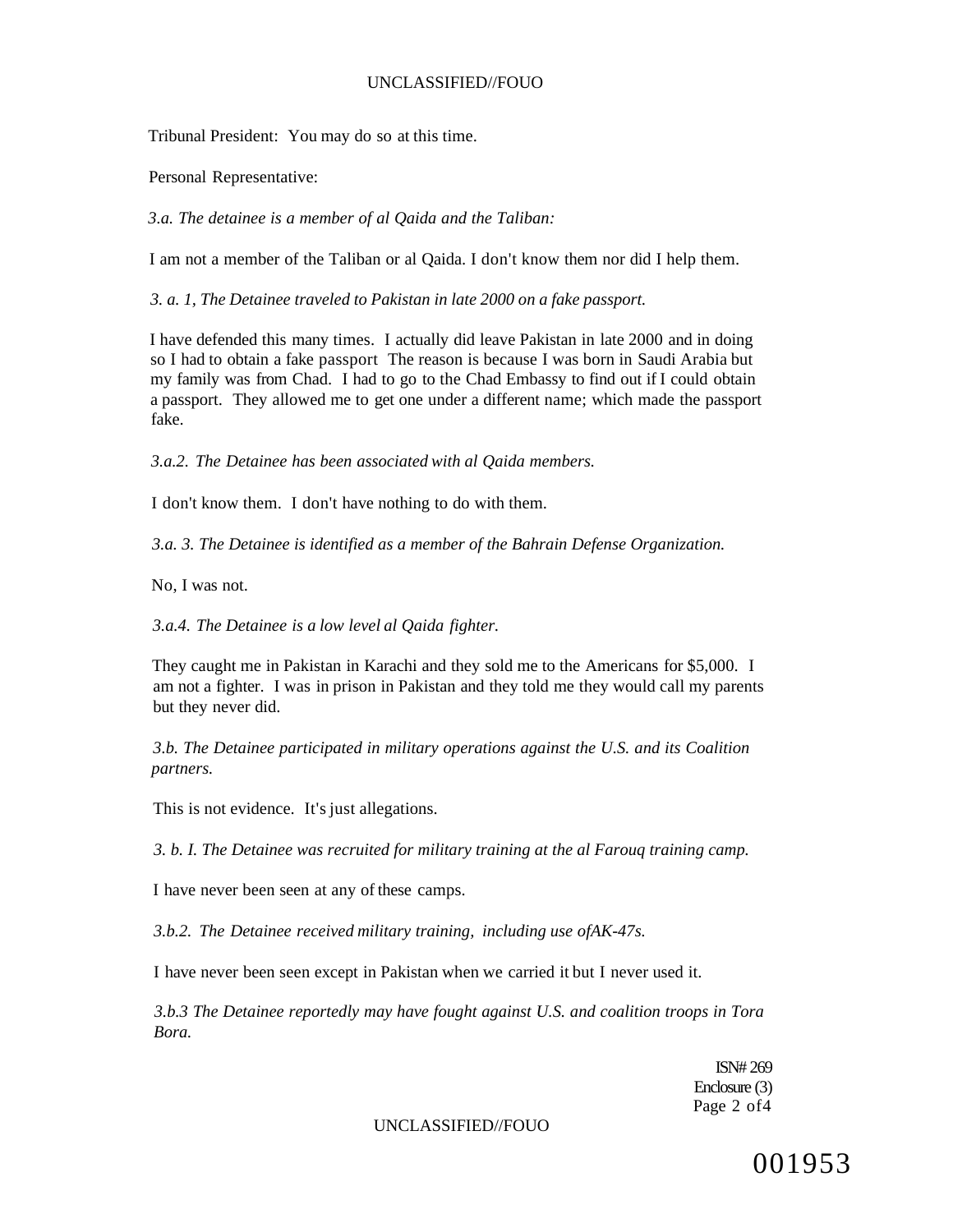I have never been to Tora Bora. I have no business to go there and fight. I came to get educated only.

I was captured after September 11<sup>th</sup>, 2000. I was arrested in Saudi Arabia. I got the money to travel to leave Saudi Arabia by saving my money. I went to the police station and reported that I had lost my passport. I was then captured.

All of these allegations are untrue and they are no evidence of proof.

Personal Representative; That is the end of our conversation.

Tribunal President: I also noticed that on the Detainee Election Form that the Detainee requested to have the airport confirm that he left Saudi only once. That was a month to a month and a half prior to 9/11 to go to Jeddah and then Karachi. Truly that is not relevant to what we are talking about and there is no way to confirm that obviously without his passport. We just wanted to address that since it is on the Detainee Election Form.

Personal Representative: Correct. Yes ma'am.

# *The Tribunal President confirmed that all unclassified had been heard and adjourned the open session of the Tribunal*

## *The Tribunal President reconvened to correct a statement made by the Personal Representative.*

Tribunal President: The Tribunal is reconvened to correct a statement that was previously made. The statement was that the Personal Representative said that the Detainee traveled to Pakistan in late 2000 and what was meant to have said was the Detainee traveled to Pakistan in late 2001 on a fake passport.

## *The Tribunal President confirmed that all unclassified had been heard and adjourned the open session of the Tribunal.*

## *The Tribunal President reconvened to correct a statement made by the Personal Representative.*

Tribunal President: The Tribunal is reconvened in order to correct a statement made by the Personal Representative regarding the Detainee's remarks for the Tribunal. Personal Representative at this time would you please correct the statement?

Personal Representative: Yes ma'am. I stated that he was arrested in Saudi Arabia. The correction is, he was arrested in Pakistan and he was amongst Arabic and Saudi people.

> ISN# 269 Enclosure (3) Page 3 of4

UNCLASSIFIED//FOUO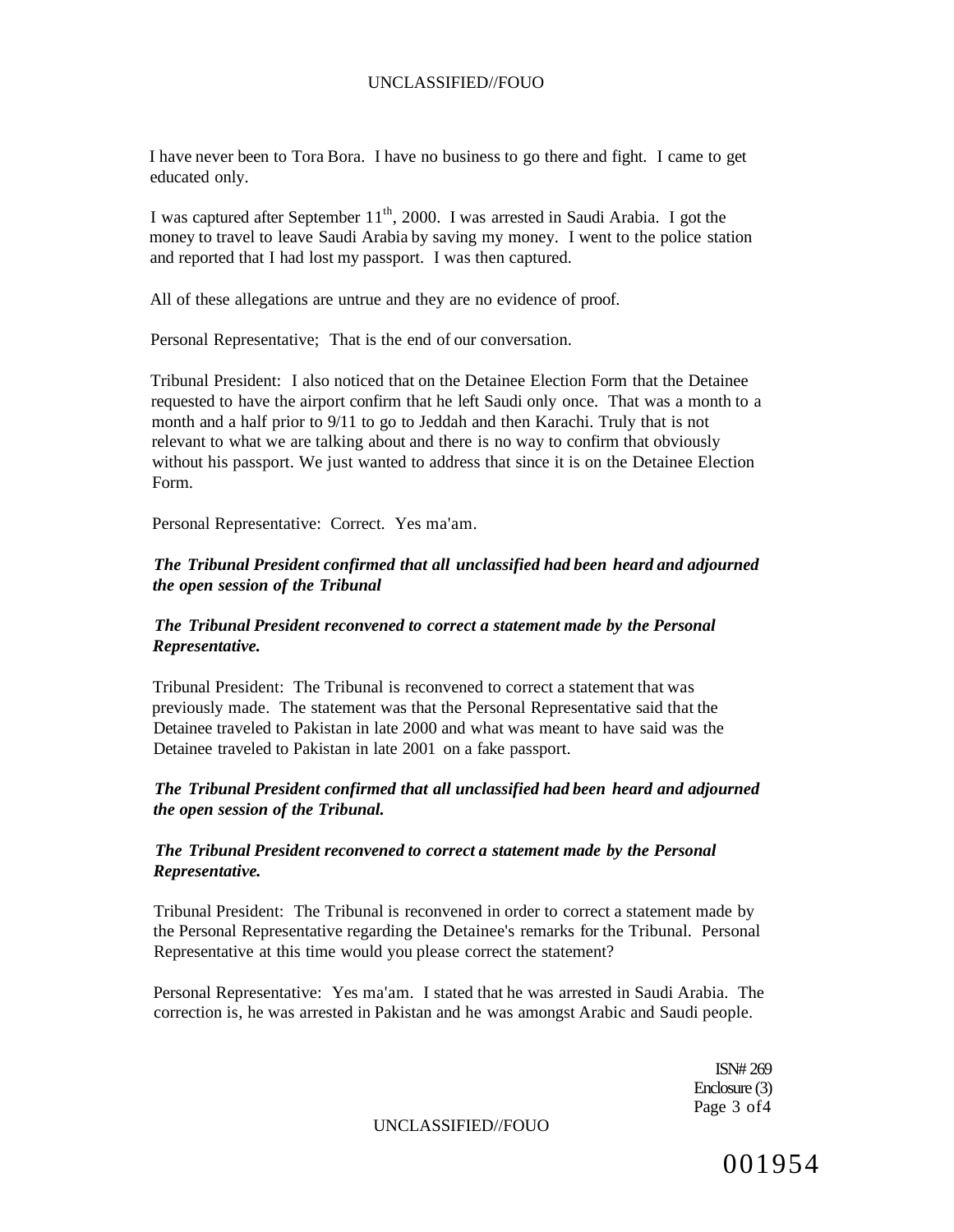Tribunal President: Thank you.

Personal Representative: Yes rna'am.

*The Tribunal President confirmed that all unclassified had been heard and adjourned the open session of the Tribunal* 

# **AUTHENTICATION**

I certify the material contained in this transcript is a true and accurate summary of the testimony given during the proceedings.



Tribunal President

ISN# 269 Enclosure (3) Page 4 of 4

UNCLASSIFIED//FOUO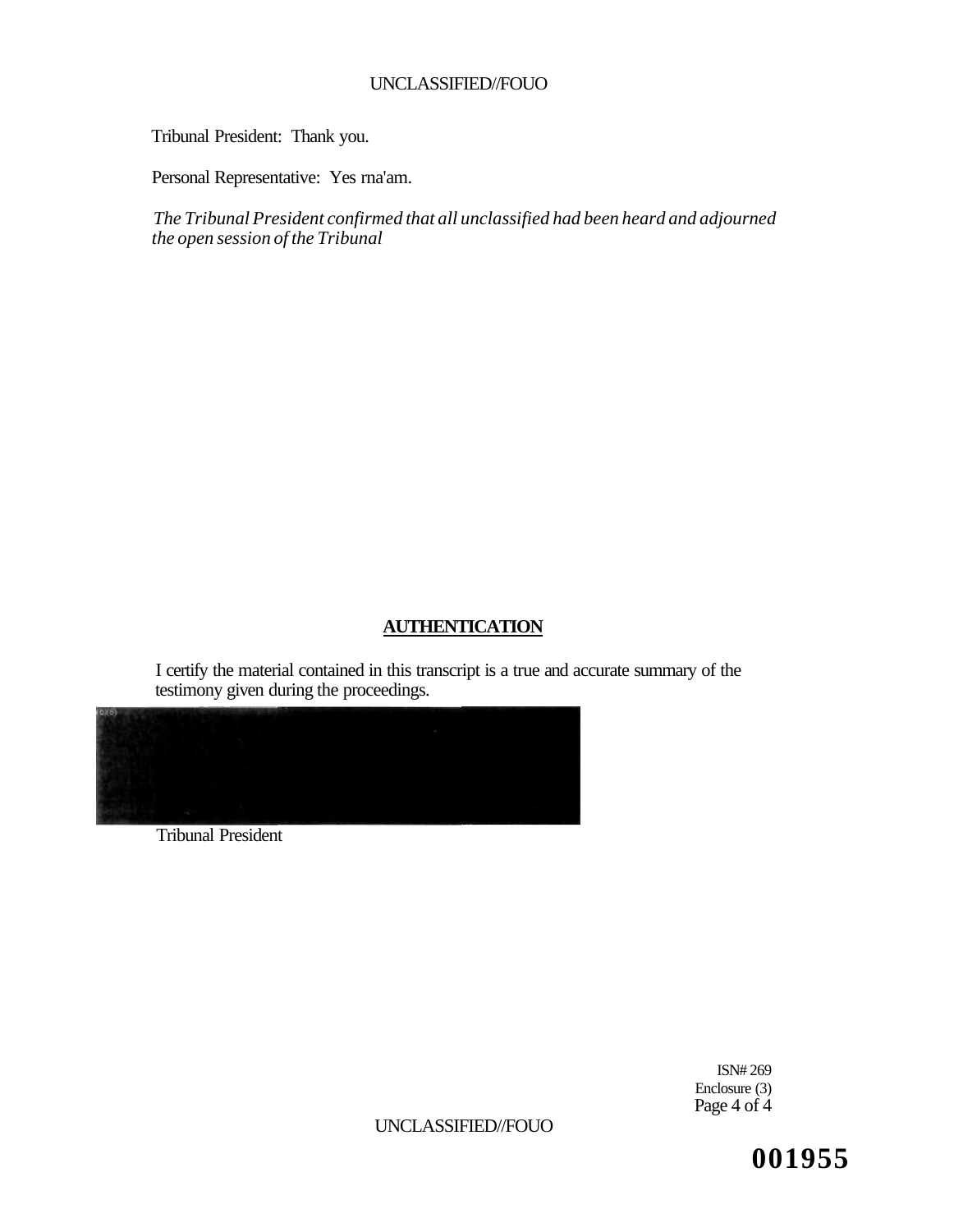#### **Summarized Detainee Unsworn Statement**

## *The Tribunal President read the Hearing Instructions to the Detainee and confirmed that the Detainee understood and had no questions,*

Detainee: I attended this Tribunal because I wanted to respond to these allegations I have witnesses and I posted reports. I would like to discuss them with you, the Tribunal.

Tribunal President: We're aware that you requested a document that we determined was not relevant. We received no request for witnesses.

Detainee: Yes, that is what I wanted to say, that I requested these documents and it should be in the file. I have been told already about the witnesses.

Tribunal President: Right. Iajust a few minutes we'll allow you to provide an oral statement as well.

*The Personal Representative presented the Detainee Election Form (Exhibit D-A) to the Tribunal.* 

*The Recorder presented the Unclassified Summary of Evidence (Exhibit R-l) to the Tribunal.* 

*The Recorder presented Exhibits R-l into evidence and gave a brief description of the contents of the Unclassified Summary of Evidence (Exhibit R-l).* 

Detainee: Does he (the recorder) have any questions?

Tribunal President: He may have later on in the process. We'll get to that.

## *The Recorder confirmed that he had no further unclassified evidence or witnesses and requested a closed Tribunal session to present classified evidence.*

*The Tribunal President, referring to the Detainee Election Form, made the following statement:* 

Tribunal President: I see by the Detainee Election Form that you have elected to participate as evidenced by your being here today. I also see that you asked for a document to be produced from a hospital, referenced to show intent that you were in Pakistan to receive treatment for back illness. Based on the allegations and the unclassified summary of evidence, this request was considered not relevant. Therefore this request was denied. Abdalaziz Kareem Salim Al Noofayaee you may now present any evidence you have to this Tribunal and you have the assistance of your Personal Representative in doing so.

> 1SN# 687 Enclosure (3) Page 1 of 14

UNCLASSIFIED//FOUO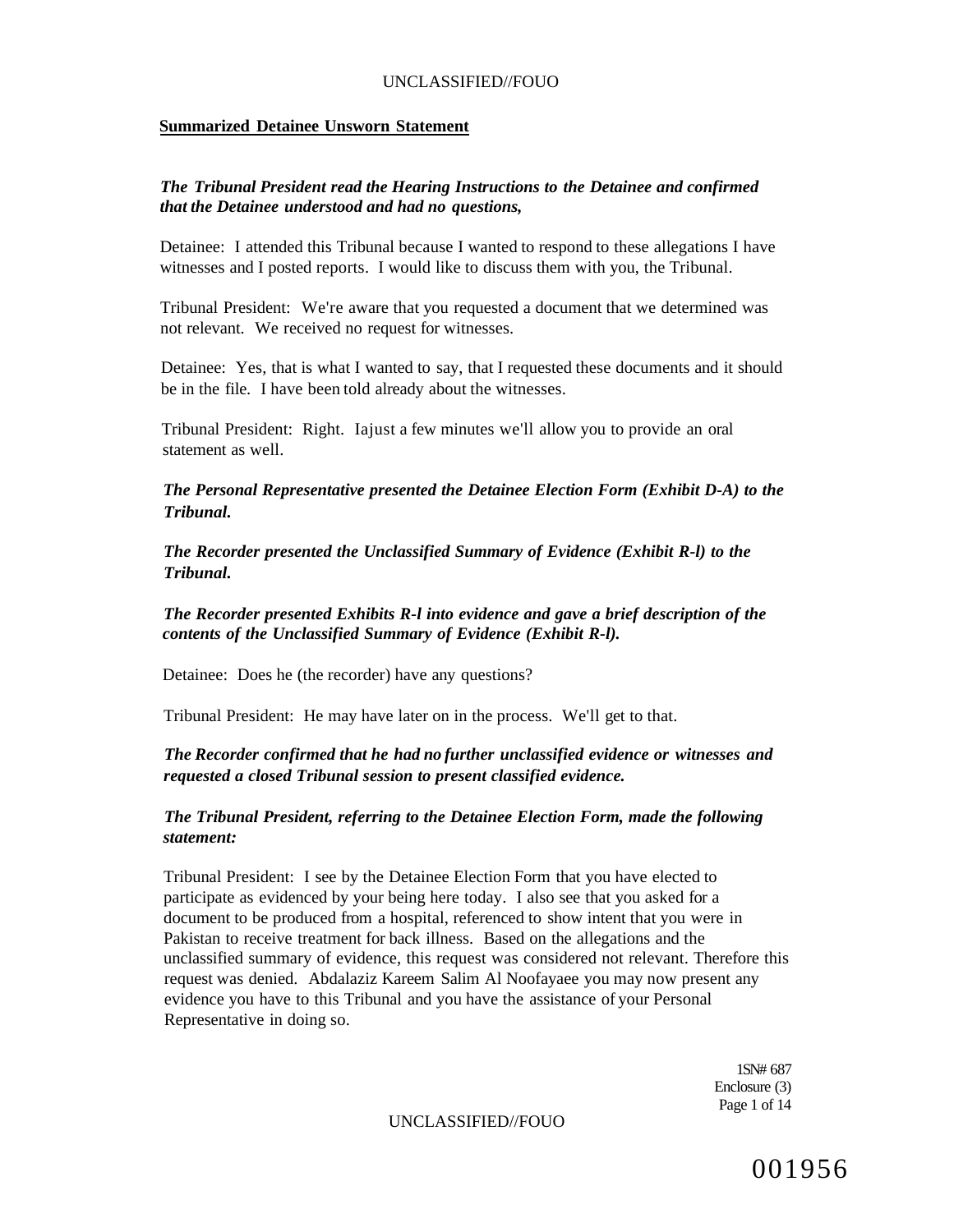Detainee: I gave him (Personal Representative) all of the answers to all of these allegations and he can present them.

Tribunal President: Okay. We will be more than happy to do that Would you like to take an oath, for anything else that you answer for us?

Detainee: I don't want to take the oath.

Tribunal President: Okay that is fine.

*The Recorder does not administer the Muslim oath to the Detainee.* 

*The Tribunal President opened the Tribunal to the Detainee to make his statement* 

Tribunal President: With the help of your Personal Representative you may begin.

Personal Representative: The detainee and I met and I'm prepared to give the detainee's statement.

*3. L Originally from Saudi Arabia, the detainee traveled to Karachi, Pakistan in late 2001 viajeddah, Saudi Arabia; Damascus, Syria; Tehran, Iran; and Lahore, Pakistan.* 

Detainee (via Personal Representative): Regarding the first allegation, regarding his travels, when we met he said that I personally traveled, I went for treatment of back problems. I never went to Afghanistan, only Pakistan. I did have a passport and he wanted to say that I was already in Pakistan before the September  $11<sup>th</sup>$  incident.

Tribunal Member: I just wanted to ask a question. Do you want the translator to literally translate to him? Did you want him to re-translate that to him?

Personal Representative: I think he should.

Translator: Can you say that again?

Detainee (via Personal Representative): I was already in Pakistan before the September 11<sup>th</sup> incident.

Personal Representative: Would he like to say more about this charge?

Detainee: I went there for the purpose of medical treatment and then I went to Lahore. You may ask me why didn't I get treated in Saudi Arabia. It is cheaper in Pakistan than it is Saudi Arabia and I can get the same treatment there.

*3.2. In March 2002, the detainee was arrested by Pakistani police during a raid on the Issa guesthouse in Faisalabad, Pakistan.* 

> ISN# 687 Enclosure (3) Page 2 of 14

UNCLASSIFIED//FOUO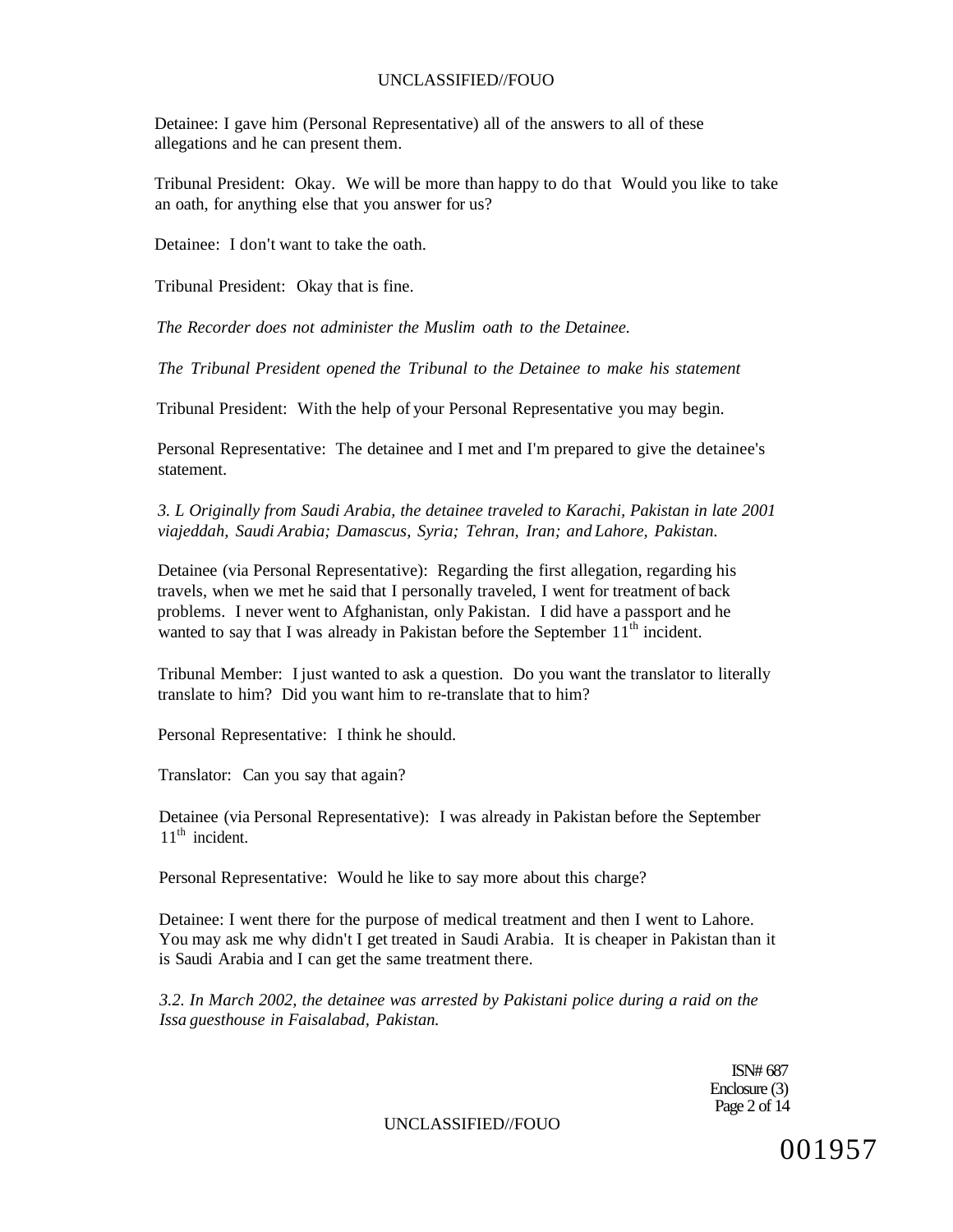Detainee (via Personal Representative): The second one talks about his arrest by the Pakistani police at the Issa guesthouse. He said that is right, I was in Pakistan before the Americans started bombing Afghanistan. When I heard the Pakistani police were starting to capture Arabs I went to that guesthouse.

Detainee: I was in Karachi when they started capturing. I went from Karachi to Lahore.

Detainee (via Personal Representative): All along I was there to get back treatment. I was at the Sinai in Karachi, Pakistan before Ramadan in 2001. Would he like to say anything more about his arrest?

Detainee: When they started arresting the Arabs in Pakistan, I tried to go to the Saudi Arabian government so I could go back, but I wanted to stay here so I could finish my medical treatment.

## *3.3. Several of the individuals arrested in the raid on the guesthouse in March 2002 were identified by a senior al Qaida associate.*

Detainee (via Personal Representative): The third one talks about the individuals that were arrested in that guesthouse were identified by senior al Qaida associates. He said that I was in a hurry to get there (meaning the guesthouse) because the Paki sub-police were arresting Arabs. I did not know and I had no knowledge of these people at the guesthouse. He went to Lahore, before finishing his treatments to Raiwind Pakistan to see a group Tabligh to ask them for help to finish his back treatments. It was a safe place but they said at this time we cannot help you. The group Tabligh said that. So they (Tabligh group) told him to go back to Faisalabad Pakistan, to study Koran. The reason he went was to stay and find a doctor to finish his treatment. By staying at that guesthouse, it was a way for me to have a place to stay and seek treatment for my back therapy. Does he wish to say more about that?

Detainee: When I went to Faisalabad, all the people I ran into, they were learning Koran. The only thing I knew about them was they were reciting the Koran readings.

## *3.4. Detainee was captured with a Casio F-91W watch, known to be used by members of al Qaida.*

Detainee (via Personal Representative): Now the fourth one is talking about how he was captured with a Casio F-91 W watch.

Detainee: I did not know that these watches are used by the al Qaida members. I did have a Casio watch, I'm not sure if it is the F-91 W.

Detainee (via Personal Representative): He also had said something to me that the watch I had is like the watch even some of the guards here have. So does that mean that they are Taliban and a! Qaida? How could I use a watch for that? I went there for treatments. Lots of people wear that watch.

> TSN# 687 Enclosure (3) Page 3 of 14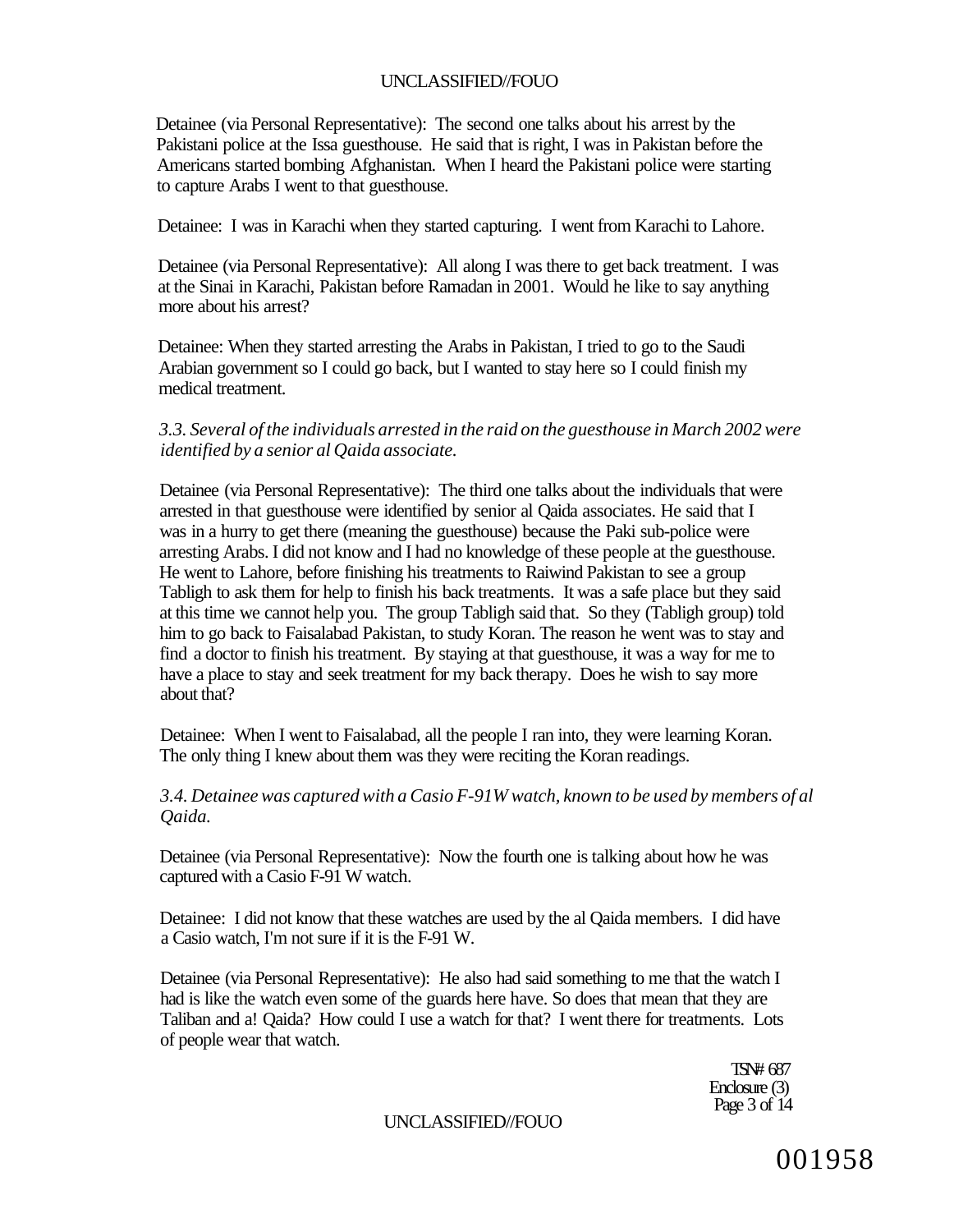*3.5. The F-91W Casio watch has been associated with numerous al Qaida and radical Islamic terrorist improvised explosive devices.* 

Detainee (via Personal Representative): Number five talks about how that Casio watch has been associated with numerous al Qaida and radical Islamic terrorist explosive devices. When we talked his response was so many people carry that watch; they all can't be terrorist. Does he wish to say more about the watch?

Detainee: I bought that watch in Saudi Arabia before I got there.

*3.6. The detainee trained at the Khalden Camp around 1997.* 

Detainee (via Personal Representative): The sixth one says that the detainee trained at the Khalden Camp around 1997. Not true. I never heard of this camp. This statement makes no sense to me, I was in Saudi in 1997. Does he want to mention anything else about that?

Detainee: I was in Saudi Arabia in 1997 and at that time I stayed in place until 2001.

*3.7. The Khalden Camp was run by a senior al Qaida operative.* 

Detainee (via Personal Representative): The last one talks about that camp was run by a senior al Qaida Operative.

Detainee: This relates to the previous one.

Personal Representative: Yes, that's right, he's right.

Detainee (via Personal Representative): Again, he says he never had any association with this camp at all. I was in Saudi Arabia and never heard. That's all that we have for notes, is there anything he wants to say?

Detainee: I have nothing else to add.

Tribunal President: Does that conclude your statement?

Detainee: Yes, yes that concludes my statement unless you have other questions.

Tribunal President: We may have, so thank you. Personal Representative, do you have any questions for the Detainee?

Personal Representative: No, no Ma'am. He actually answered the one question I was going to ask him in his statement. Which was, "Where did he buy his watch?" and he answered that.

Tribunal President: Recorder, do you have any questions for the Detainee?

ISN# 687 Enclosure (3) Page 4 of 14

### UNCLASSIFIED//FOUO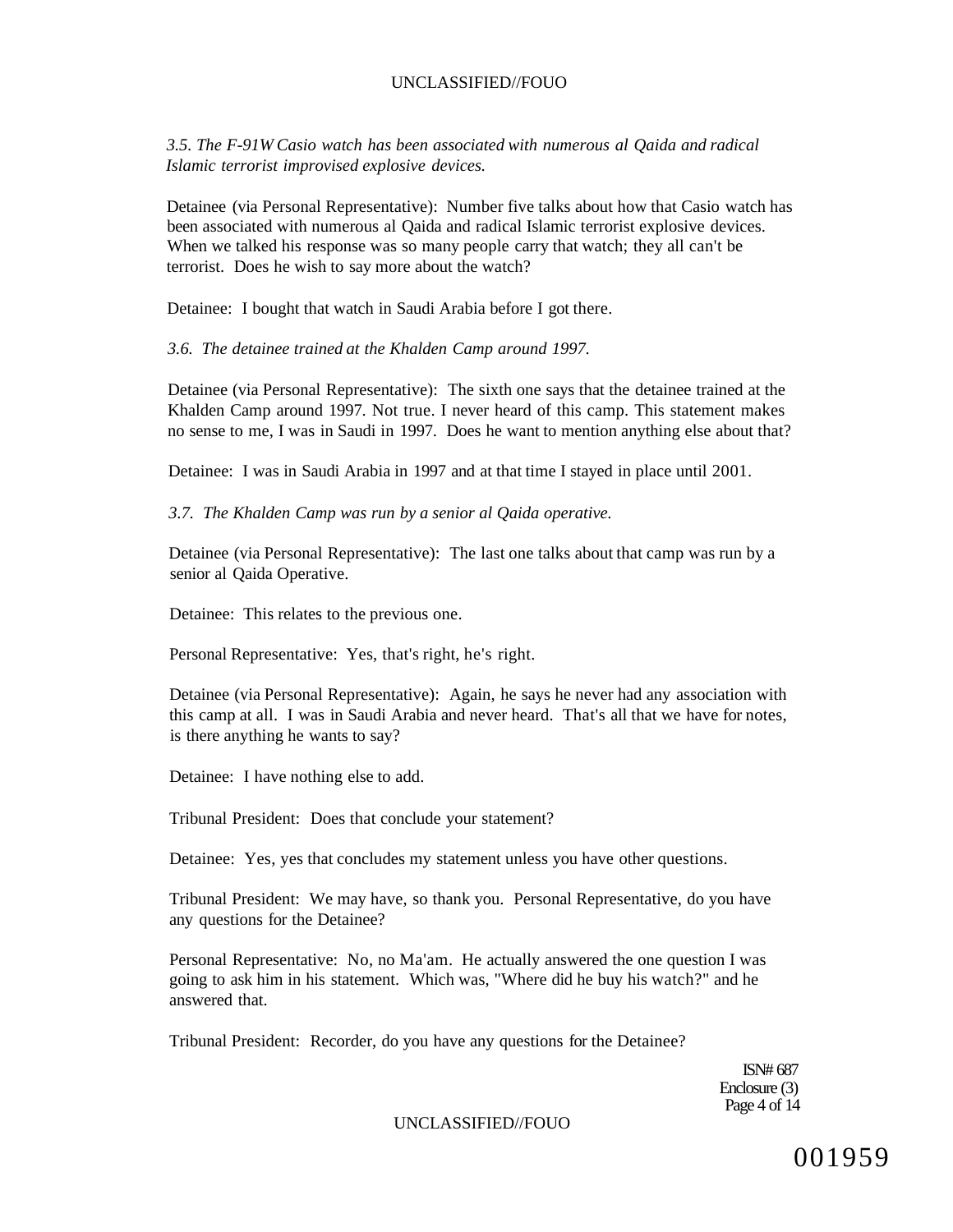Recorder: No Ma'am.

Tribunal President: Do any Tribunal Members have any questions for the Detainee?

Tribunal Member's questions

- Q. Sir, how old are you?
- A. Approximately 27 or 28 years old.
- Q. What did you do in Saudi Arabia?
- A. I was a student
- Q. Whereat?
- A. Up in Taif.
- Q. What is that? Is that a University?
- A. It is not a University; it is a city.
- Q, You were a student in that city but what school?
- A. It is a school called Takeef. There were many schools I went to.
- Q. What did you study?
- A. High school education. I learned Arabic, English and mathematics.
- Q. What age did you stop going to school?
- A. I was about 18 or 19 years old.
- Q. Okay, then from the age of 19 until you left for back treatment, what did you do?
- A. I was working in the market selling vegetables and things like that.
- Q. Where did you get the vegetables from?
- A. I would buy it from supply houses and farmers, and I sold them at the market
- Q. You supported yourself by selling vegetables at the market?
- A. Yes I was.

ISN# 687 Enclosure (3) Page 5 of 14

#### UNCLASSIFIED//FOUO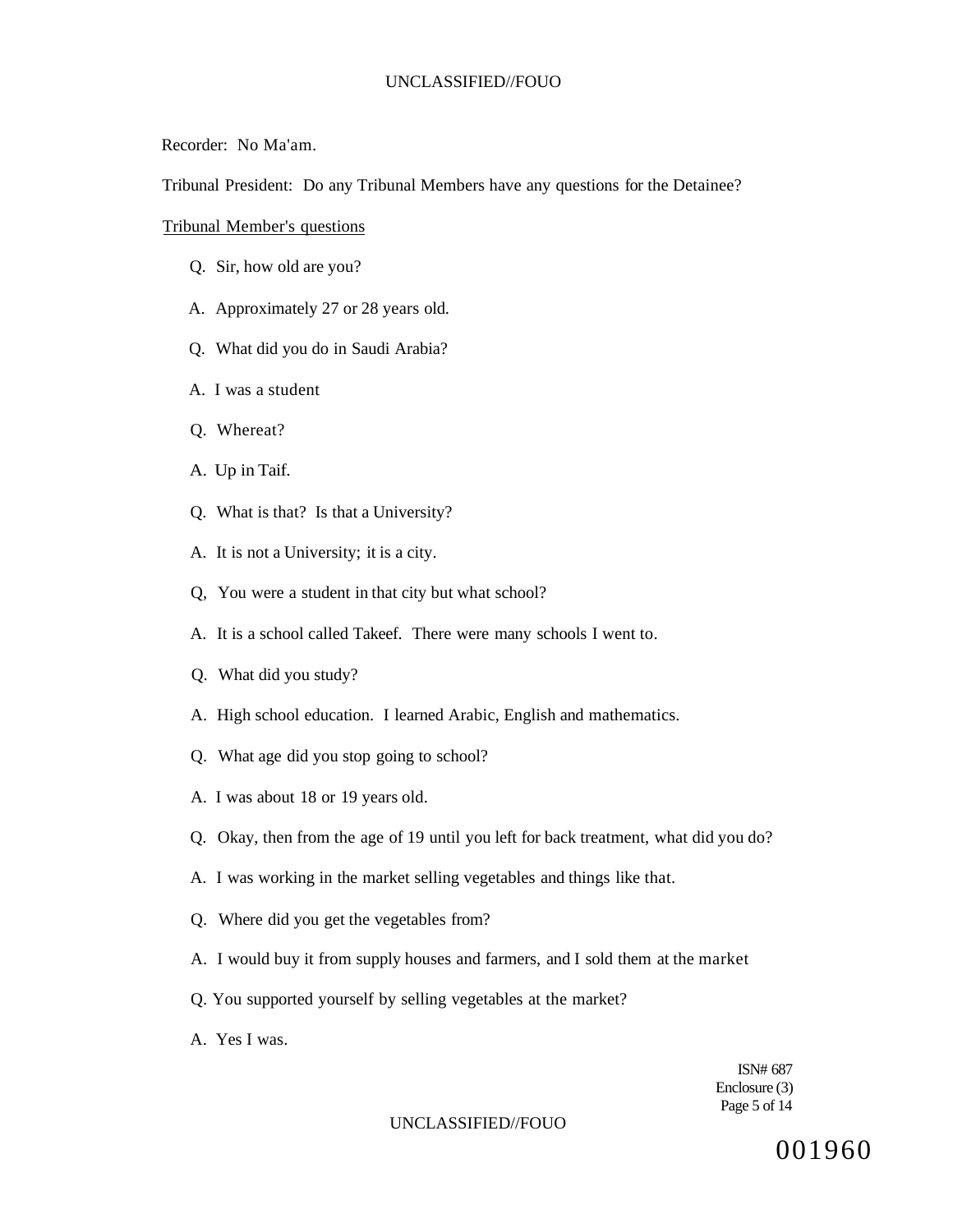- Q. Have you ever held any other type of job?
- A. No I did not.
- Q. Do you have any military training?
- A. No I don't have any.
- Q. When did you start noticing that your back bothered you?
- A. I don't remember exactly but sometime in my twenties.
- Q. Was there a specific incident that caused your back problems?
- A. I believe maybe it is the cold weather.
- Q. The cold weather in Saudi Arabia?
- A. Yes it is sometimes we have cold weather,
- Q. You never had a specific injury?
- A. No I did not.
- Q. Did you ever see any doctor in Saudi Arabia concerning your back problems?
- A. Yes I did, I used to go to the pharmacy and to the hospitals.
- Q. What activity or activities bothered your back the most?
- A. I used to carry sugar or flour back on my back, huge bags on my back and the gas bottles for the barbeques.
- Q. And this bothered your back?
- A. Whenever I used to carry it, I used to feel the pain.
- Q. How about just walking for a long period of time, does that bother your back?
- A. My back was hurting when I was in Syria when I was walking.
- Q. How about when you sit for a long time? Does that bother your back at all?
- A. My back hurts me when I sit for a long time.

ISN# 687 Enclosure (3) Page 6 of 14

#### UNCLASSIFIED//FOUO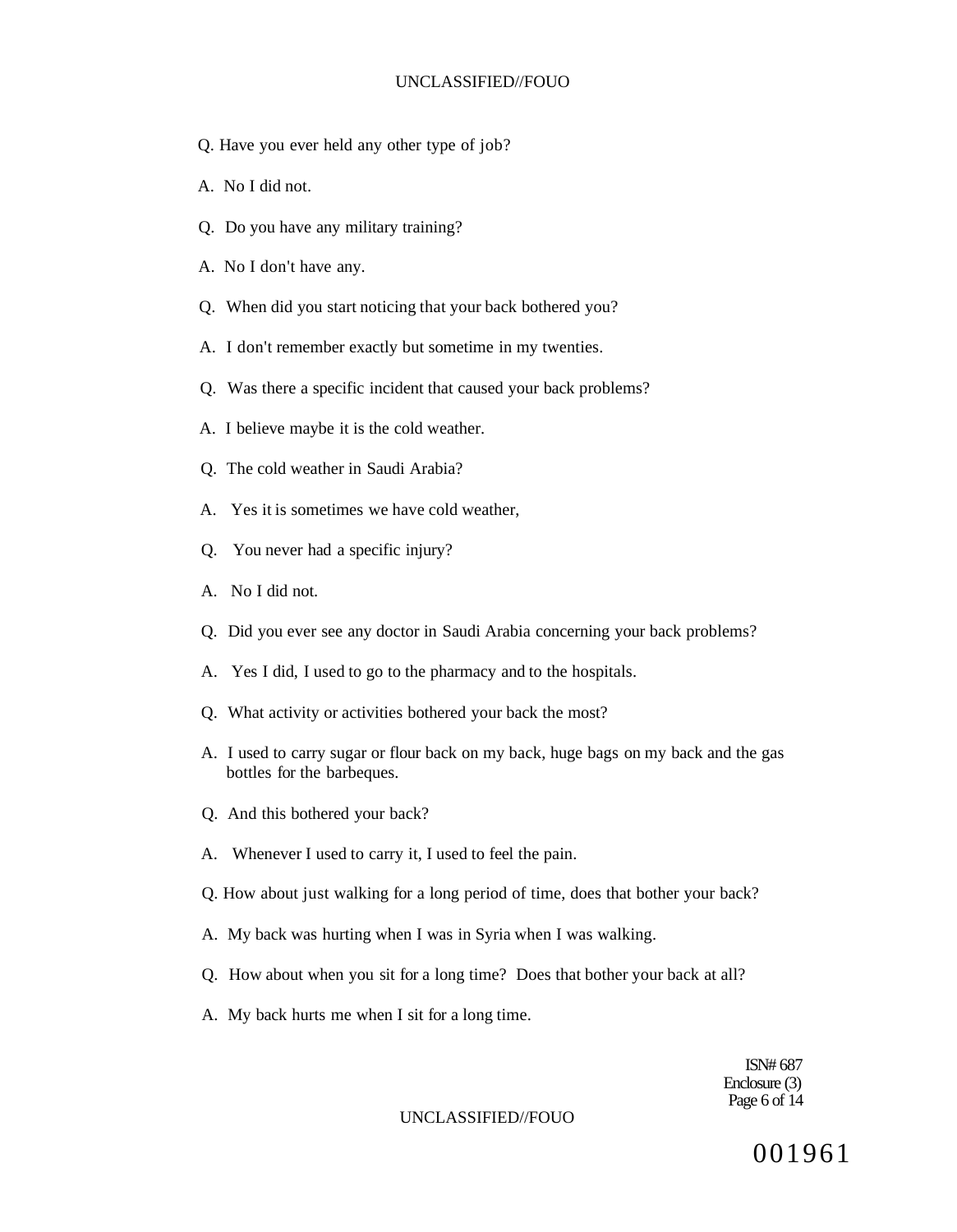- Q. How long did it take you to travel from Saudi Arabia to Pakistan, how many hours?
- A. From Saudi Arabia to Pakistan?
- Q. Correct, how long did it take?
- A. One week.
- Q. Did you drive?
- A. I took a plane.
- Q. How is your back now?
- A. Now it is better, but are you asking now here in this room or in the camp?
- Q. As your sitting here today.
- A. I'm feeling fine now.
- Q. What type of treatment did you get in Pakistan for your back, if any?
- A. I was getting a back massage and they were giving me some kind of tablets. I was asked to come back to see them every two weeks. I was given some cream for my back along with some medication tablets and when I run out they asked me to come back.
- Q. So you spent a week traveling to Saudi Arabia to Pakistan so that you could get some cream for your back and a massage?
- A. There were doctors when I got to Pakistan, they advised me to change the environment that I am living in. Because it is cheaper, these people were advising in Saudi Arabia to go there it's cheaper to be treated in Pakistan and change the environment, which is Saudi Arabia.
- Q. Did you work at all when you left Saudi Arabia?
- A. I did not work there, I was just waiting to get the treatment and then I would leave.
- Q. How did you support yourself?
- A. I had some money on my person.
- Q. Where did you get this money?
- A. From the market where I was selling the vegetables.

ISN#687 Enclosure (3) Page 7 of 14

## UNCLASSIFIED//FOUO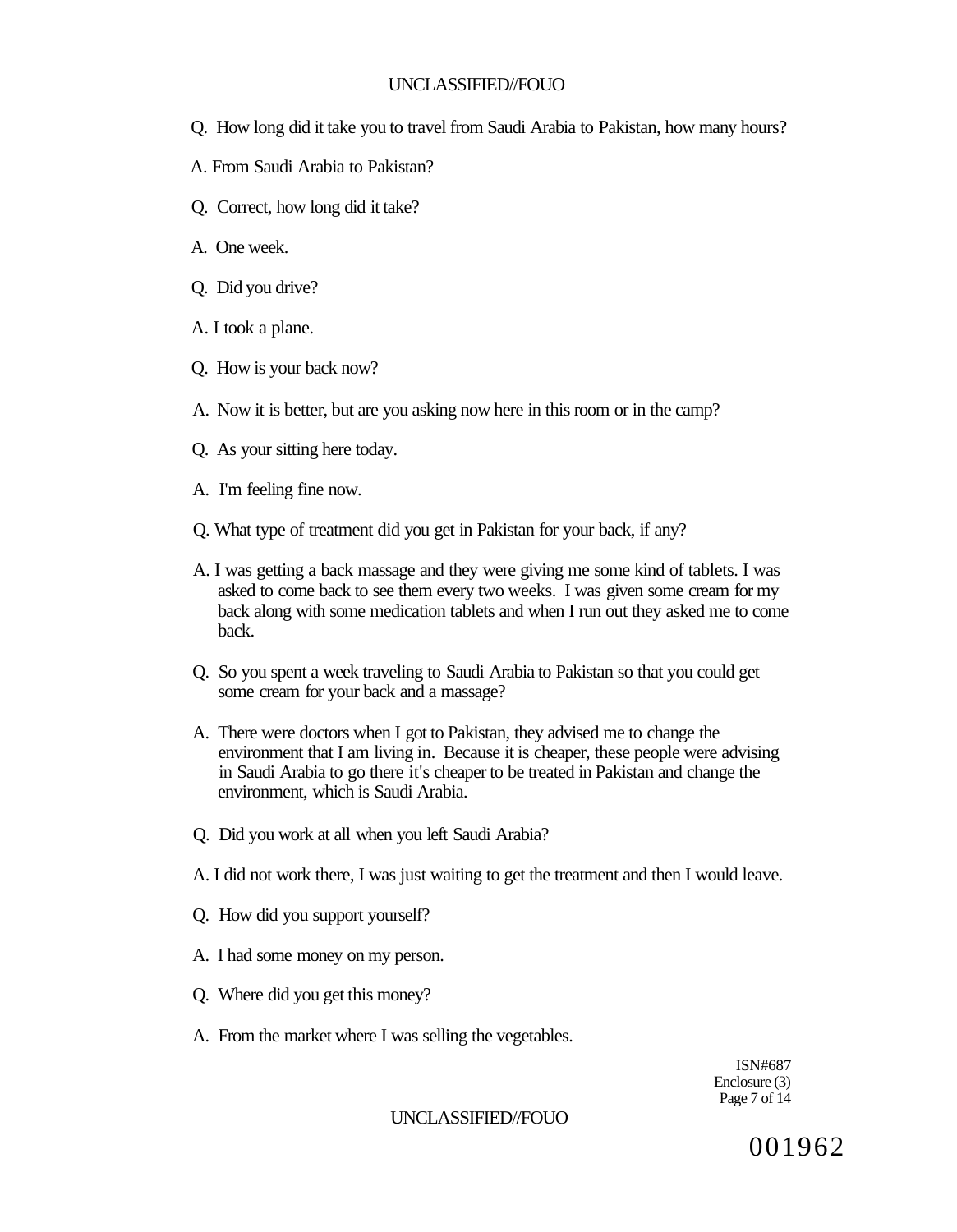- Q. Did you travel alone?
- A. Yes I did.
- Q. How did you make your travel arrangements?
- A. I went to the airport. I asked them to reserve a seat for me and he made arrangements for me and told me when.
- Q. You didn't use a travel agency?
- A. You go where you want to purchase the ticket, that's where I went.
- Q. Did you have your passport with you when you were arrested?
- A. Yes I did.
- Q. You said you did not have any knowledge at all of any of the people that you were staying with in this guesthouse.
- A. I didn't have any knowledge.
- Q. Did you recognize any of these people?
- A. There are some of them here in the camp.
- Q. But when you first saw these people at the guesthouse, did you recognize them? Had you seen them before at the guesthouse?
- A. No I didn't recognize them.
- Q. When you first said you were a student at Takeef, what type of school is that?
- A. Arabic, English, Physics.
- Q. That's a school that's beyond high school?
- A. No this is high school.
- Q. When I first asked you what you did in Saudi Arabia you said you were a student. Why is that?
- A. Yes. I just studied there.
- Q. Didn't you just state that you stopped studying when you were 18 and 19 years old?

ISN# 687 Enclosure (3) Page 8 of 14

#### UNCLASSIFIED//FOUO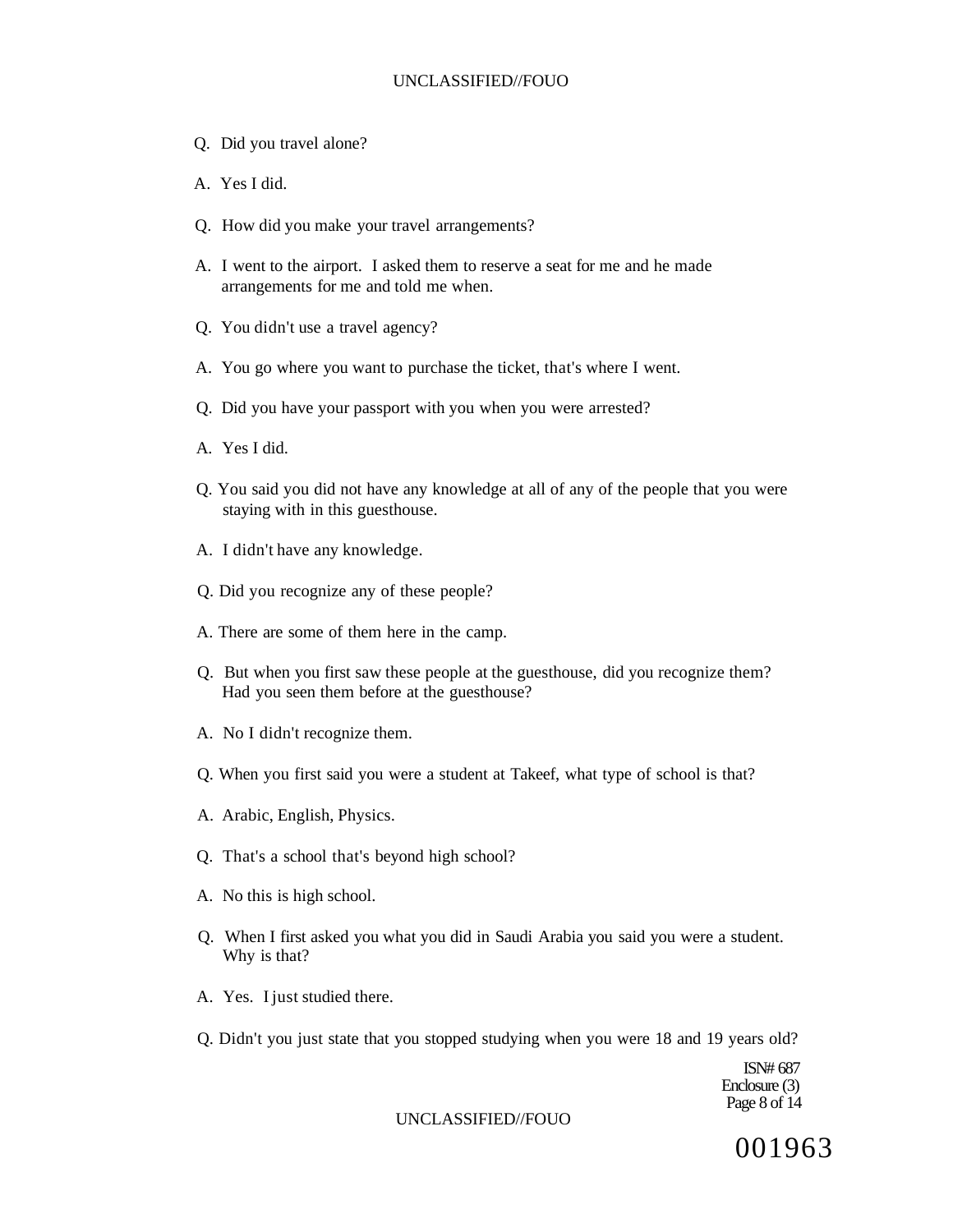- A. Yes I did.
- Q. What age did you leave Saudi Arabia?
- A. I don't know how many months I've been here in Cuba.
- Q. You can't recall what age you were when you left Saudi Arabia?
- A. 26 years old. I don't remember the dates, I've been in Cuba for three years.
- Q. I take it you understand English?
- A. A little bit
- Q. How much money did you take with you to Pakistan?
- A. 10 thousand,
- Q. 10 thousand Rival?
- A. Riyal.
- Q. Tell me about your family. Your mother, father, your sisters and brothers.
- A. Why?
- Q. Because I would like to know.
- A. In my situation I don't like to bring my family into it.
- Q. Do you have anything to hide?
- A. I don't have anything to hide but my case is with you. My family has nothing to do with it.
- Q. These questions I ask are to make a determination whether you're an enemy combatant or not. So this could only help you.
- A. What are you going to ask about when you say tell me about your family, sister, mother, father?
- Q. What does your dad do for a living?
- A. My father is a farmer.

ISN# 687 Enclosure (3) Page 9 of 14

#### UNCLASSIFIED//FOUO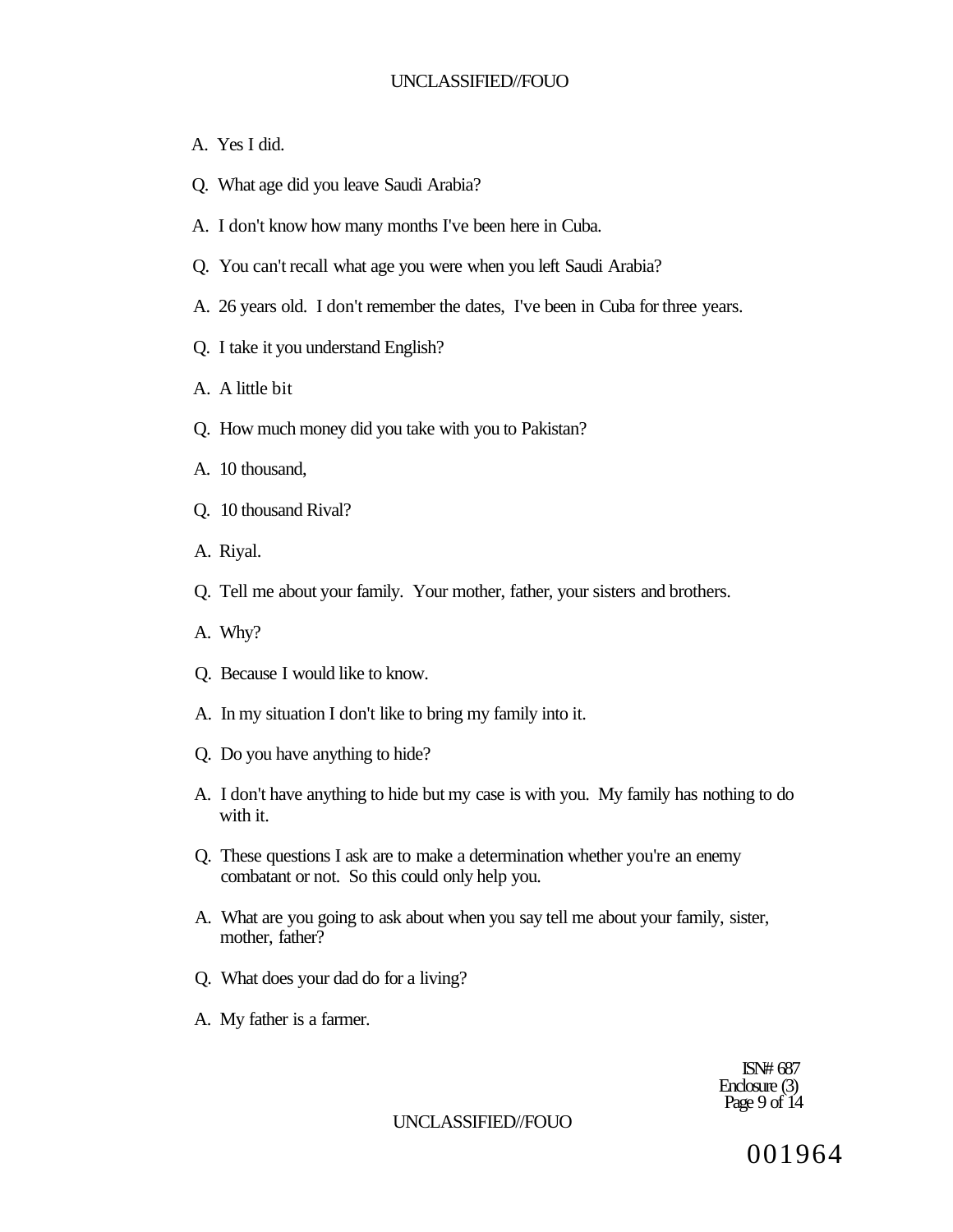- Q. What about your brothers?
- A. I told that story to the interrogators. It has nothing to do with my case.
- Q. How much did you have to pay in Pakistan and Saudi Arabia to have your back treated?
- A. In Saudi Arabia it might cost me 200 Saudi Rival. However, in Pakistan it might cost me 50 Riyal at most.
- Q. How many times did you attend the hospital in Saudi Arabia for your back?
- A. A number of times, I cannot remember.
- Q. How about in Pakistan?
- A. Four times in Pakistan, approximately. This was for a follow-up.
- Q. The name of the hospital again was Sinai?
- A. Yes it is.
- Q. They would have a record if we inquired that you were there?
- A. That is for sure.
- Q. You said that your back hurt when it was cold, what do you define as cold? Any particular temperature?
- A. Sometimes when I'm in the camp it gets a little bit cold. (Inaudible)
- Q. I'm sorry, in the what? Cab?
- A. Camp.
- Q. Oh, camp.
- A. A day or two ago it was kind of chilly out there. It affected my back.
- Q. Have you informed the medical staff here of your back problems?
- A. Yes I did, I told them.
- Q. For the record are you a Muslim?
- A. Yes I am, thank God.

rSN# 687 Enclosure (3) Page 10 of 14

#### UNCLASSIFIED//FOUO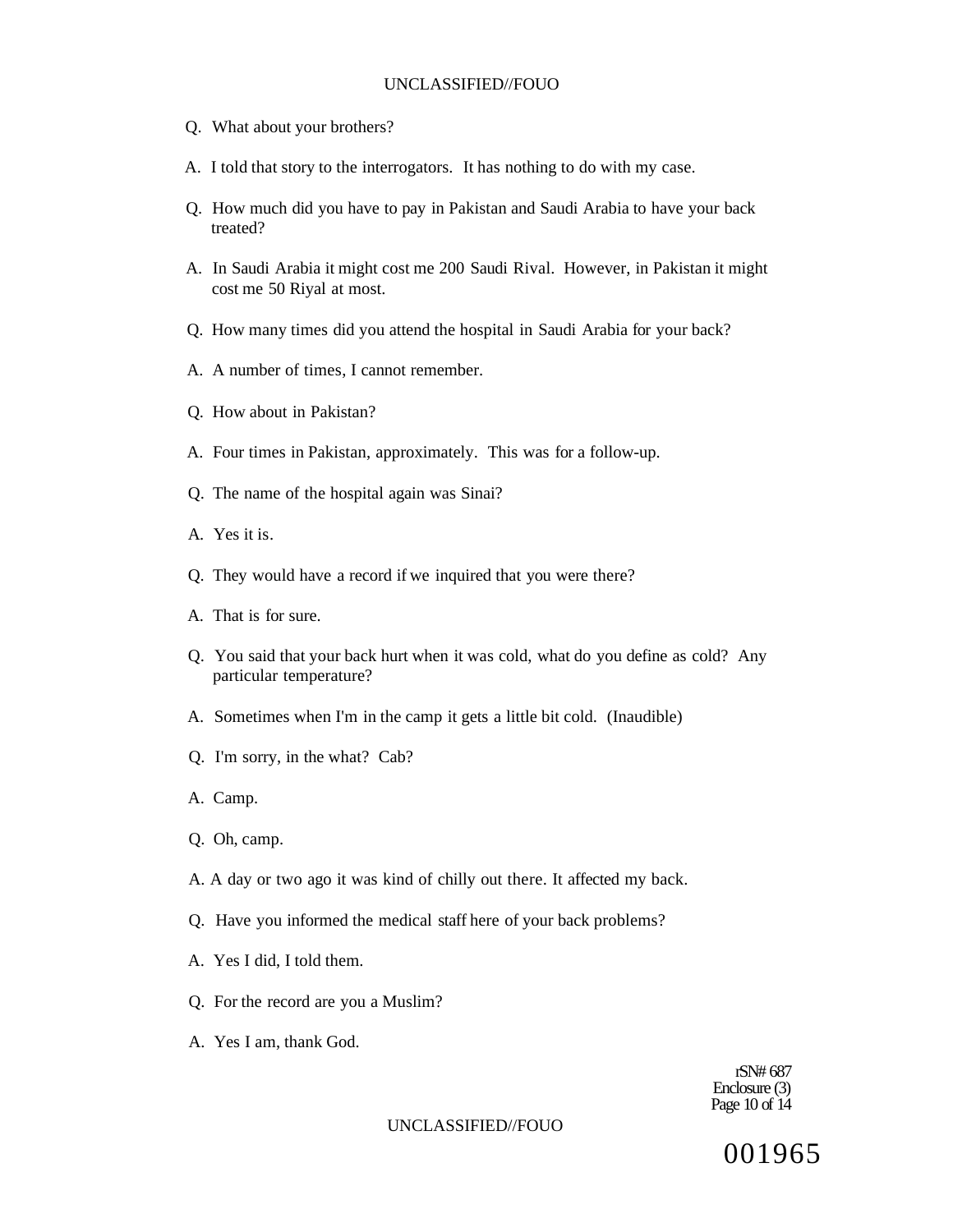- Q. Is it ever okay in your religion to lie to non-believers?
- A. What do you mean by non-believer? Can you repeat the question?
- Q. I would like to know in your religion is it okay to lie to anyone who is not a Muslim?
- A. Only in war.
- Q. Are we at war now?
- A. We are not in war; we are in detention.
- Q. You went to Pakistan for back treatments because it was cheaper or less expensive, correct?
- A. Yes I did sir.
- Q. You said it would cost two hundred rival in Saudi Arabia but only fifty in Pakistan, is that correct?
- A. That is true.
- Q. Is that the whole reason that you went to Pakistan?
- A. Because it is cheaper there and there are also medications there that are not available in Saudi Arabia. The third reason is that I was advised to change my environment.
- Q. When you say change the environment, are you saying that is warmer in Pakistan than Saudi Arabia?
- A. In Karachi the weather is very appropriate at least for my back.
- Q. The weather is appropriate?
- A. It is not that cold. It is not that hot.
- Q. But are you saying that it is warmer in Pakistan than it is in Saudi Arabia?
- A. Yes I am.

ISN# 687 Enclosure (3) Page 11 of 14

#### UNCLASSIFIED//FOUO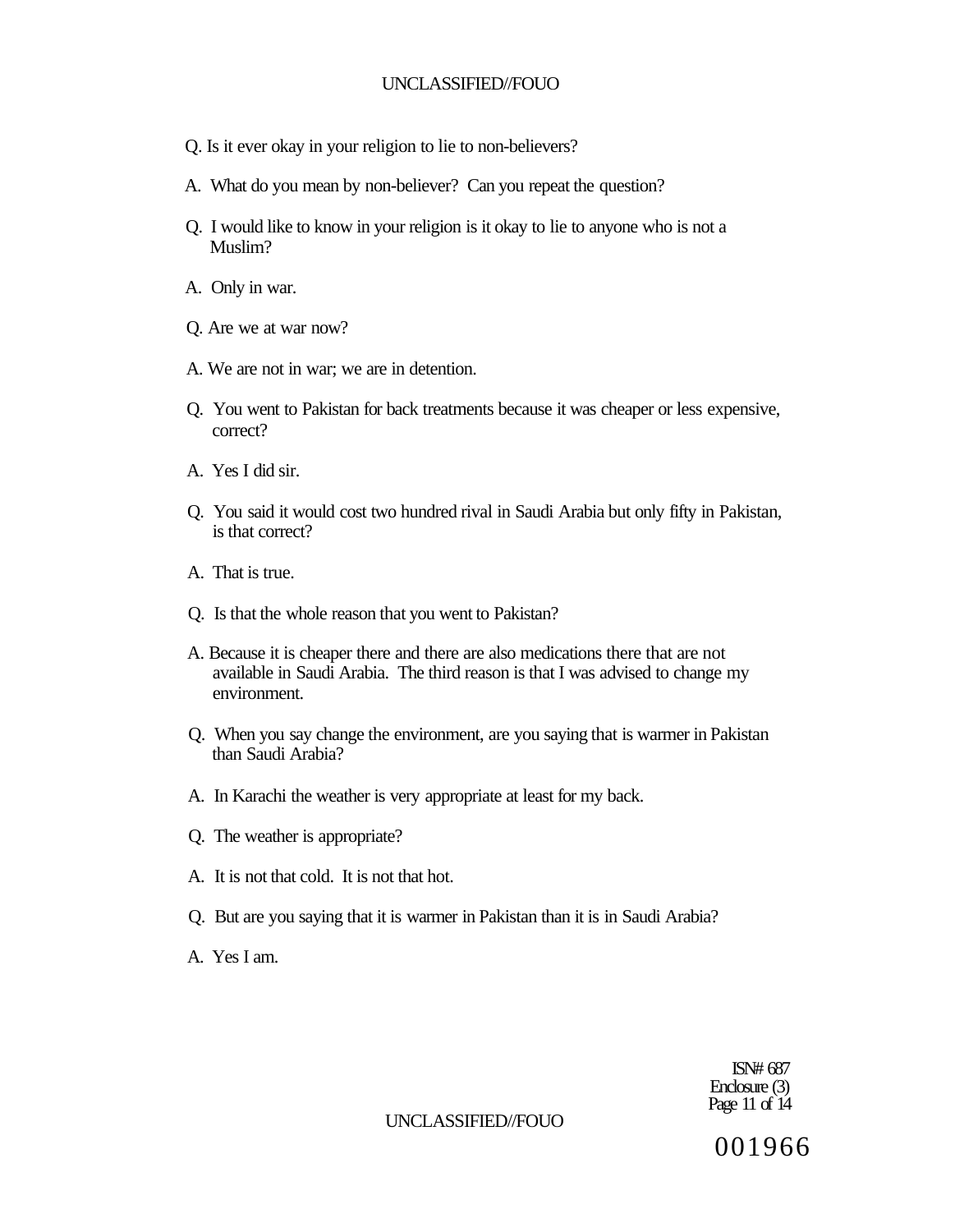# Tribunal President's questions

- Q. You said that your travel from Saudi Arabia to Pakistan took a week and that you flew. So you would have us believe that it takes a week to fly from Saudi Arabia to Pakistan?
- A. I am confused.
- Q. So am I. When you left Saudi Arabia did you fly directly to Pakistan?
- A. In the allegations it states that I went from Saudi Arabia to Karachi to Pakistan and different cities.
- Q. That's true then?
- A. No it did take seven days. I stayed in Syria for three days. Then from Syria to Iran by bus, I was in Iran for two days. Then after that I went to Pakistan. AH this travel took about a week.
- Q. You indicated earlier in your testimony that you arrived in Pakistan prior to the attacks in the United States?
- A. Yes I did.
- Q. The allegations state that you were captured in March of the following year.
- A. What did you mean by the following year?
- Q. The year after the attacks on the U.S.?
- A. That is not true.
- Q. When were you captured?
- A. I don't know, I don't remember the year exactly. I was in Pakistan when the attacks took place. I arrived there two weeks ahead of time. Then the attacks took place and seven months later they arrested me.
- Q. You stated that you had four back treatments, and that the treatments were approximately a couple weeks apart.
- A. Yes I did.
- Q. Okay, so at best that took three months. What did you do for the other four months?

ISN# 687 Enclosure (3) Page 12 of 14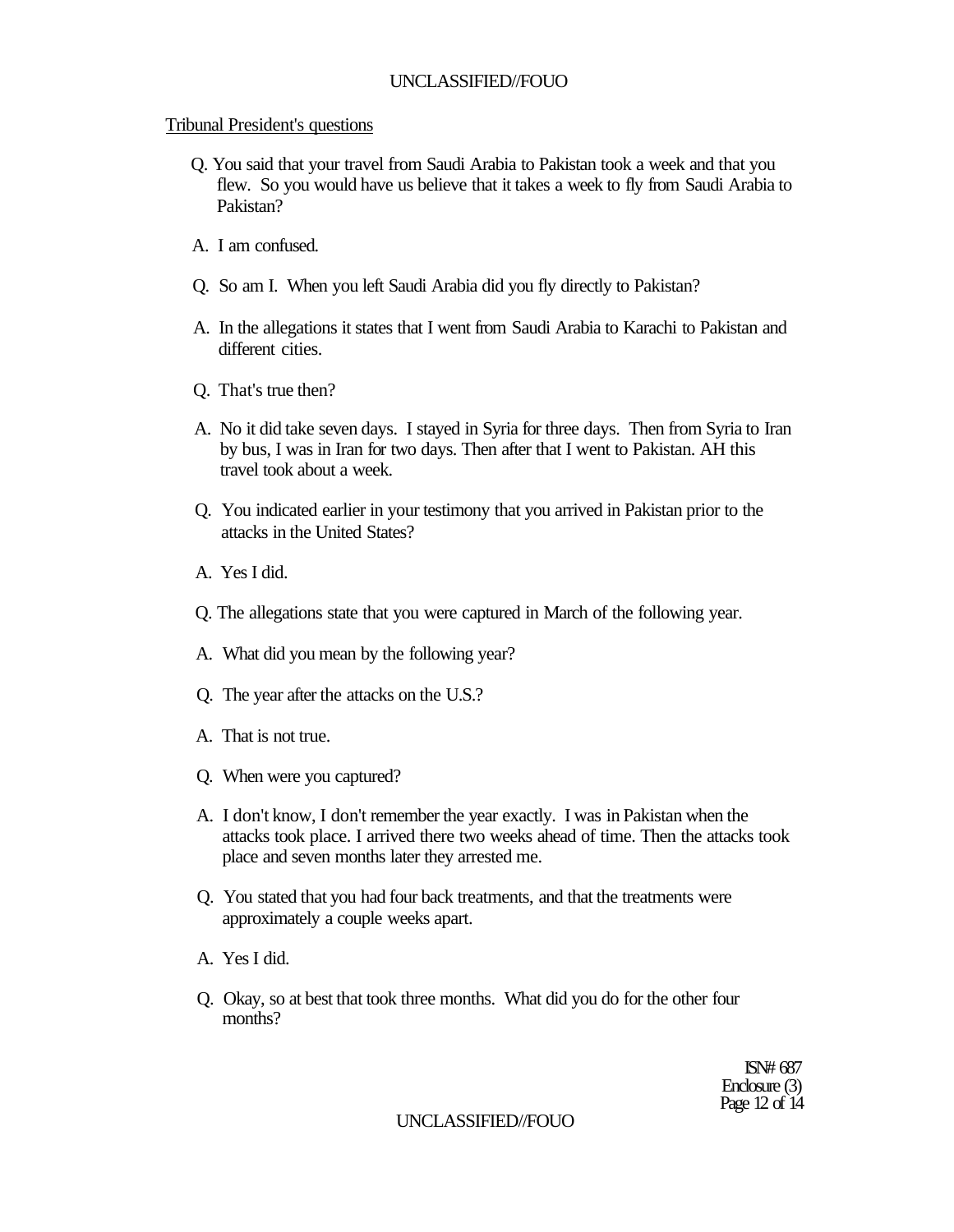- A. Three months I stayed at the house. Two to three months I stayed at the house and the month before that I stayed at the house where the Tabligh are.
- Q. For three months you stayed at the house in Faisalabad?
- A. Three months I was in Karachi then I went to Raywan for one month and then I stayed in Faisalabad for two and half months. So totally it is about six to seven months.
- Q. For the two and half months you stayed at Faisalabad you stayed at the guesthouse that they were talking about in the allegations?
- A. In Faisalabad, yes I did.
- Q. But you also stated that you didn't know anybody there for two and half months?
- A. I didn't know anybody here.
- Q. When you talk about the organization that sent you to Faisalabad, the Tabligh, is it that organization?
- A. Yes.
- Q. You said that you left with 10 thousand riyals. Did that include the price of your airline ticket as well?
- A. I spent some of that ten thousand riyal for the ticket.
- Q. How much did the ticket cost you approximately?
- A. Three thousand riyal. That covers all of my flying from Saudi Arabia to Karachi.

Tribunal President: Abdalaziz Kareem Salim Al Noofayaee do you have any other thing that you would like to present to this Tribunal today?

Detainee: I don't have any.

*The Tribunal President confirmed with the Personal Representative that he had no further evidence and that the Detainee had no previously approved witnesses to present to the Tribunal* 

> ISN# 687 Enclosure (3) Page 13 of 14

UNCLASSIFIED//FOUO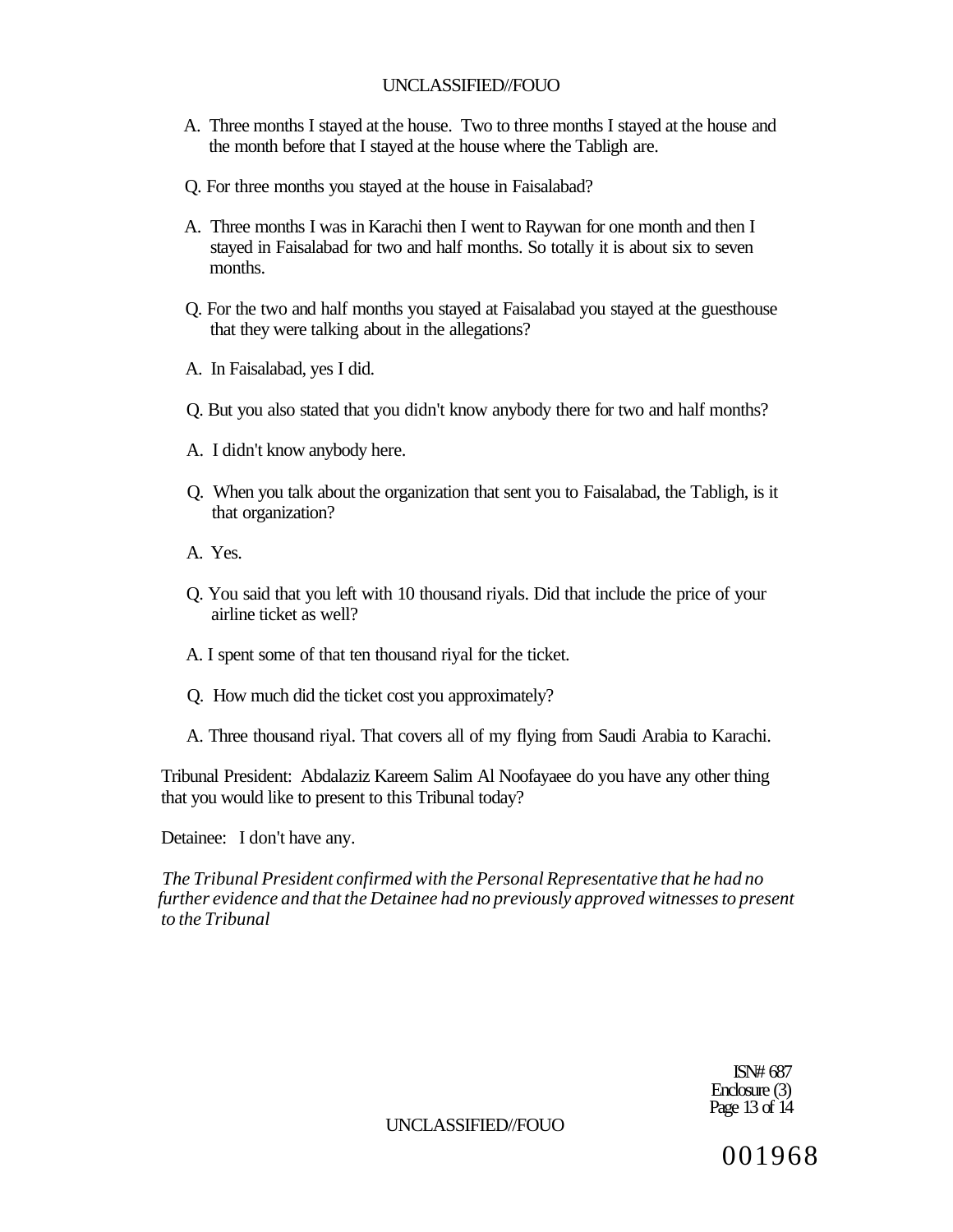*The Tribunal President explained the remainder of the Tribunal process to the Detainee and adjourned the open session.* 

# AUTHENTICATION

I certify the material contained in this transcript is a true and accurate summary of the testimony given during the proceedings,



Tribunal President

ISN# 687 Enclosure (3) Page 14 of 14

UNCLASSIFIED//FOUO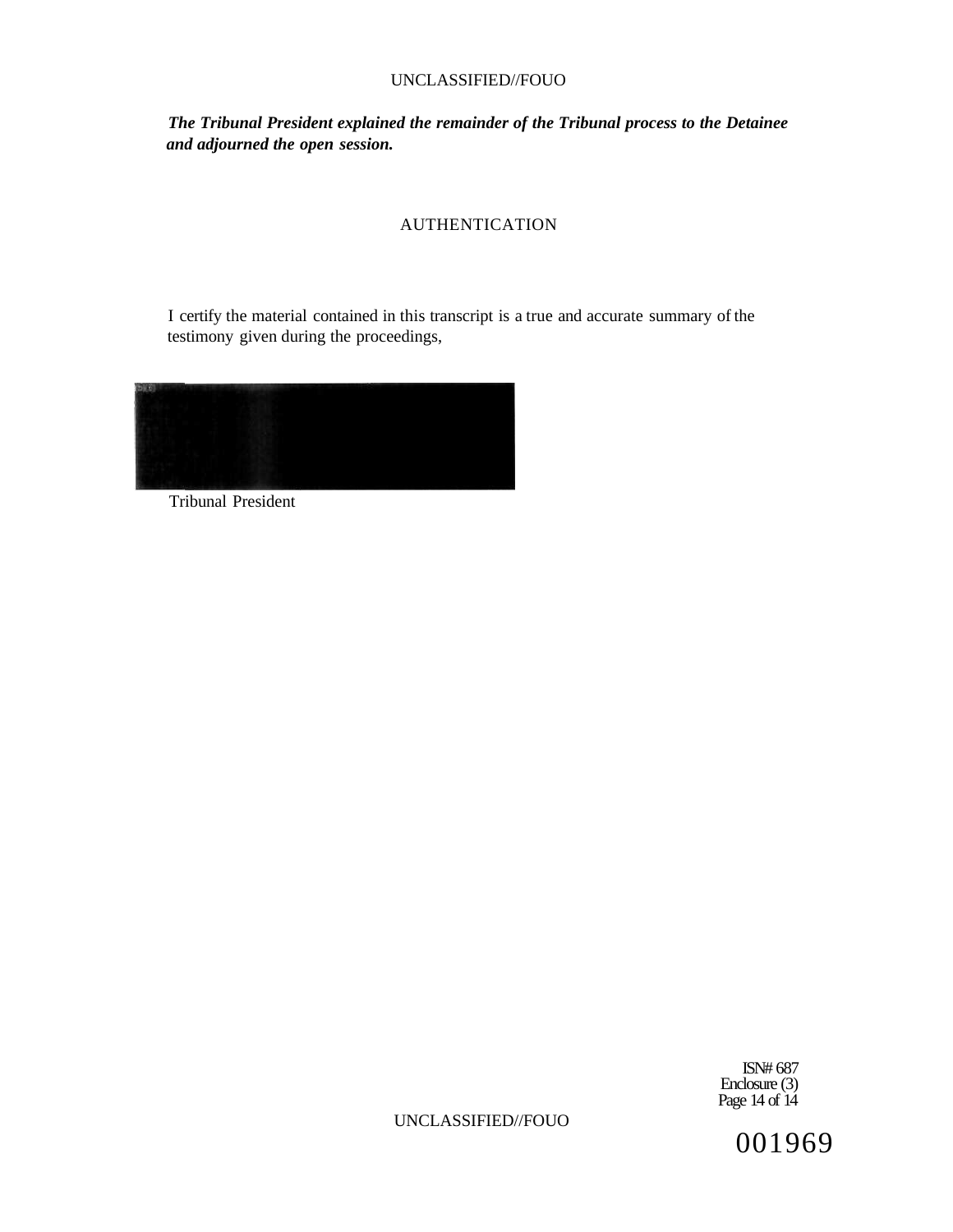#### Summarized Unsworn Detainee Statement

*The Tribunal President read the Hearing Instructions to the Detainee. The Detainee confirmed that he understood the process and had no questions.* 

*The Recorder presented the Unclassified Summary of Evidence (Exhibit R-l) to the Tribunal.* 

*The Recorder presented Exhibits R-2 andR-3 into evidence and gave a brief description of the contents of the Unclassified Summary of Evidence (Exhibit R-l).* 

*The Recorder confirmed that he had no further unclassified evidence or witnesses and requested a closed Tribunal session to present classified evidence.* 

*The Tribunal President opened the Tribunal to the Detainee to make his statement and asked if he would like to make his statement under oath.* 

Detainee: Yes, I want to.

Tribunal President: Recorder, would you please administer the oath.

Detainee: Is this the Muslim oath?

Tribunal President: Yes, it will be the Muslim oath.

*The Recorder administered the Muslim oath to the Detainee.* 

*The Personal Representative assisted the Detainee by reading each point on the Unclassified Summary of Evidence and giving the Detainee the opportunity to reply.* 

*3.1. The Detainee traveled to Afghanistan in July2001.* 

Detainee: Is that the  $7<sup>lh</sup>$  month of the year?

Personal Representative: Yes. Would you like to make a statement?

Detainee: I already did. I said yes.

*3.2. The detainee traveled from Kandahar to Khost, Afghanistan on a bus filled with wounded Taliban soldiers.* 

Detainee: Wait, I'm still on point one. Do you want me to talk about my travel?

Tribunal President: If you would please.

ISN# 033 Enclosure (3) Page 1 of9

UNCLASSIFIED//FOUO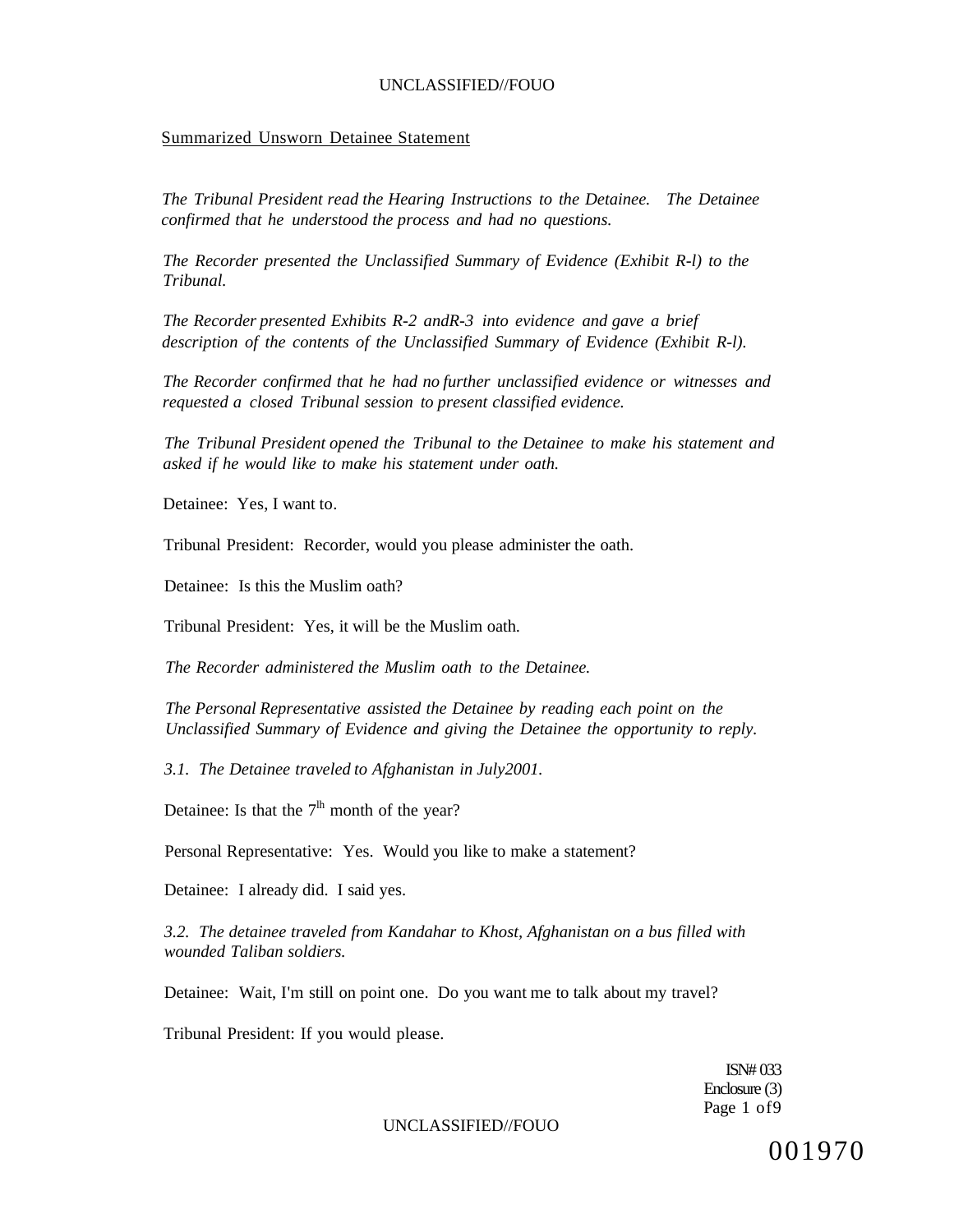Detainee: I traveled to Afghanistan with my sister for the purpose of taking her to her husband. In the Muslim society, a woman does not travel by herself. I was just accompanying her to her location. That was reason for my travel.

## *3.2. The detainee traveled from Kandahar to Khost, Afghanistan on a bus filled with wounded Taliban soldiers.*

Detainee: I did travel from Kandahar to Khost and I told the interrogator this information that they didn't even know. But I did not travel with soldiers from the Taliban. They were some people there that were injured. They were civilians or soldiers and as you know the Afghani people, they cannot tell the difference between the civilians or the soldiers because the clothing and uniforms are the same.

## *3.3. The Detainee helped with the needs of the wounded Taliban soldiers during the bus trip.*

Detainee: That is not correct. First, I'm not from that part of the world that I know the way and two, I don't have any experience in medical treatment. I was not working for a community or organization and I didn't have any money to help these people. In addition to that, I was injured myself.

### *3.4. The Detainee was present in Kabul, during U.S. air campaign there.*

Detainee: Yes I was present and the campaign took place when I was there. I did not go from one municipality to another municipality. I wanted to get out of Kabul and as I said before I don't know the area until the time I met with someone who told me how to get from Kabul to Khost. Do not make a connection between my travel from Kandahar to Khost. My first travel was from Kandahar to Kabul. The second time it was from Kandahar to Khost.

#### *3.5. The Detainee was arrested Pakistani authorities, in Pakistan.*

Detainee: Yes that's true. I was not on the border and I didn't have any weapons. I was in one of cities in Pakistan, on a bus.

*3.6. At the time of his capture, the Detainee was in the possession of a Casio watch, model Al 59W (silver version of the F-91W).* 

Detainee: I looked at the document that was presented to me by the Personal Representative and having looked at it, I knew that watch is not mine. When they captured me Pakistan, I had a watch. But because I did not know how to read and write the English language, I do not know the name of the watch, the model, I can tell the watch is mine only by looking at it. The document that the Personal Representative showed me, is not my watch.

> ISN# 033 Enclosure (3) Page 2 of 9

UNCLASSIFIED//FOUO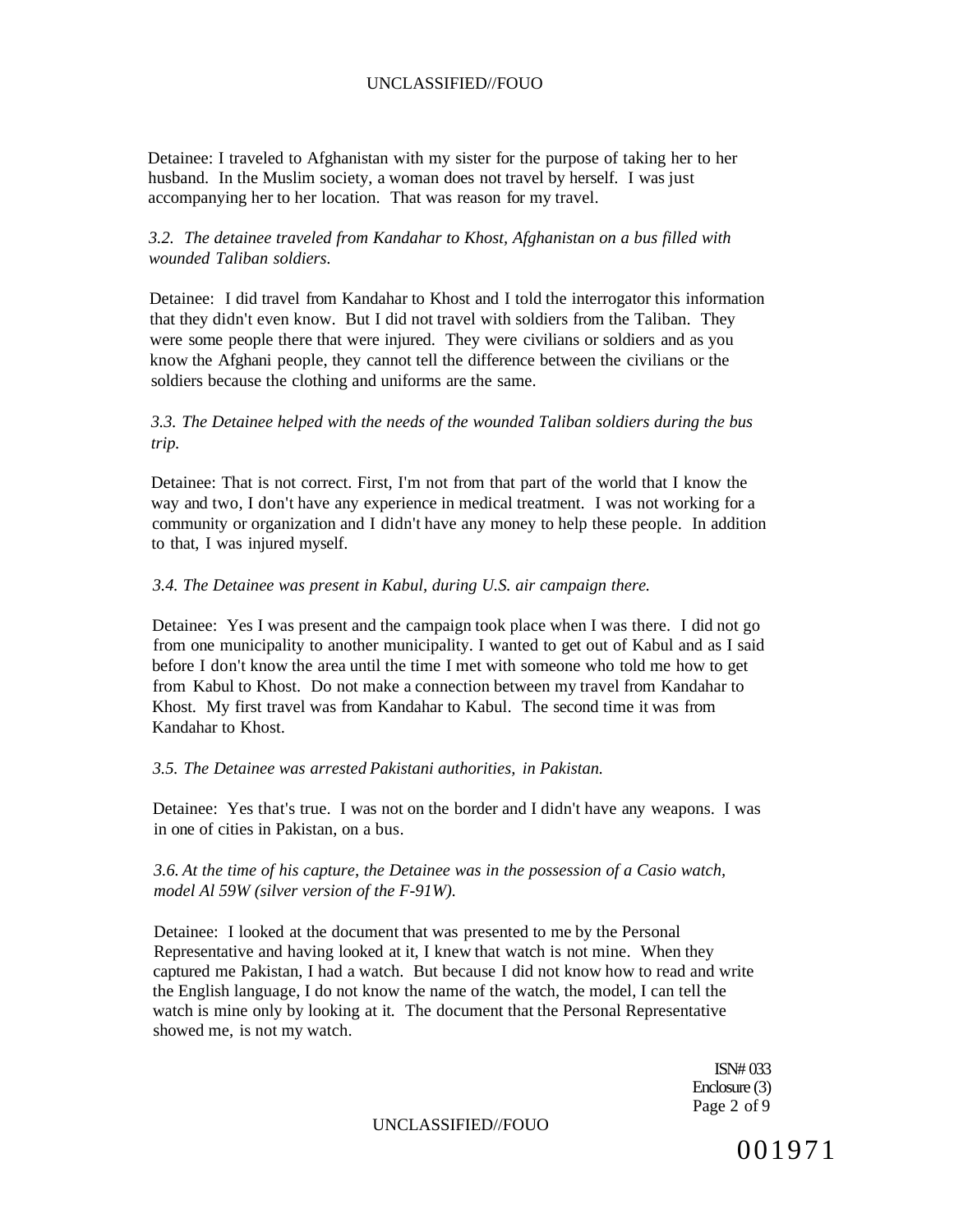Personal Representative: I do have some evidence to introduce or an Exhibit for that if you'd like it now.

Tribunal President: You can wait with that, when we get to it, but I certainly will allow you to do that.

Detainee: My Personal Representative indicated to me that he was going to tell the Tribunal that, in his own opinion, this is a very cheap watch and it's not relevant or important.

Tribunal President: He will be allowed an opportunity to do that.

Detainee: In my own opinion it's a matter of principle if that was my watch or rather it was expensive or inexpensive, I will admit it's my watch but in that case it's not.

*3.7. This model of watch has been used in bombings that have been linked to al Qaida and radical Islamic terrorist improvised explosive devices.* 

Detainee: Is that a question?

Translator: He was asking if that was a question. I said no that was an allegation.

Tribunal President: It was a statement.

Detainee: Is that an allegation?

Tribunal President: No, that was just simply a statement.

Detainee: I've already answered that question by saying that this is not my watch.

Tribunal President: Correct.

Tribunal President: Anything else?

Personal Representative: Yes Your Honor, I would like to enter Exhibit D-b and I'll briefly describe what this is. Researching on the internet to the Casio World Website. I found this picture and definition of the F 91W which is not...

Tribunal President: Please give time for him to translate.

Personal Representative: There are two points that I wanted to make about this. First of all, the price on the watch is indicated as \$18.95. The point being that the inexpensive price and the quantities produced, using this as a point of evidence is, in my, or I would like you to consider the weight of that. Also, if you would note on here there's a section on Product Archive which I did a search on the watch that was alleged to be in the

> ISN# 033 Enclosure (3) Page 3 of 9<br> $=$   $\cdot$   $\cdot$   $^{TM}$   $\leq$  0 0019/2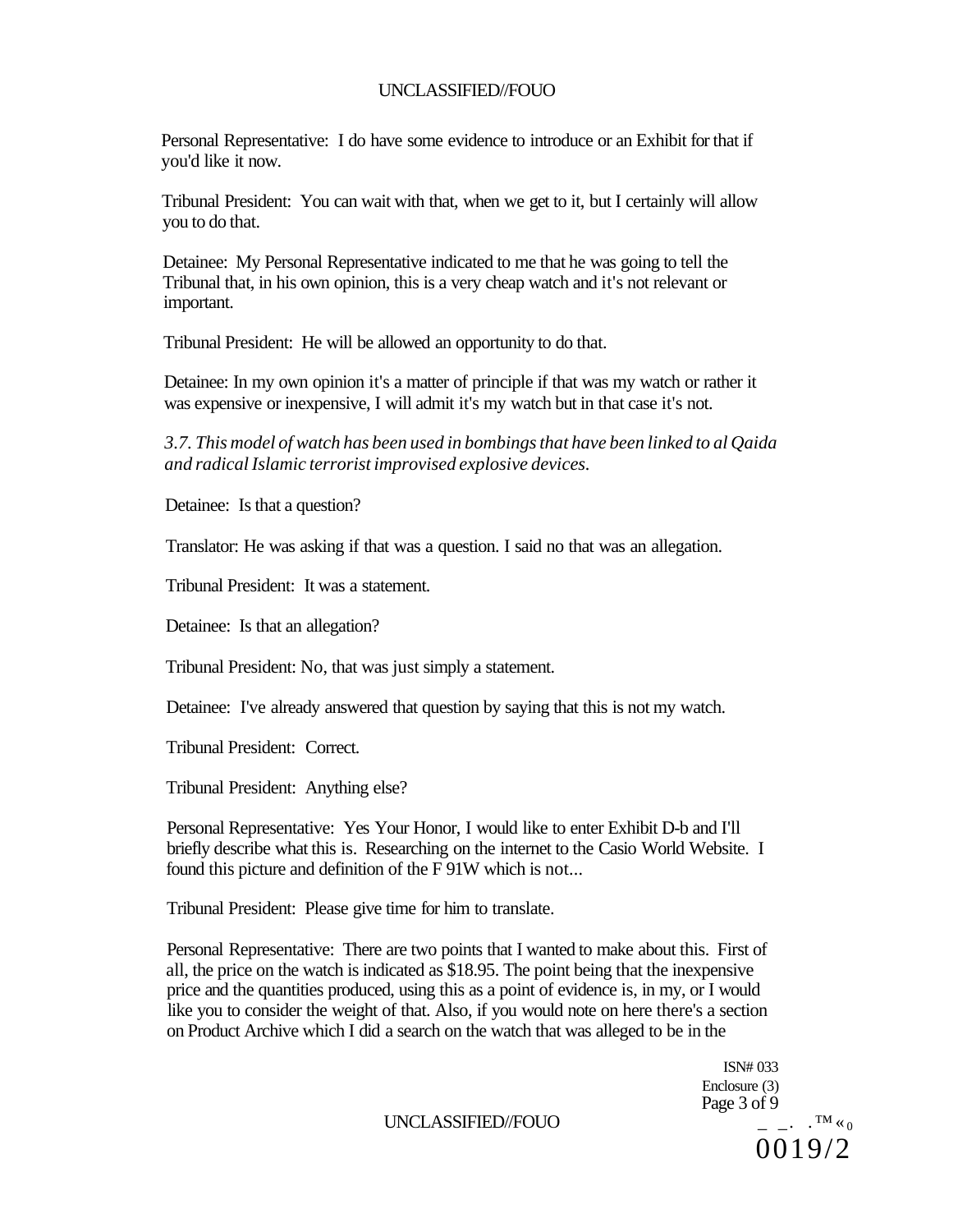Detainee's possession and the watch is so old that it does not even show up on the Casio's website in their product archives. The point being also that we're also now linking now two watches with very inexpensive and the high production rates and the fact that it's a person's possession is, I believe a weak point of evidence that would tie him to a particular Islamic or radical group. That's just information for the Tribunal that's in light of his statement that it's not his watch may or may weigh but I think it's relevant in the statement as it's made in the Unclassified Statement.

Detainee: The two watches, the one that I saw and the one that was downloaded. What about the one that's downloaded?

Personal Representative: The one watch is the one that is alleged to be similar to your watch and is the tie to the Terrorist organization.

Translator: May I show him this?

Detainee: I want to know the difference between the two watches. This one here (referring to Exhibit D-B) and one downloaded from the Casio website.

Personal Representative: I could not find any specs on his watch so I don't know what's included in there but...

Detainee: Why do we have second watch here especially if it's not mine?

Personal Representative: The only thing that I've been able to find is from the Unclassified Statement, they say they are similar, visually they look similar but I don't have the specs on the 159W, which is the one he had in his possession. They are both simple watches. They are not very complex watches.

Detainee: How is that they've alleged that my watch is connected to the (inaudible).

Tribunal President: Don't know. The only thing that we've seen is this [referring to Exhibit R-l]. This is the only document that this Tribunal Panel has seen.

Detainee: Bullet number six and number seven, they are alleging that it has some connection with the Taliban.

Tribunal President: Correct they are.

Detainee: If you are saying that there is a connection to the al Qaida and so forth and Personal Representative is saying that it's a very simple watch. How is it that you're saying it has IED capabilities and other things?

Tribunal President: I can't help you there. This is all we know about it is what is here.

ISN# 033 Enclosure (3) Page 4 of 9

UNCLASSIFIED//FOUO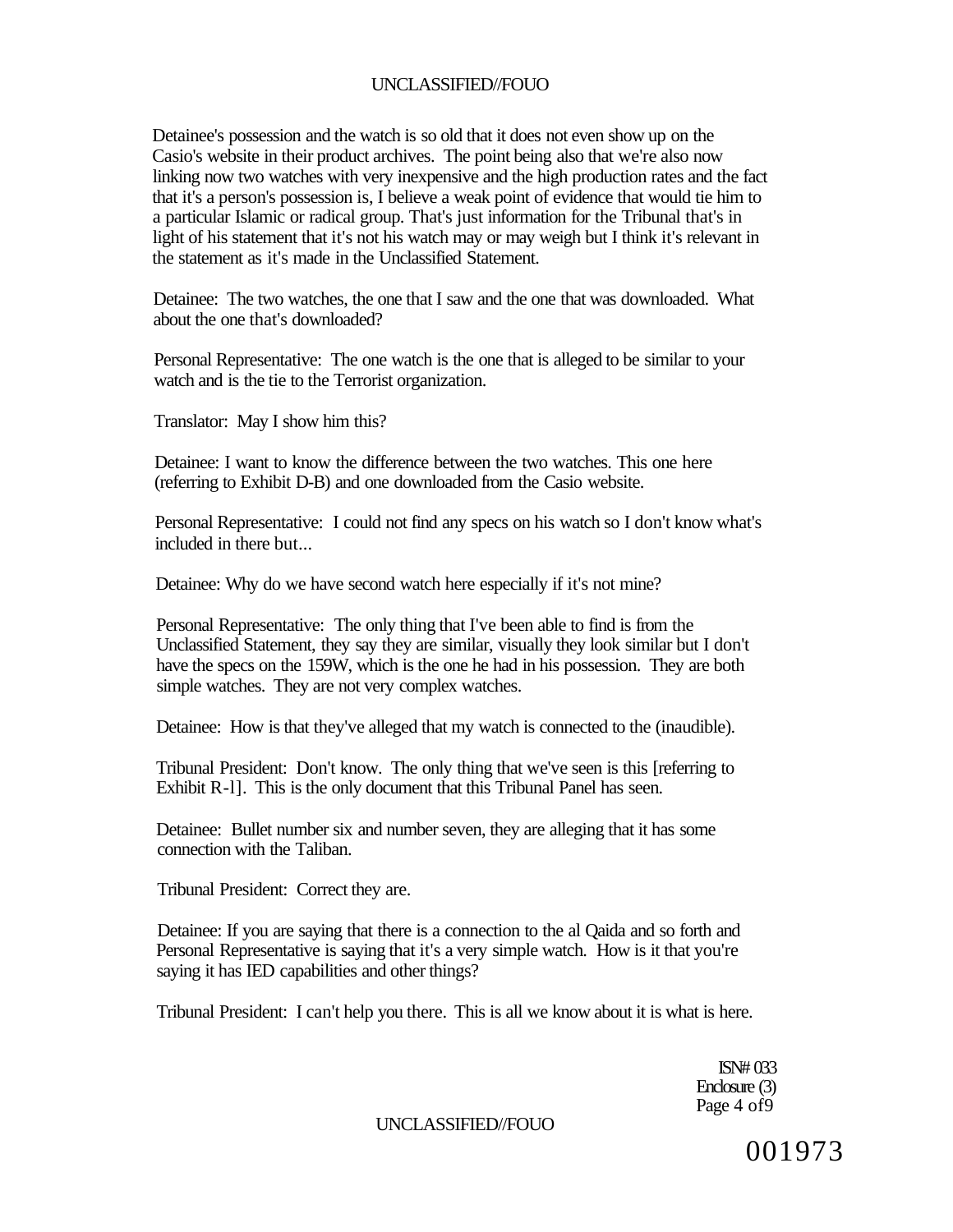Detainee: By the way all the information that you have I told the interrogators about. Your interrogators didn't have anything on me whatsoever. I will be more than happy to participate with you people; answer anything that you want all the way to the end. And I hope that the Tribunal would look at the Unclassified as well as the Classified and arrive to the truth.

Tribunal President; Thank you. I appreciate your cooperation. Would you like to make any more statements or does that conclude your statement?

Detainee: That's it. If there are questions, you ask.

Tribunal President: I believe we will have some questions for you. Thank you.

Detainee: Fine.

Tribunal President: Personal Representative do you have any questions for the Detainee?

Personal Representative: No ma'am.

Tribunal President: Recorder do you have any questions for the Detainee?

Recorder: No ma'am.

Tribunal President: Do any Tribunal members have any questions for the Detainee?

Tribunal Member's questions

- Q. Would you tell us a little bit about your sister's husband and what he was doing in Afghanistan while you were bringing your sister to Afghanistan?
- A. He was working for a charitable organization. Because he was looking for work, he had to go outside Yemen so he could get paid for all the services and charity work. As I stated earlier, that the woman does not travel by herself. Because my sister was Yemen and her husband in Pakistan, he asked me to bring her over to him.
- Q. What city in Pakistan?
- A. I took her to Pakistan, Karachi. There was a guy that I met with and he took us to Afghanistan. I took my sister from Yemen to Afghanistan. Pakistan was nothing more than a stop over. Because I couldn't travel from Yemen to Afghanistan.
- Q. Do you know the name of the charitable organization your brother-in-law worked for?

ISN# 033 Enclosure (3) Page 5 of 9

UNCLASSIFIED//FOUO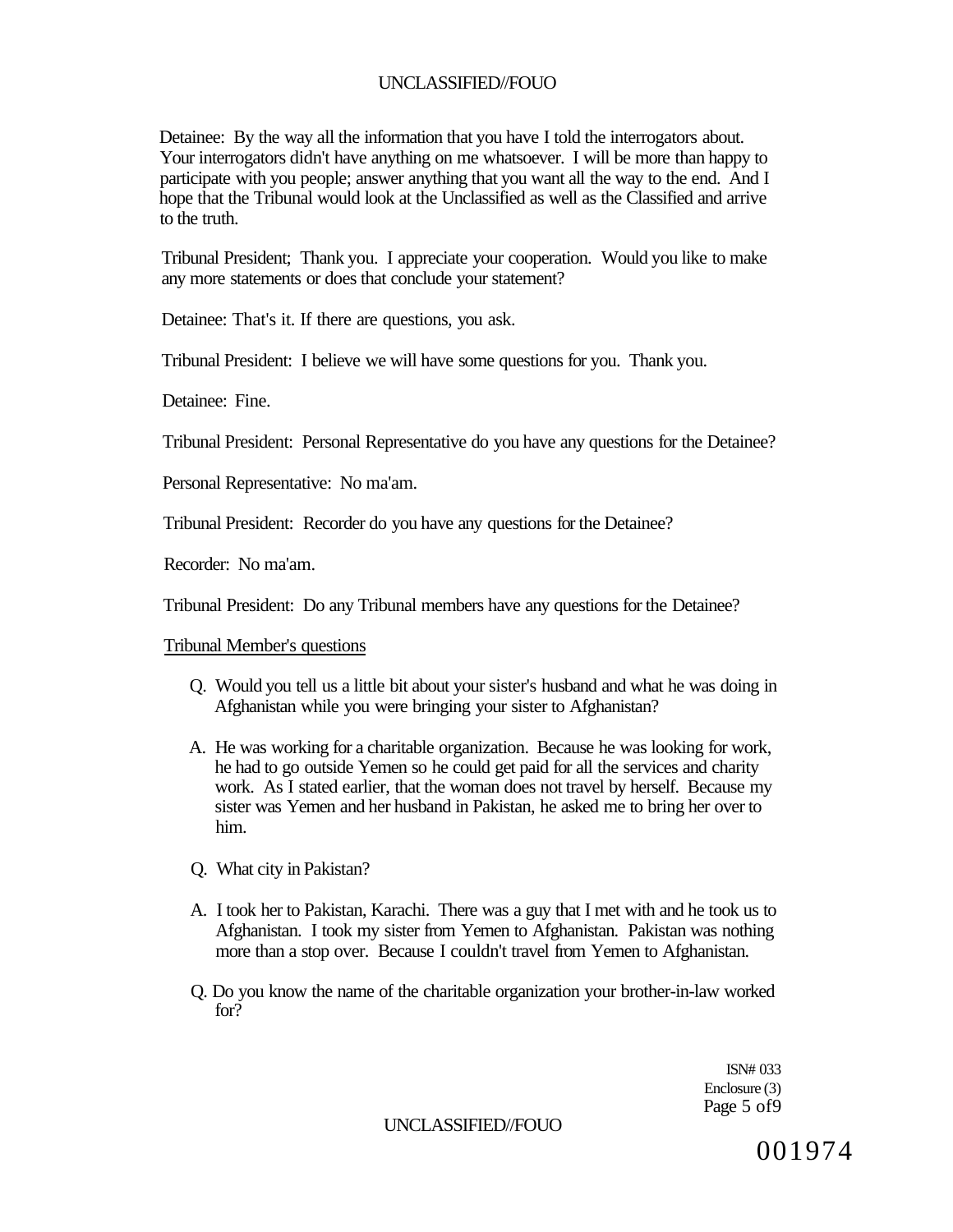- A. I do not know.
- Q. You are a Yemen citizen?
- A. Yes.
- Q. Did you have military training in Yemen?
- A, I was in the Army. I was drafted. It was a compulsory duty. For a period of two years. From 1982 to 1984 approximately.
- Q. What was your usual occupation in Yemen?
- A. I was an employee for an oil refinery.
- Q. Would you please tell us something about your injuries that you sustained in Afghanistan and how you got them?
- A. I was on a motorcycle and fell off.
- Q. How long did you originally plan to stay in Afghanistan after you delivered your sister?
- A. One to two months.
- Q. In what month were you captured?
- A. In September approximately.

Tribunal Member: Madame President may I see Exhibit D-b please?

Tribunal President: Certainly.

Tribunal President: May I make a brief inquiry on D-b with the Detainee?

Tribunal President: Yes.

Tribunal Member: Please explain to him (to translator) I'm going to ask him about D-b.

#### *The Tribunal Member went to the Detainee to show him the photo in Exhibit D-B.*

Q. You've told us that this is not a picture of the watch that you had.

A, Not this one the second one (referring to the photo on the third page of Exhibit D-B).

> ISN# 033 Enclosure (3) Page 6 of9

#### UNCLASSIFIED//FOUO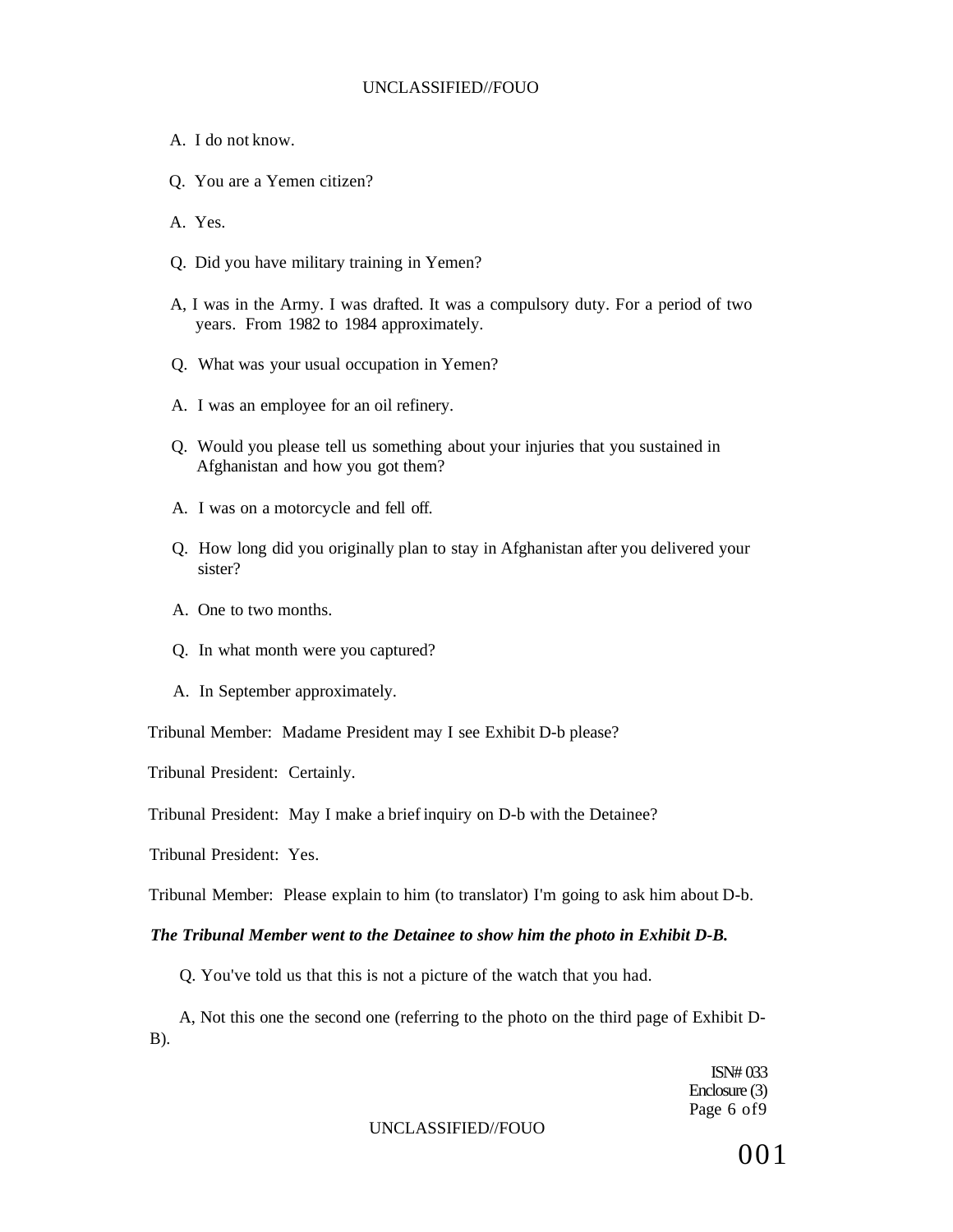- Q. That is not a picture of the watch you had?
- A. [Detainee indicated in the negative].

Tribunal Member: make it reflect that's D-b page three (to the reporter).

Tribunal Member: Thank you for clarifying, that's all I have.

Detainee: Thank you as well.

#### *The second member of the Tribunal posed the following questions:*

- Q. You stated that you traveled in a bus not filled with Taliban soldiers. Is that true?
- A. Yes, that's true.
- Q. But later, then you said you could not tell the difference between civilians and soldiers because they wear the same clothing.
- A. Yes, that's true too.
- Q. So how do you know they were not soldiers?

**#** 

- A. I was trying to clarify the accusation. In the accusation you said soldier. As far as soldier in the American society is somebody who is wearing a military uniform. So in Taliban it's different. When you look at the people they're all wearing the same clothes so you can't tell. That was in the past. Now they have improved on their uniforms and they have an army and so forth.
- Q. So it's possible that these people on the bus were Taliban?
- A. There were a lot people that were injured. Some of them could have been civilians and some of them could have been soldiers.
- Q. When you left Yemen to Afghanistan, with your sister, were you still employed at the oil refinery?
- A. Yes, I was employed. I had taken vacation.
- Q. Your employer was willing to give you two months vacation?
- A. They were willing to give me more than two months.

ISN# 033 Enclosure (3) Page 7 of 9

UNCLASSIFIED//FOUO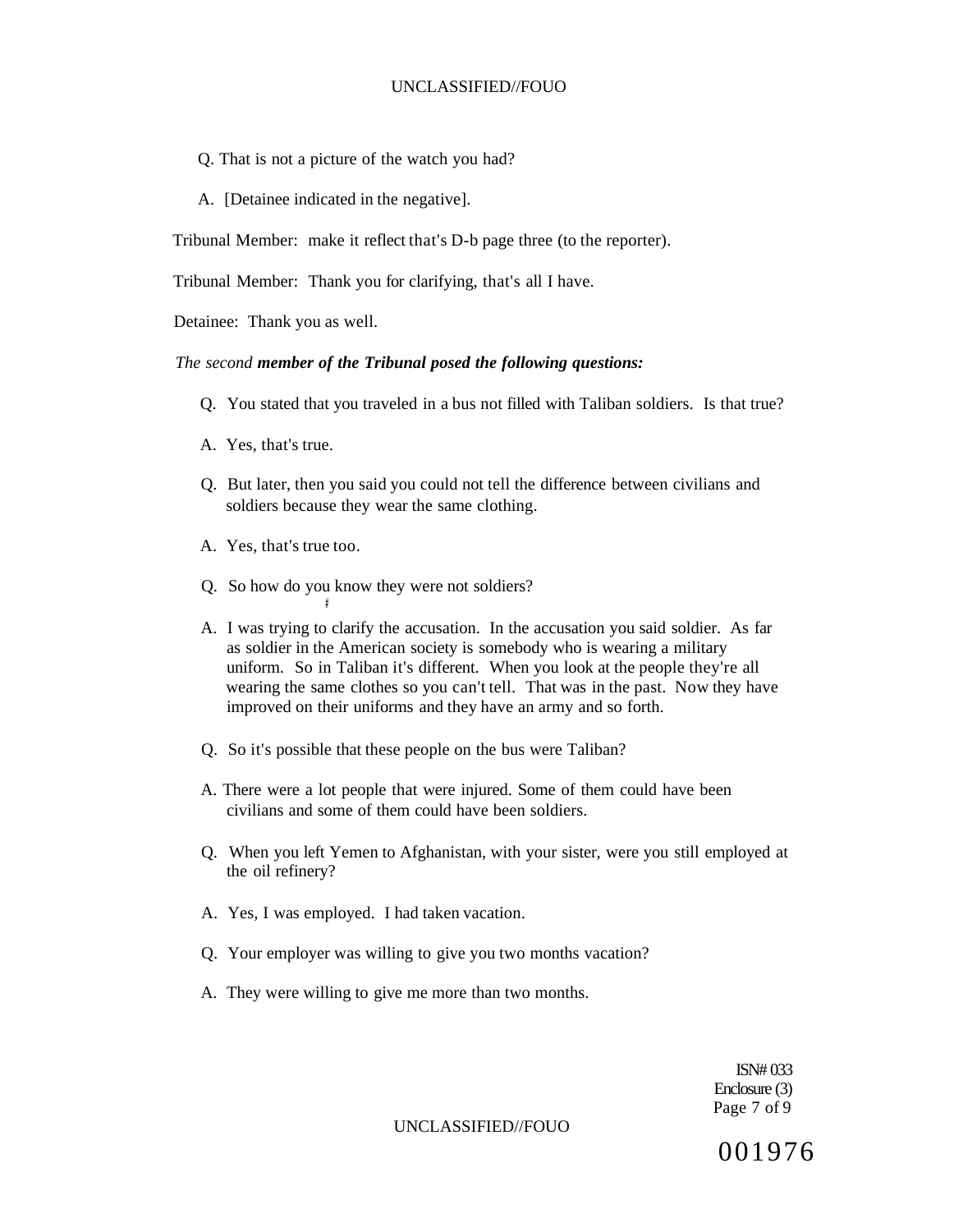- Q. What was the reason you were captured in Afghanistan? In Pakistan, excuse me, in Pakistan.
- A. I was on a bus. They were capturing everybody that had Arabic features. I gave them my passport and that show that I'm an Arab. They said why don't you follow us we need you in the Center. From that point on they brought us over here.

#### Tribunal President questions

- Q. I have a couple of questions because I got a little lost earlier. I understood you to say that there were actually two trips you took in Afghanistan.
- A. No one time.
- Q. Okay. I knew I was confused. That's why I asked.
- A. I left Yemen to Pakistan and then from Pakistan I went to Afghanistan, all done at one time. I stayed one day in Pakistan. That was the first time I left Yemen to go outside.
- Q. Once you were in Afghanistan, you went from Kandahar to Khost?
- A. Kandahar to Kabul. From Kabul to Khost.
- Q. Where in Afghanistan were you taking your sister? To Khost?
- A. To Kandahar.
- Q. So the rest of the travel after you dropped her off was for sight seeing?
- A. It was.
- Q. And then once things started to happen in Kabul how did you leave then to get to Pakistan? Because you were captured in Pakistan correct?
- A. I went from Kabul to Khost. Khost was very safe, there was nothing going on there. I came back from Khost to Kandarhar to take my sister. I found out that my sister had gone back to Yemen. I got injured and went to the hospital and I traveled from Kandahar to Khost and then to Pakistan. Via something called Miramshah.
- Q. You had no trouble getting cross the border I'm assuming since you had your passport?

ISN# 033 Enclosure (3) Page 8 of9

UNCLASSIFIED//FOUO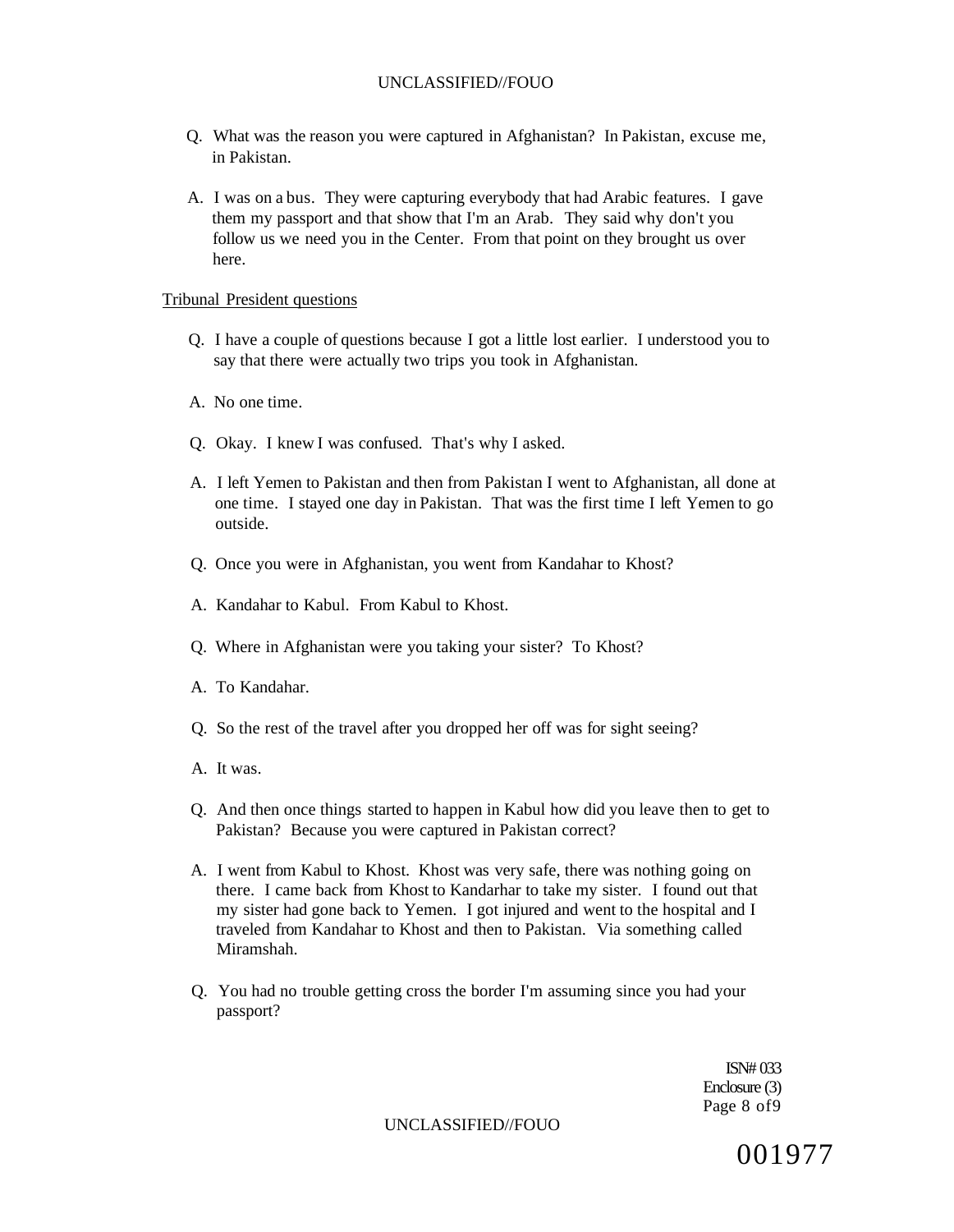A. I had my passport. I did not commit any crime or violation that I was going to be detained for any reason, (inaudible).

Tribunal President: Thank you. I have no further questions.

Detainee: Thank you as well.

Tribunal President: Again, I'd like to thank you for participating in this Tribunal today.

Tribunal President: At this time do you have other evidence to present to the Tribunal?

Detainee: My statements answered all the allegations. I'm concerned about the watch. Regarding question number three, providing medical support, I don't have medical experience or any financial means to do that.

## *The Tribunal President confirmed that the Personal Representative had no further evidence to present and that the Detainee no previously approved witnesses to present to the Tribunal*

## *The Tribunal President concluded the Tribunal session.*

Detainee: In the beginning you said that was some classified. May 1 take a look at it?

Tribunal President: Classified information cannot be revealed to a Detainee.

Detainee: May I look at the Unclassified Evidence?

Tribunal President: Basically, all of the Unclassified has been shown to you.

Detainee: That's fine.

*The Tribunal President explained the remainder of the Tribunal process to the Detainee and adjourned the open session.* 

#### **AUTHENTICATION**

I certify the material contained in this transcript is a true and accurate summary of the testimony given during the proceedings.



Colonel, U.S. Army Tribunal President

> ISN# 033 Enclosure (3) Page 9 of9

UNCLASSIFIED//FOUO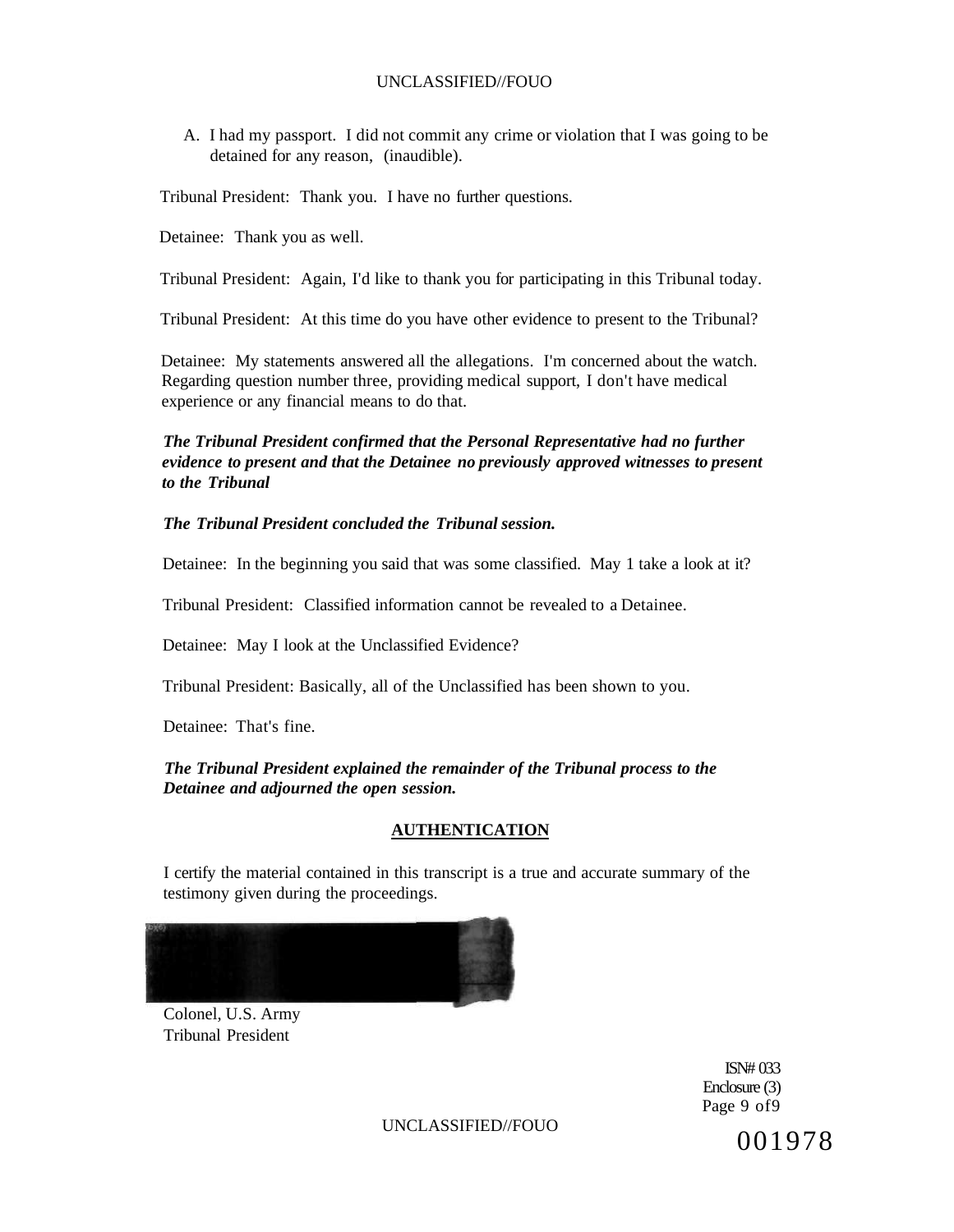#### **Summarized Detainee Sworn Statement**

*As the Tribunal opened, the Tribunal President made the following statement:* 

*The Tribunal President read the Bearing Instructions to the Detainee and confirmed that the Detainee understood and commented:* 

Detainee: In regards to secret or non-secret what is this for, secret or non-secret?

Tribunal President: We divide the information up into two parts: Unclassified, which we can show you and then we have Classified information which we deem important to National Security which we are not allowed to share with you. Do you have any questions concerning the Tribunal process?

Detainee: What am I going to benefit from this session, this Tribunal?

Tribunal President: This Tribunal is an impartial panel. To this point we have seen no information on you whatsoever. We will be looking at basically two things. The first thing we look at, of course, is the information the Recorder will provide to us. Since you have elected to participate today the second thing we will look at is your oral statement. Basically we look at that information to determine whether or not your enemy combatant status is an appropriate one for you. If we determine that you have not been properly classified that can lead to your release.

*The Personal Representative presented the Detainee Election Form (Exhibit D-A) to the Tribunal.* 

*The Recorder presented the Unclassified Summary of Evidence (Exhibit R-l) to the Tribunal.* 

*The Recorder presented Exhibit R-2 into evidence and gave a brief description of the contents of the Unclassified Summary of Evidence (Exhibit R-l).* 

*The Recorder confirmed that he had no further unclassified evidence or witnesses and requested a closed Tribunal session to present classified evidence.* 

Detainee: You are impartial, is that right?

Tribunal President: The Tribunal panel? Yes, we haven't seen any information.

Detainee: So how did she (Tribunal President) know when he (Recorder) said that he didn't have any and she was telling him to read what he had down?

Tribunal President: He had already told me\*that he had classified and unclassified, that's all he said. I know he's got something else to present but I don't know what that is.

> ISN# 1015 Enclosure (3) Page I of 10

UNCLASSIFIED//FOUO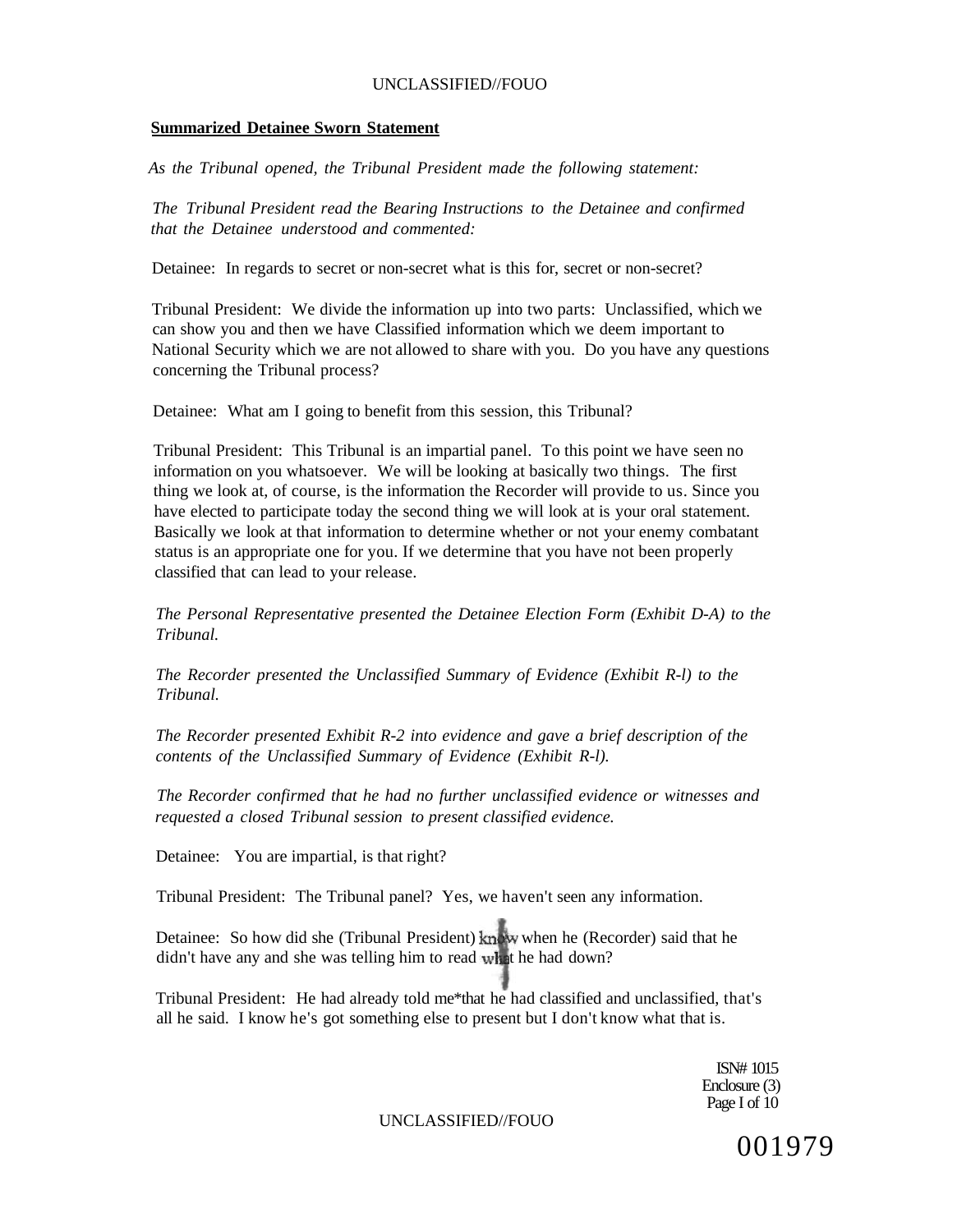Detainee: No problem.

# *The Tribunal President, referring to the Detainee Election Form, made the following statement:*

Tribunal President: I see by the Detainee Election Form that you have elected to participate today as evidenced by your being here. I also see that you asked your Personal Representative to locate some documentation for you that he will present to us in the classified session. Hussein Salem Mohammed you may now present any evidence that you have to the Tribunal and you have the assistance of your Personal Representative in doing so. Do you wish to present information to this Tribunal and would you like to make your statement under oath?

Detainee: Swearing or not swearing that is okay I have no problem with that. In which way will I swear?

Tribunal President: It will be the Muslim oath and the Recorder will provide the script.

# *The Recorder administered the Muslim oath to the Detainee,*

# *The Tribunal President opened the Tribunal to the Detainee to make his statement.*

Personal Representative: First item was the detainee was a member of al Qaida based on these seven statements. The first one is:

# *3.a. 1. The detainee stated that he traveled from Yemen to Pakistan in September of 2001.*

Detainee: I told you this. I gave you this information. I told you that I traveled to Yemen to Pakistan at this time. Is it an accusation to travel?

Tribunal President: It is just a statement.

Detainee: Nothing is included in these points that would lead to me becoming categorized as me being with al Qaida. This al Qaida thing is not (inaudible).

Tribunal President: That's the kinds of things we need to know from you.

Detainee: This talk of al Qaida has no foundation or any truth to it whatsoever. I wish that you'd understand me. Of course in regards to me traveling from Yemen to Pakistan, I volunteered that information. From Yemen to Pakistan I gave you this information, I volunteered this information. It's here and very easy to find it. You have your own conclusions and you can check with the Yemeni government and you will know where and when.

*3.a. 2. The detainee visited the Tablighi headquarters in Lahore, Pakistan.* 

1SN# 1015 Enclosure (3) Page 2 of 10

UNCLASSIFIED//FOUO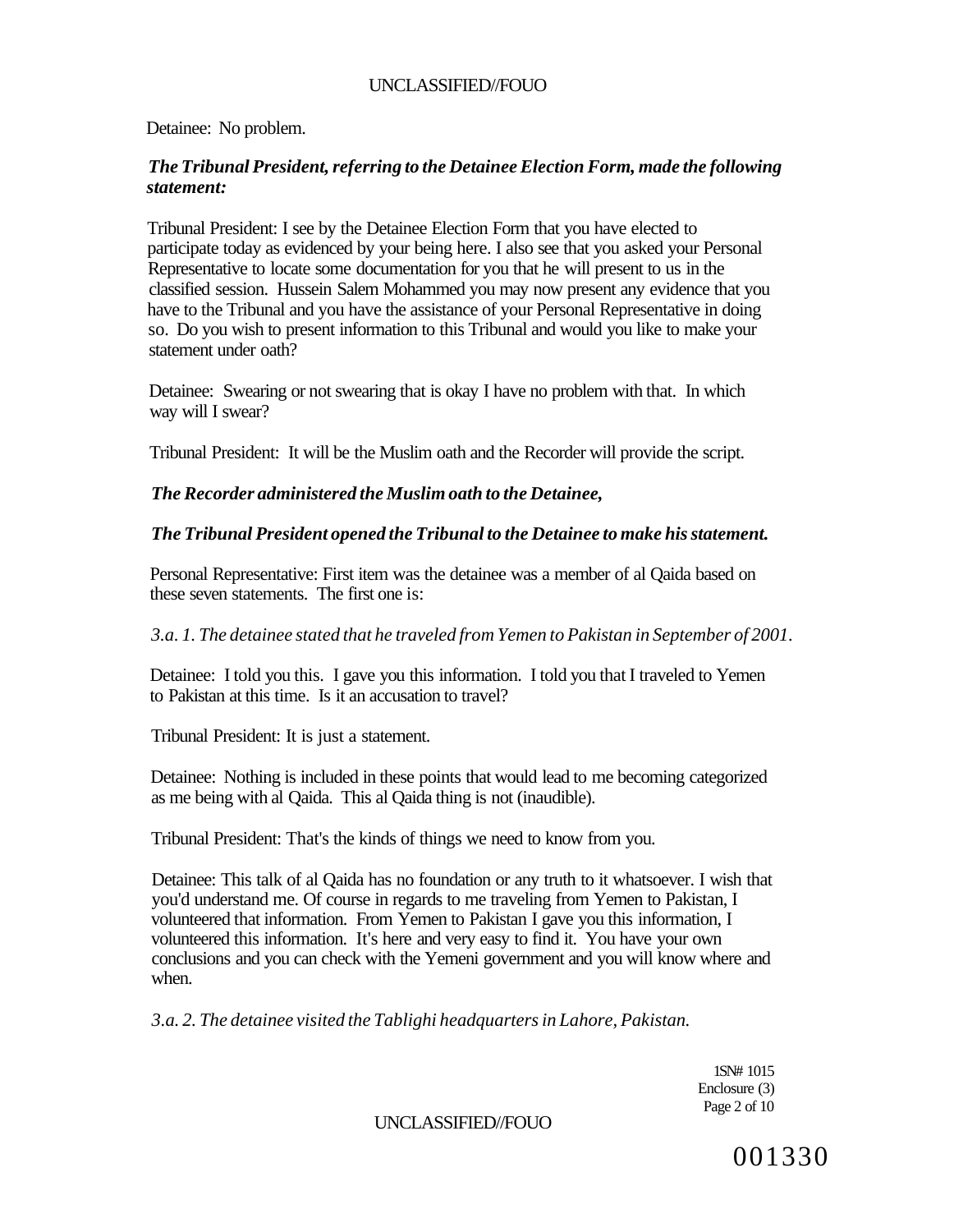Detainee: The way you put it, it looks like I went to visit and I was enjoying my visit with them. I told you before that my goal wasn't to visit these guys; I went there because my goal was to travel. That's why I went there.

Tribunal President: Keep in mind again, that we don't know any of the information you've already told interrogators or anything about you other than this one sheet of paper.

Detainee: I'm sorry. I didn't mean to be disrespectful or anything. I just wanted to mention that I told this information to the interrogators before.

Tribunal President: I appreciate that.

*3.a.3. Jama'atAl Tahlighi, a Pakistan based Islamic missionary organization is being used as a cover to mask travel and activities of terrorists including members of al Qaida.* 

Detainee: So am I responsible for that? Am I responsible for that? I'm asking you. If I was responsible then yes this statement would make sense but I'm not responsible for anybody.

### *3. a.4. The detainee stayed at the Tablighi center for two and a half months.*

Detainee: I told you personally that. I stayed for two and half months, approximately I don't know exactly, but approximately two and half months. I didn't lie to you. I didn't tell you that I didn't stay there. I said yes I stayed there.

## *3.a.5. The detainee stayed at al Qaida guesthouses in Afghanistan.*

Detainee: This statement I don't understand. This doesn't have any base to it because I've never been to Afghanistan. You guys, you took me to Afghanistan to the prison in Afghanistan. I didn't go. You took me. If you want to consider the period or the time in that prison as a charge or a crime then that's something else.

#### *3.a.6. The detainee has been confirmed as being an old "JUNIOR " al Qaida member.*

Detainee: This is a lie. This is a lie. When was I a member of al Qaida? I never heard of this. First of all, look at the dates I left Yemen and you will know that was the first time I left Yemen. I never left Yemen before that. You can look at the dates. This talk about al Qaida is all lies. You have the Yemeni intelligence, ask them.

## *3. a. 7. The detainee was arrested in Tehran, Iran for illegally entering Iran.*

Detainee: Also, I told you this, it is me who told you this. Are you responsible for Iran? People enter and go into other countries. In your own country you have a lot of people who are illegally in the United States. Everywhere in the world people enter illegally and smuggle to other places, everywhere. Is it just illegal for me to enter Iran illegally?

> ISN# 1015 Enclosure (3) Page 3 of 10

UNCLASSIFIED//FOUO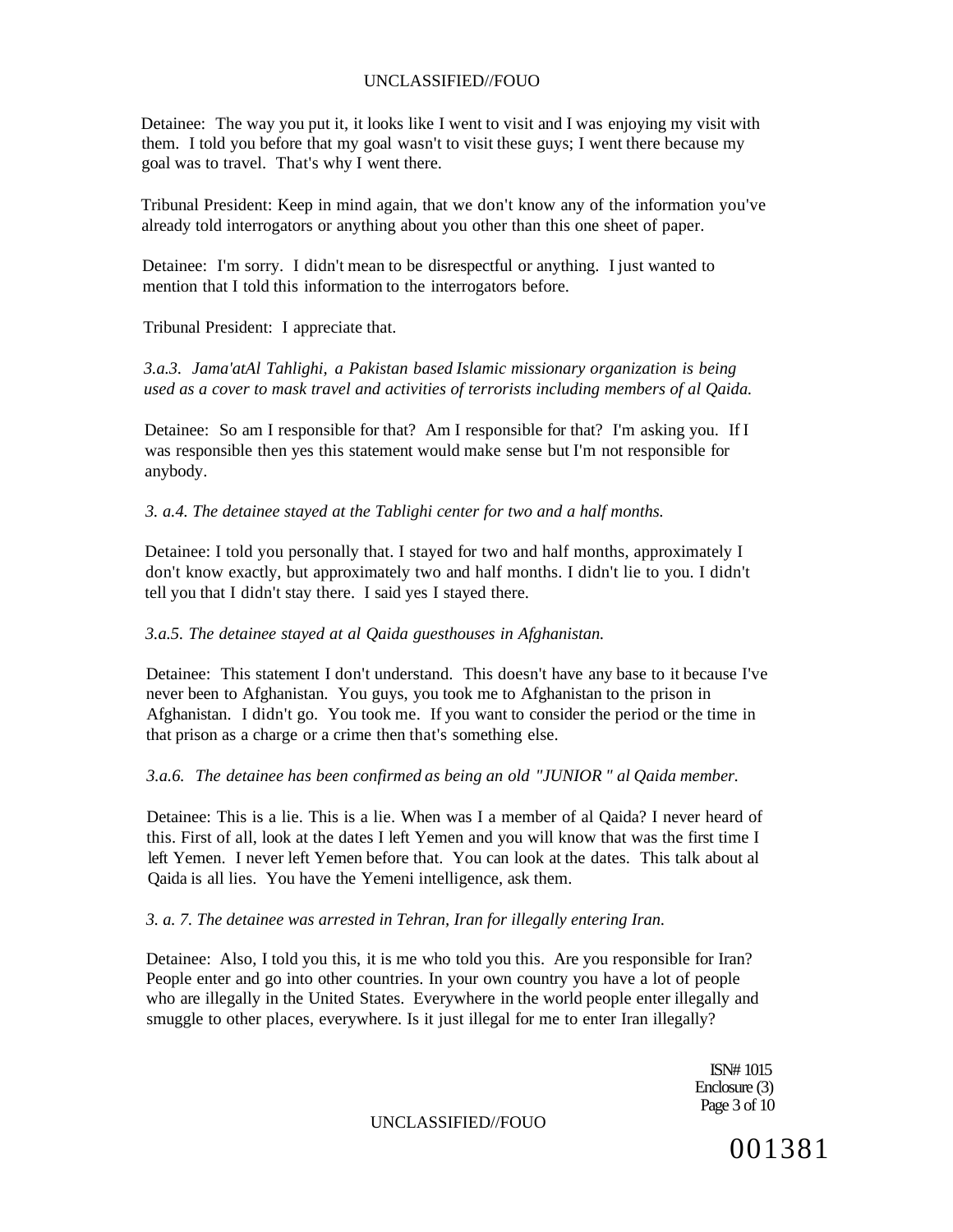Tribunal President: Does that conclude your statement or is there anything else you would like to tell us?

Detainee: That's it really. If you want me to tell you my whole story I have no problem with that. I already told my whole story and I also told my PR and I'm ready to repeat my story if you want me to.

Tribunal President: Again, this is all we've seen about you so if you think it will help us we are certainly willing to listen.

Detainee: Okay so you want me tell my story since the first day I left Yemen until you brought me here?

Tribunal President: If you think it will help us figure out why they're thinking you're an enemy combatant.

Detainee: You mentioned that why they think that you are part of al Qaida. You said think. You just think. You have no proof. You're not certain really and you put me in jail and classify me as al Qaida just because you think I am but you're not really certain, just because I'm Arabic and Muslim?

Tribunal President: I said why somebody else has determined that you're an enemy combatant. We haven't made a decision yet. We will at some point.

Detainee: I've been in Afghanistan for a year and two months and in all this period I was actually interrogated only three times. Two in the beginning and the third time the interrogator told me explicitly that there is nothing against you, you are innocent, you are going to go, you are going to go. As I just said in the second interrogation, the interrogator told me that there is nothing, absolutely nothing against you and right after that I was taken from one jail to another jail. I stayed in the second jail for eight to ten months and nobody interviewed or interrogated me. After that another group of interrogators came and they said here is your file and they looked and they said well, your file is closed there is nothing really against you. This was in Kabul and as I mentioned, we stayed there for a little over a year and after that they took us to Bagram. In Bagram, again, the same group of interrogators told me that they were going to subject me to a polygraph and I said yes please. Don't even talk to me anymore until you give this polygraph to prove that I am not lying. If you prove that I'm lying, I want you to take me and shove rae into the streets of Yemen and ask people. After that they used to tell me that they have doubts, they were not certain they just have some doubts. After the three interrogators told me okay let's take the poly. Again they had nothing against me and they took the poly and they all came and congratulated me and they said you passed, you're fine. (Inaudible) In the same session I took three polygraphs in the same sitting. When they came they were so happy and they said congratulations you really passed. At that time I couldn't really control my emotions and I started crying with joy because I was so happy. After that they came and they told me I was going to go Cuba. I said wait, you told me that I am innocent and I'm going to get out. They told me yes, you have to Cuba then in a month or two you will be released

> TSN#10I5 Enclosure (3) Page 4 of 10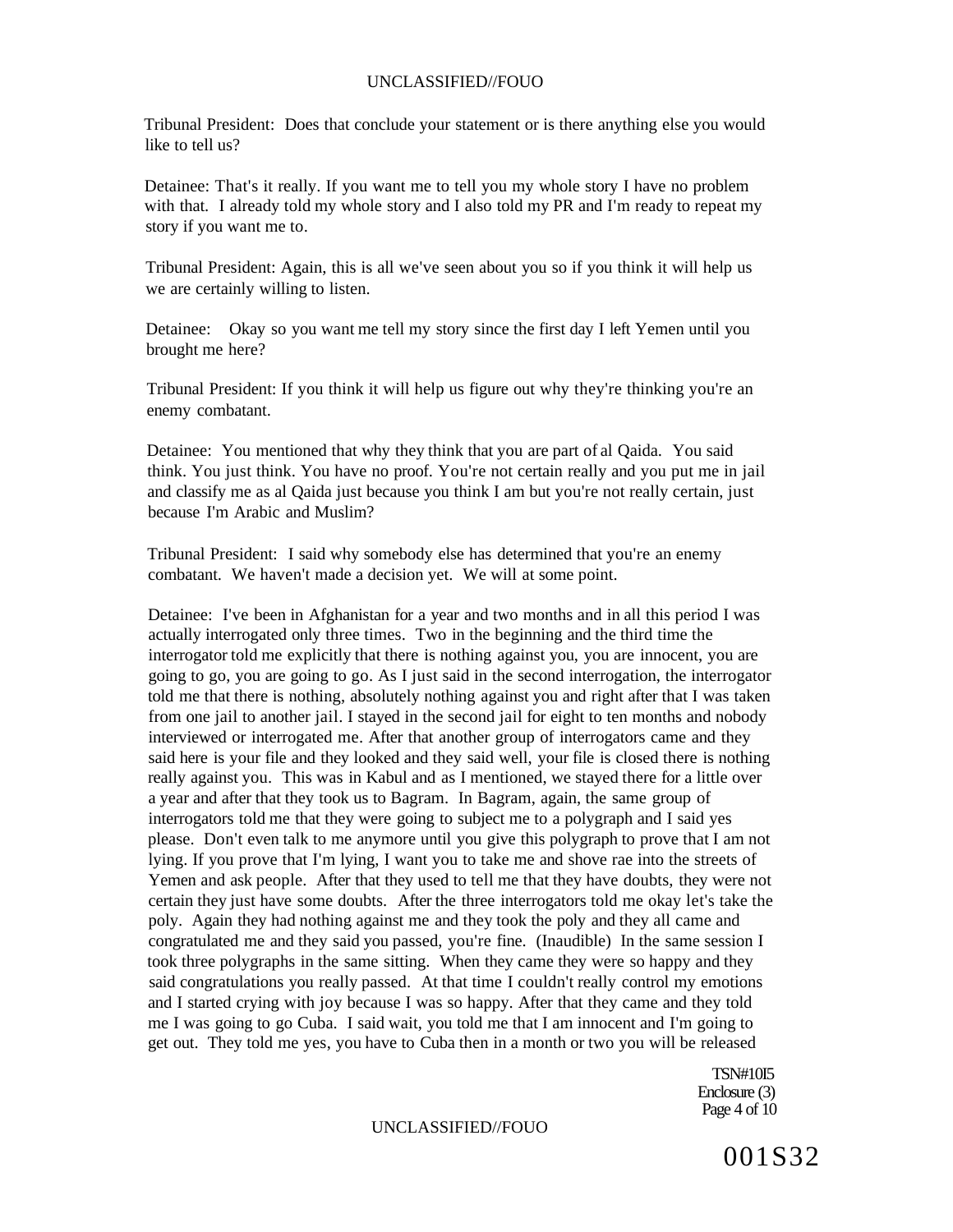from there. Now I've been here I really don't know how long. One year and a month, a year and eight months, I really lost track. Three years in prison that's not right, that's a lot. I talked to the interrogators for a long time, sometimes with witnesses. They keep changing interrogators on me. I see one one time and a month later another one, a month later another one, the only interrogator I met with a lot was the one I met with three times. All of them said the same thing. There is nothing against you, you are innocent, you are going to Cuba. 1 used to tell them that I'm just a street vendor and if you think that I'm against you and that I'm not innocent then please present me to court. They said no there is nothing against you, there will be no Tribunal. Specifically one particular female she told me I was one of the ones that didn't need a Tribunal or court because there is not much against me, I was going to be released without going to a Tribunal. Up until now there is no determination, no firm decision on my case, there was no Tribunal, no nothing.

Tribunal President: At this time we may have some questions for you. Would you be willing to answer some questions for us?

Detainee: Please, please I told you I'm ready to answer the questions of the board.

Tribunal President: Personal Representative do you have any questions for the detainee.

Personal Representative: Yes Ma'am.

#### Personal Representative's questions

Q. You mentioned that your goal was to travel but you didn't mention where you wanted to go.

A. I told you the story before but again my intention was to go to Europe. My goal was to go to Europe and live in Europe and apply for Alien Refugee Status. My intention was to go and surrender myself or give up myself to any European country that I could get to. My intention was to go to the government and give myself up to them.

Personal Representative: That's all I have.

Tribunal President: Recorder, do you have any questions for the Detainee?

Recorder: No Ma'am, I don't.

Detainee: Please, please make a decision on my case. All interviews and interrogations, questions, this. Please, please come to a conclusion in my case.

Tribunal President: Do any Tribunal members have any questions for the Detainee?

Tribunal Member: Yes Ma'am.

ISN# 1015 Enclosure (3) Page 5 of 10

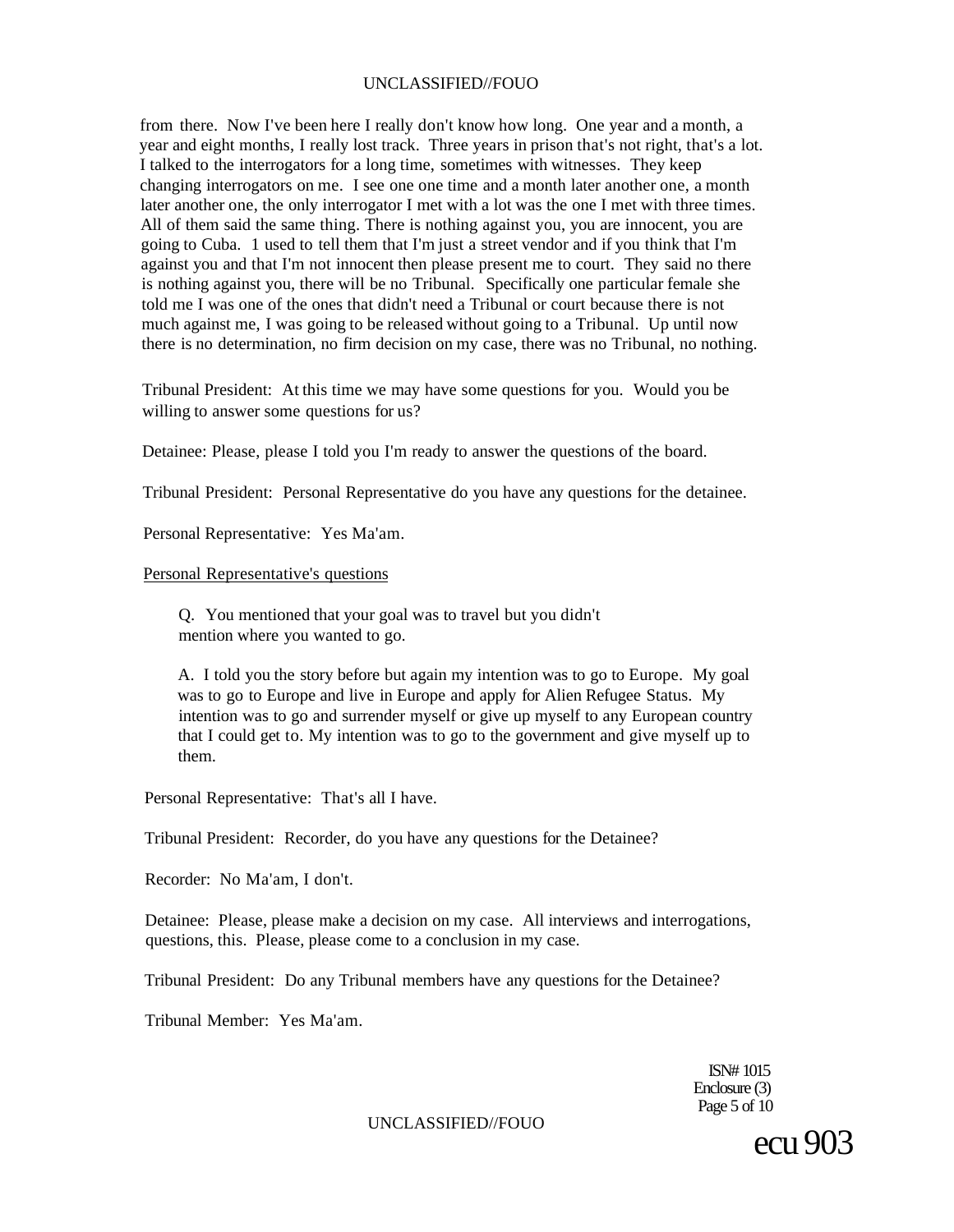#### Tribunal Member's questions

Q. To make a decision in your case we have to look at what you said and look at other evidence. We don't know what that other evidence is .going to say so we have to kind of guess if I want to ask you to address possible questions.

A. No problem you can ask.

Q. One of the questions I wanted to ask you is; is there any reason why someone would turn you in and say I know he's al Qaida?

A. I really don't know who would do that, but whoever said that he is a liar. To start with I am not part of al Qaida.

Q. He (Personal Representative) asked you why you wanted to travel and you said you wanted to go to Europe. Were you having any trouble in Yemen?

A. No, I don't have any personal problems really but you know the situation in Yemen. You know northern Yemen and southern Yemen and I am from southern Yemen and our rights are really not respected and we don't have many opportunities. Again one more time, you know the situation in Yemen especially in the southern part of Yemen you cannot work with the government, you cannot further your study or finish your study to have really good education. You know that everything that you need, you need groceries, you need money for anything and everything you want to do. Of course you know that the government that is controlling all of Yemen, the northern part and southern part of it, are from the northern part. You know that. You aware of course of the war that was in 1994 after the Yemeni union. As I mentioned our life in the southern part of Yemen is really hard. Everything you need you have to get, from groceries, you have to get money to be able to eat, for the simplest paper you go to the police for you're screwed whatever. If you don't give money you will not get it done. We are harassed and we are really badly treated. I can't really express this any further because you are aware, you know about this situation and of course the sun is so obvious you cannot cover it. This is so obvious and you're aware all of it.

Q. Actually I should be aware of it but I am not as current as I should be on current events. I don't mean to sound dumb, but do northern Yemen speak the same language and do you look the same as southern Yemen?

A. No we are exactly the same. They were two countries in the beginning not just one but we are just like any division in any country. Like we have Morocco and Nigeria separated. It's the same thing but we used to be two countries.

Q. Can ask your age and occupation? I know you said student, but is there anything that you do as a specialty?

> ISN#1015 Enclosure (3) Page 6 of 10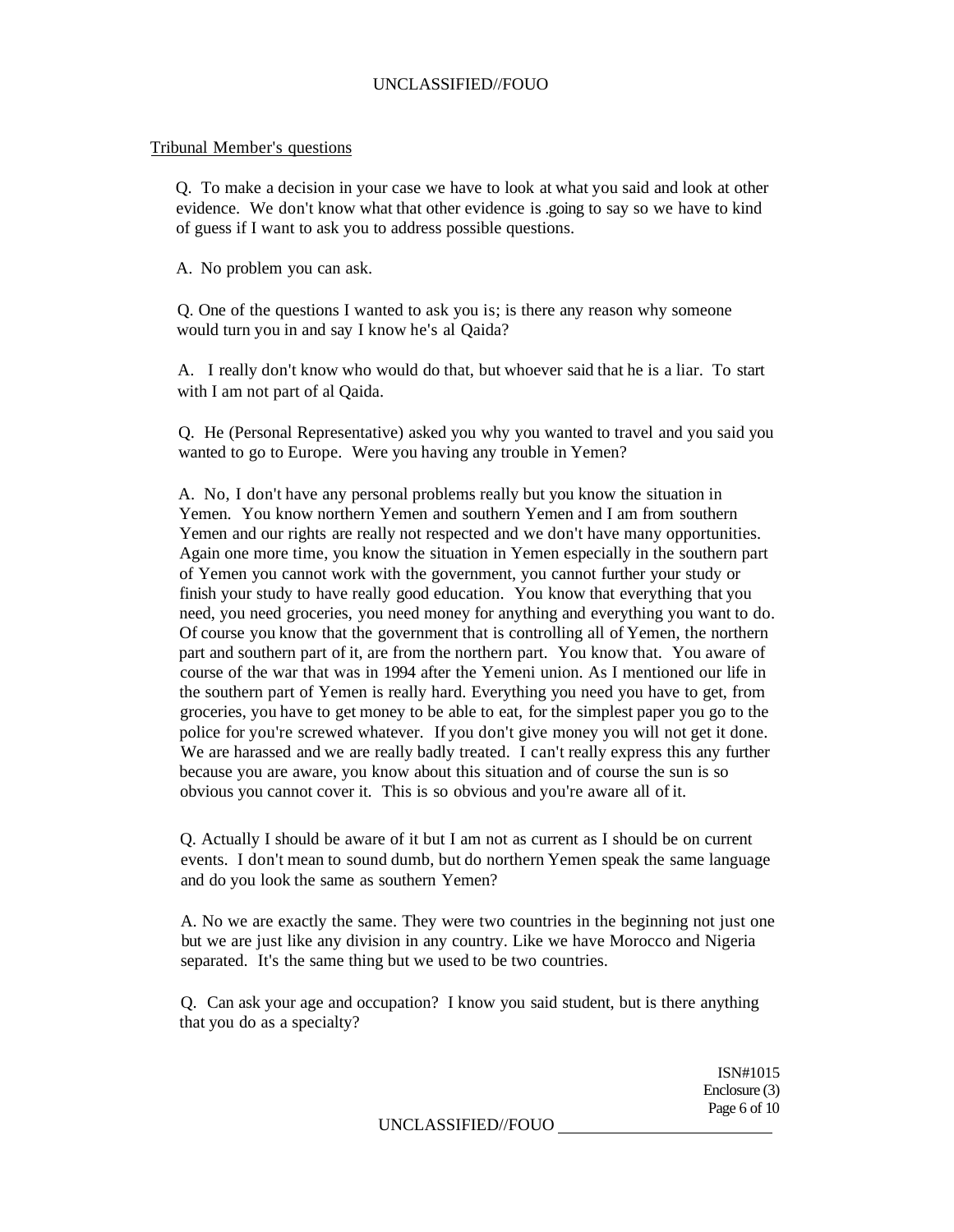A. Yeah I really don't have a specific profession or trade but I used to do construction, selling things in the market, things like that. Anything I would do, things in the metal shop, whatever. Anything that I could find.

Q. What is your age?

A. I was bom in 1977 so I should be twenty-seven.

Q. You said the Yemeni government limited your education. What education did you get?

A. I finished high school. I waited for three years to get my diploma, my certificate, so I could do something else with it. They said no, if you want your certificate, official certificate, I was asked to give 86 thousand Yemeni Riyal. I said why am I going to give that to you, why should I give them the money to get my own certificate. They just wanted to get from me 86 thousand Riyal. Just to give me a paper that I would put in the house so I didn't finish, that's why I didn't finish.

Q. When you were arrested in Iran, did you have a weapon on you?

- A. No what am I going to be doing with a weapon?
- Q. Were you trained with a weapon?
- A. No, absolutely not.

Q. I just have one last question. Again this might sound dumb, but is your name common? Are there a lot people with your same name?

A. Yes, in Yemen lots of Hussein, a lot.

Q. I want to try and understand his transfers in prison. I understand he was arrested in Iran transferred to Pakistan then transferred to Afghanistan then transferred to Cuba.

A. No, I was captured in Iran and I went straight to Afghanistan, I didn't go to Pakistan.

- Q. Is that right sir?
- A. That is right

Q. When you traveled did you fly, drive, walk when you were traveling like from Yemen to Pakistan?

A. By plane.

ISN# 1015 Enclosure (3) Page 7 of 10

UNCLASSIFIED//FOUO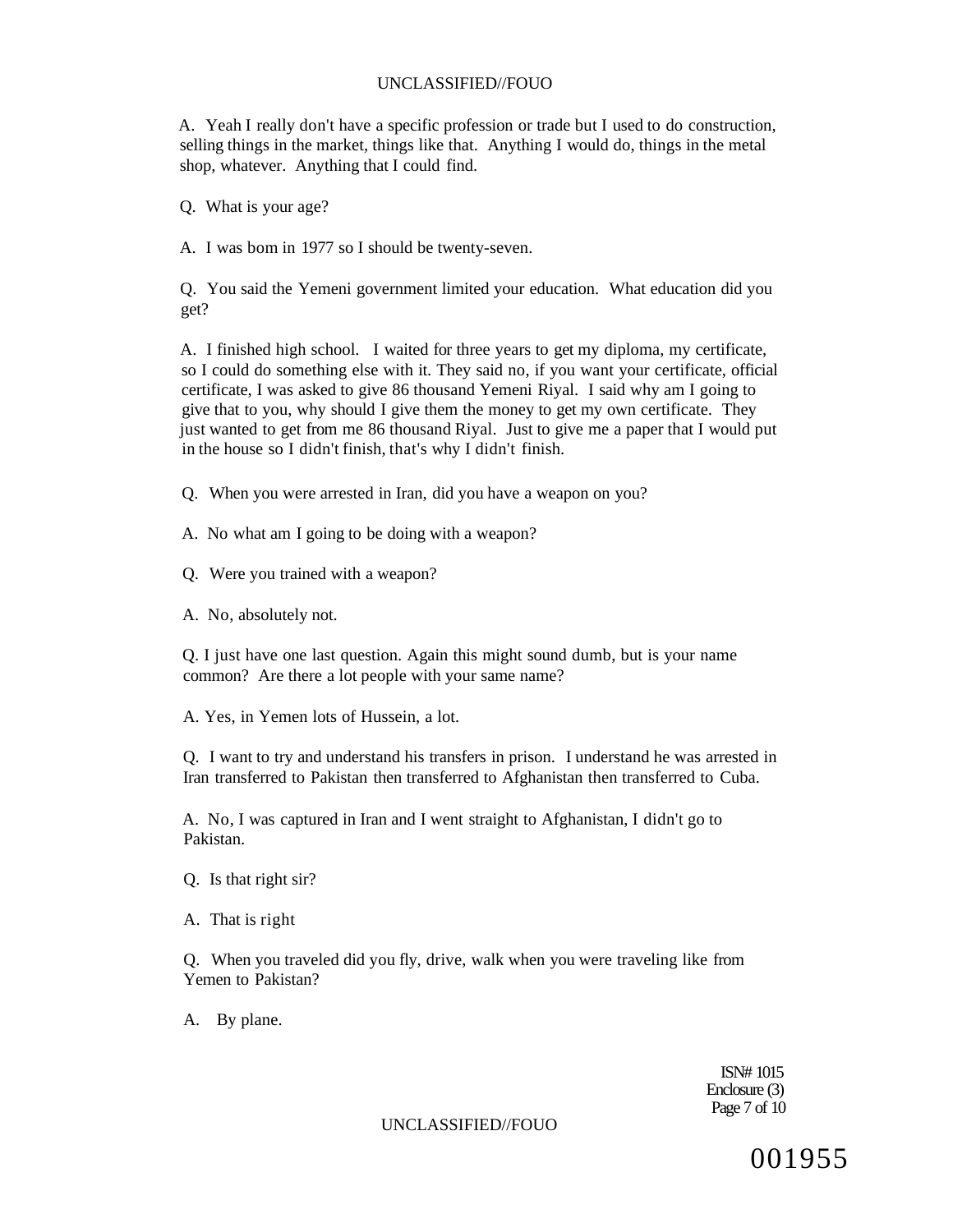Q. This is a repeat but you were traveling to Pakistan to get to Europe or to visit friends, vacation. I'm just trying to understand why Pakistan?

A. Yes I was going there to get to Europe but I don't have any friends or anything there.

Q. In number two you admitted that you went to the Tablighi Headquarters. Are you aware of its ties to al Qaida?

A. No, I don't even know al Qaida. I don't know, I never knew they had any relation to each other. I don't know.

Q. Then why did you visit the Tablighi Headquarters?

A. It's no problem, I'm going to repeat it again for maybe for the fourth millionth time. I stated it yes; really I will repeat it again. As you know Tablighi is the missionaries, they go everywhere in the world. My goal was to just travel with them, I really wasn't associated with them. I wanted just to use them to travel with them to get out.

### Tribunal President's questions

Q. When you left Yemen I assume, well maybe I shouldn't assume, did you travel with a passport?

A. Yes. Sure, sure.

Q. Did you travel with anyone?

A. I traveled by myself, I had my own Visa and I got my own ticket, just by myself.

Q. That was another one of my questions. You paid for your own travel?

A. I paid for my own, yes.

Q. When you went to Jama'at Al Tablighi, did they assist you at all?

A. No, no. As soon as they told me that there is no travel, the guy that was translating he said there is no travel. After that it was over.

Q. You went from Pakistan then to Iran?

A. Yes, yes and that was my big mistake going from Pakistan to Iran because if I had gone back home none of this would have happened.

Q. I assuming then when you went to Iran you didn't have a Visa to go into Iran.

ISN#J015 Enclosure (3) Page 8 of 10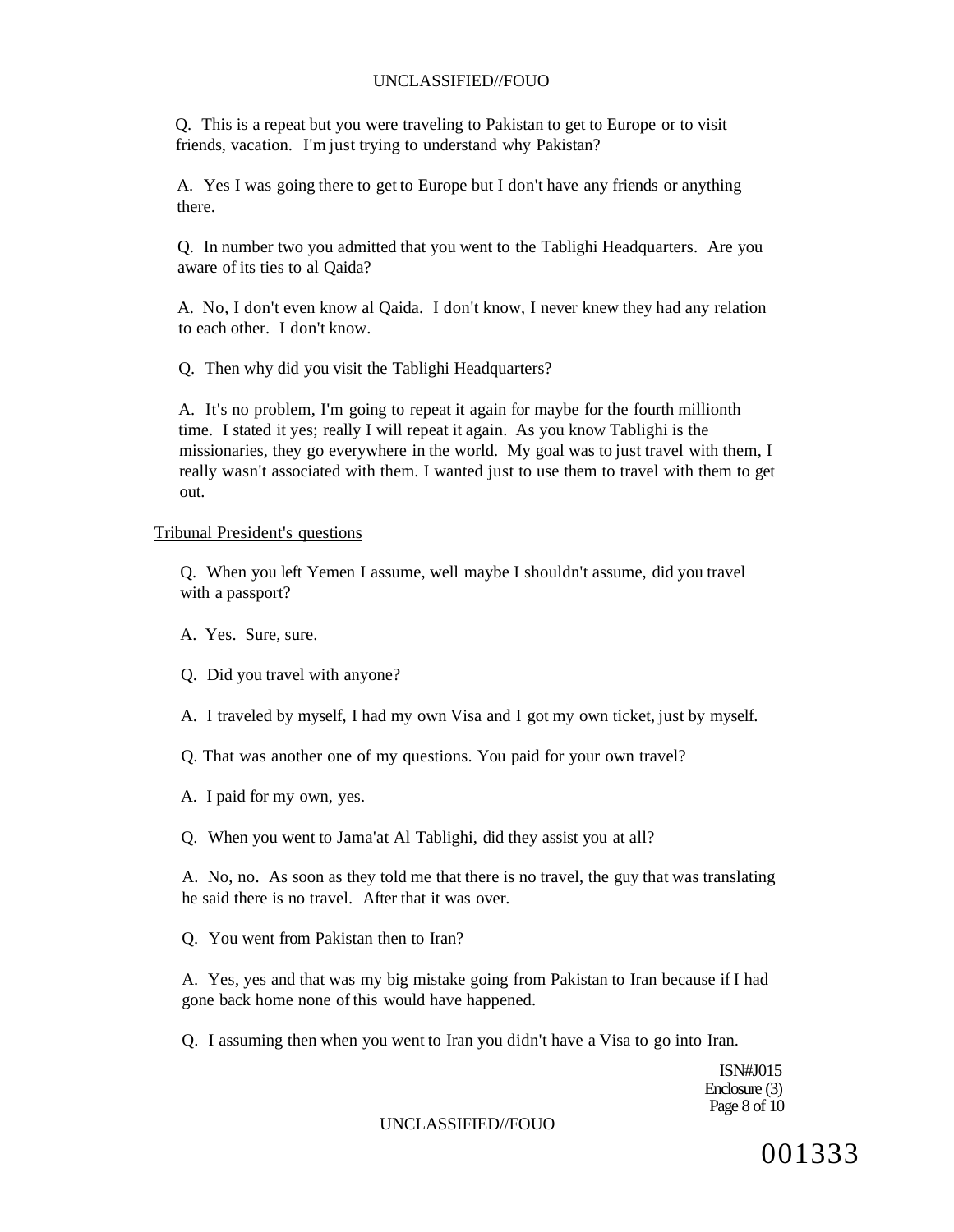A. No, I was going illegally.

Q. Did you have plans beyond that? You got to Iran where were you heading to next?

A. As I said before, the translator, the guy who was in Pakistan, he said that there was no travel might as well go back to my country. Then he proposed an idea to me. He said well if you are going to Europe you can go illegally or you can go through the borders illegally and go to Iran then from Iran to Turkey then from Turkey to Greece and Greece is European country. When he said that I said okay that great.

Q. How were you proposing to travel there? I assuming you can't fly without a passport.

A. I told you, this is all being done illegally through the borders.

Q. Right, so how did you propose to go, by foot?

A. I am going with smuggler whoever, if you walk, I'll walk with you. If you take a car, I'll go in your car with you.

Q. If in fact you were released from here, where would you go, back to Yemen?

A. I would go directly to the house not just Yemen, directly to the house. After all this do you think 1 would go anywhere else?

Tribunal President: I would like to thank you for participating in this Tribunal today.

Detainee: Me too, I thank you very much.

Tribunal President: Hussein Salem Mohammed do you have any other evidence you want to present to this Tribunal?

Detainee: I have nothing else to say besides my story I told you since I lived here, since I traveled and my story in Yemen. Besides that I have nothing else.

*The Tribunal President confirmed with the Personal Representative that he has further evidence that he will submit during the classified portion of the Tribunal and that the Detainee had no previously approved witnesses to present to the Tribunal* 

Detainee: Again, I just want to mention one more time, all this classification this (inaudible) this witness, I'm telling you all these are lies this (inaudible). I'm going to tell you one more time what I said in all the interviews. The latest interrogator told me I was in Sheeshan (ph). When was I in Sheeshan (ph)? I don't know. After that he said I was in Russia. I don't know when. Another one told me I was in Jordan and they killed your friend in a car. I don't know about that. He asked me about Bosnia and something like

> ISN# 1015 Enclosure (3) Page 9 of 10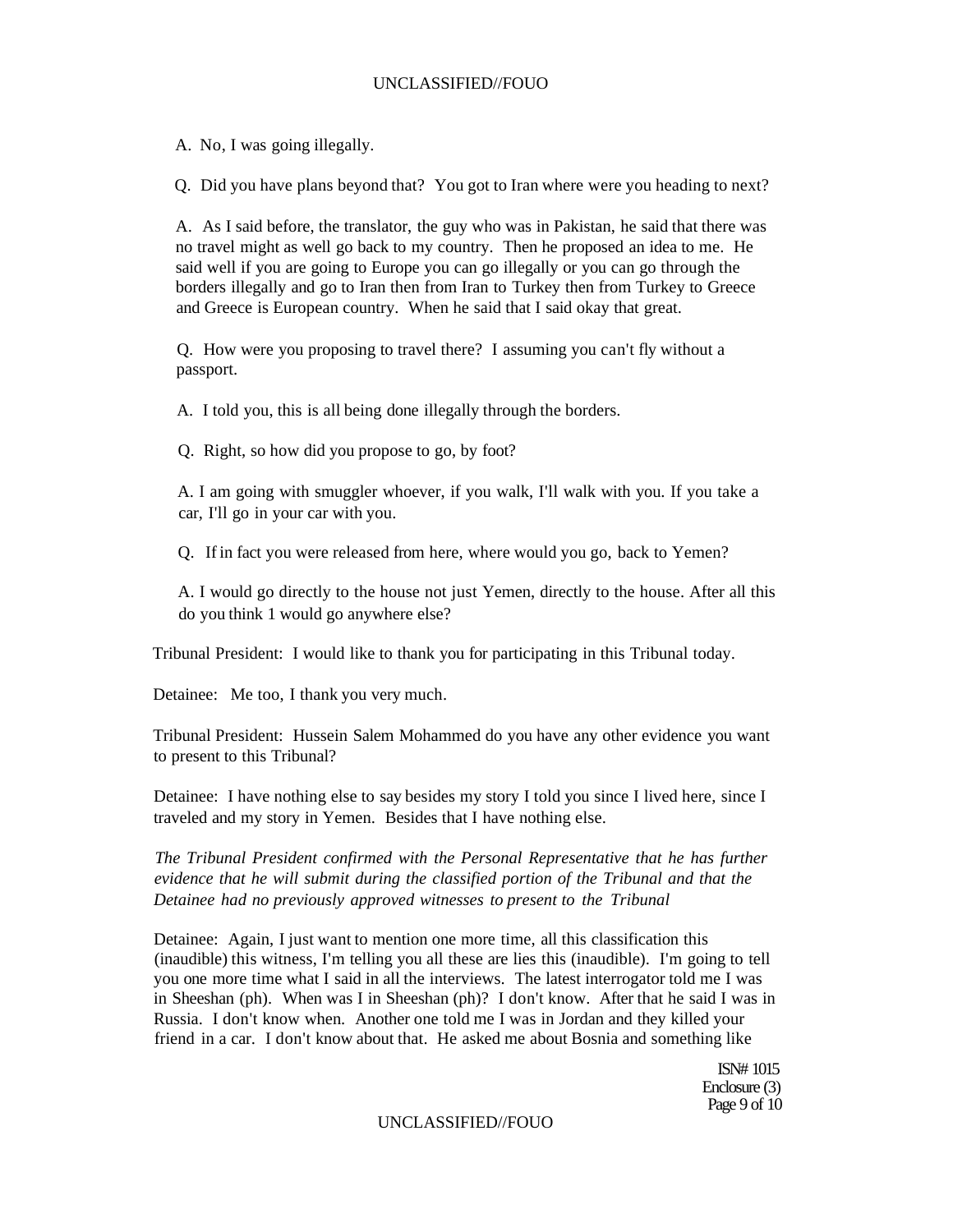that. This talk does not stand in the earth. This is just my reply about we think or they think. So I just wanted to clarify.

*The Tribunal President explained the remainder of the Tribunal process to the Detainee and adjourned the open session.* 

# **AUTHENTICATION**

I certify the material contained in this transcript is a true and accurate summary of the testimony given during the proceedings.



Tribunal President

ISN# 1015 Enclosure (3) Page 10 of 10

UNCLASSIFIED//FOUO

0019S8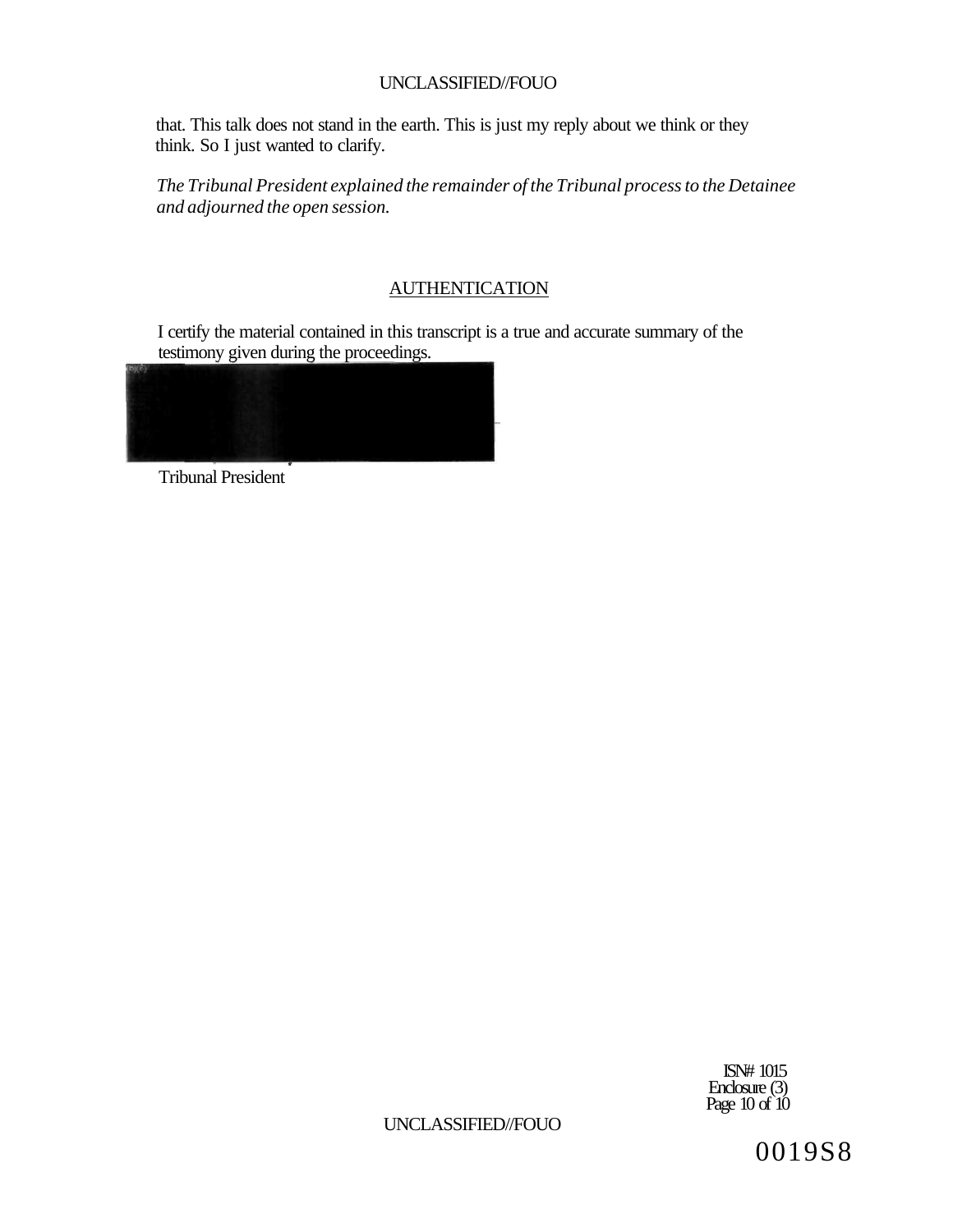### **Summarized Detainee Statement**

Tribunal President: For the record this tribunal has been assembled for a detainee whose name is listed as Jumma Jan. Is that correct?

Detainee: Of course, it is correct. But the name they are using before is not correct.

Tribunal President: How would you like me to refer to you during this hearing?

Detainee: Zain Ul Abedin, is my name.

Tribunal President: 1 understand that you would like to be referred to as Zain Ul Abedin. Is that correct?

Detainee: Yes, that is my name.

### **The Tribunal President continued with the Tribunal process.**

Tribunal President: The detainee requested person or persons who positively identified him referring to his statement listed in the unclassified summery.

Tribunal President: The detainee was captured in Mazar-e-Shariff, Afghanistan by coalition forces and positively identified, on 3 July 2003. The identification of those who positively him at that time and place if available will be addressed in the closed session, because it would refer to classified information. The identification of those witnesses if they are identified will be referred to and be addressed in a closed session. So, for open session, for your information at this time these witnesses are not reasonably available. I have directed the Personal Representative to comment on the classified information relative to your request. That will be in the closed session of this hearing at a later time.

Your other request, which I note on the Detainee Election Form was that you wished records indicating that you were a citizen of Afghanistan. Your citizenship as an Afghani is not relevant to your determination of being an enemy combatant. Is there any further information you would like to provide regarding your request for certification as a citizen of Afghanistan?

Detainee: The only documents I have (inaudible) was in my car. And that's my driver's license and the identification card. That was in my car. If that's a document I have in my car. I don't have it with me.

Tribunal President: I don't understand. Why do you wish that identification be presented to this Tribunal? I don't understand why you are requesting it.

> ISN #1095 Enclosure (3) Page 1 of 12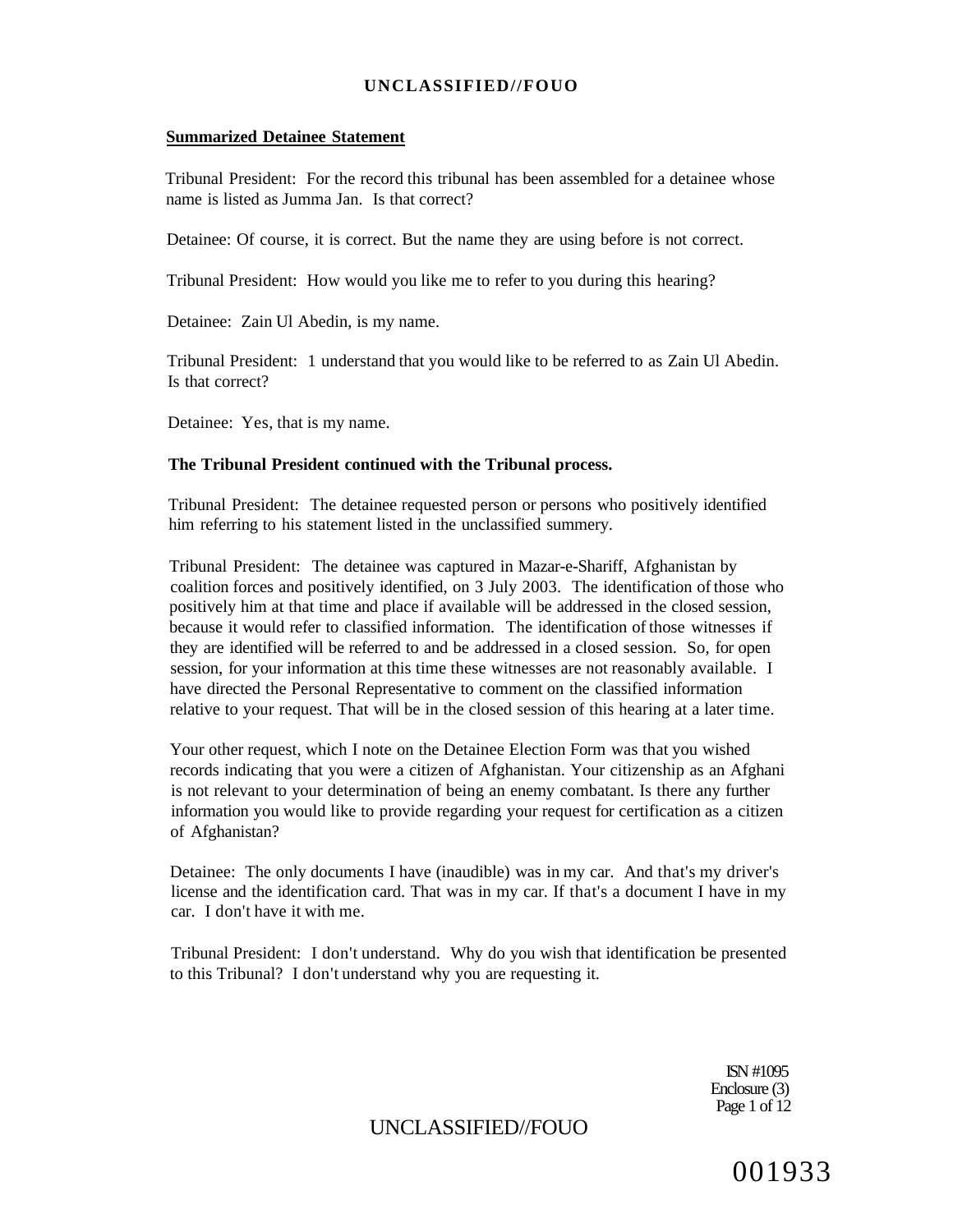Detainee: It doesn't matter to me either. I could say I am an Afghan citizen, or I could state that I am a Tajikistan citizen. The important thing is the allegations on me. They are not correct and I want to clear it up.

Tribunal President: I understand. And we will now proceed to the point of the proceeding where you can provide that information to us.

Tribunal President: Zain Ul Abedin, you may now present any evidence you have to the Tribunal. Your Personal Representative may assist you if you wish. Do you want to make a statement to the Tribunal?

Detainee: What kind of information?

Tribunal President: Any statement you would like, addressing the information you have been provided, regarding the unclassified evidence.

Detainee: What will I accomplish? I did this with my interrogations. From background up to in here, Guantanamo Bay. With the interrogations, that's the truth and also with my Personal Representative, that's the truth. The other stuff, lies.

Tribunal President: I understand. I understand that you want to provide us with additional information at this point. Is that correct?

Detainee: I can provide witnesses in here, at Guantanamo Bay, a lot of witnesses. In Afghanistan also, I find and sign off witnesses, by any number. But those people who have allegations on me, wrongly (inaudible) witnesses first. Can I do one more question? If it is not possible, I will ask later.

Tribunal President: I would first like you to confirm that you would like to address the allegations that have been read already. Before you answer you need to understand all we know is what has been read today. We have not seen any of the other information. We will not see that until later.

Detainee: That's correct,

Tribunal President: So, do I understand that you wish to address these allegations at this time? A yes or no answer is what I am looking for.

Detainee: Whatever I spoke with, with my Personal Representative, that is correct. My answer is yes. Whatever I didn't tell him and those allegations are not correct, then I say no.

Tribunal President: I understand. We will shortly have an opportunity for the Personal Representative to review what was addressed earlier. As the Personal Representative reviews the previous discussions, I would like you to have an opportunity to confirm,

> ISN#1095 Enclosure (3) Page  $2$  of  $12$

# UNCLASSIFIED//FOUO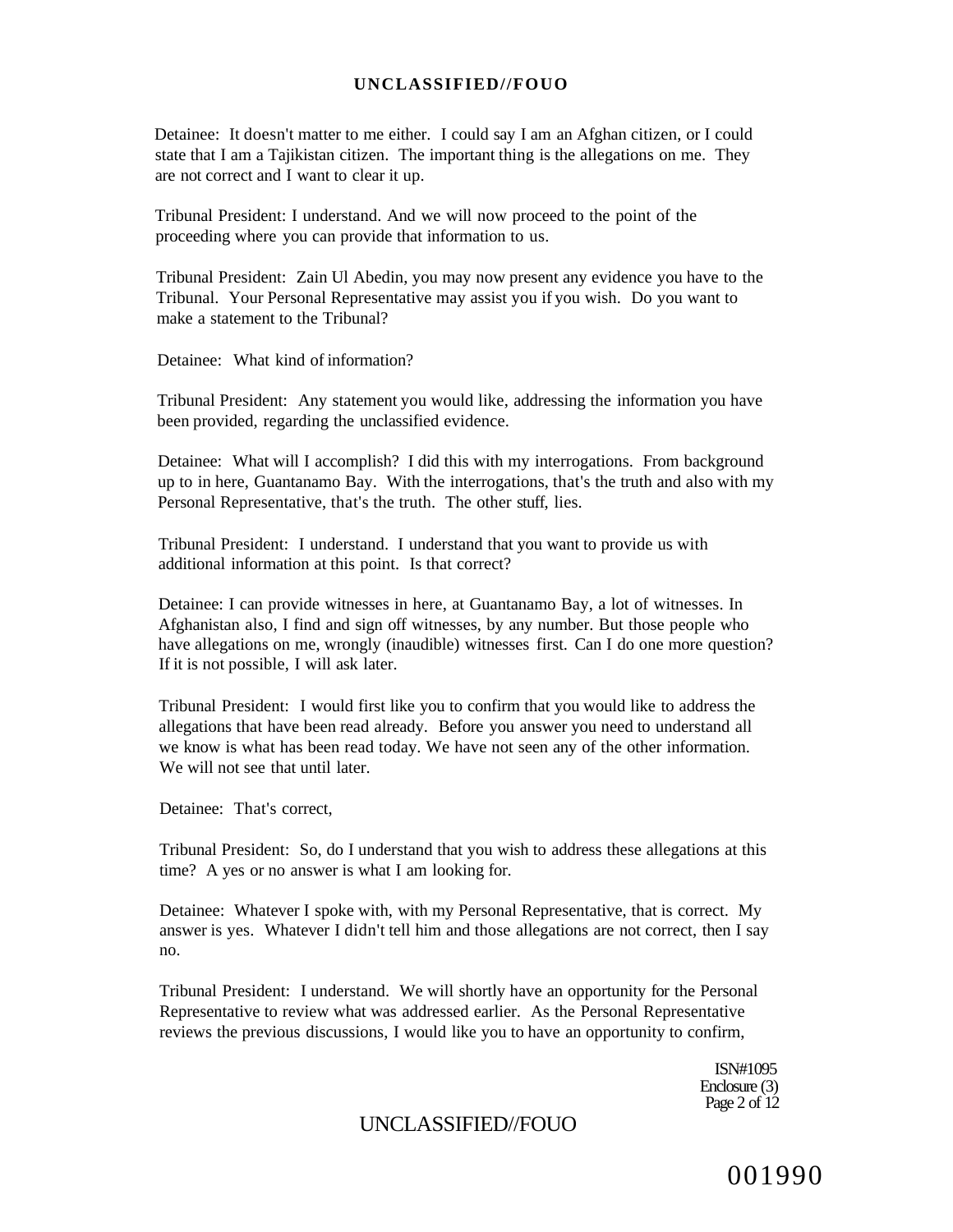deny or change anything the Personal Representative says. And before we do that I would like to ask if you would like to make your statement under oath.

Detainee: Yes.

#### **The Detainee was sworn using the Muslim oath.**

Tribunal President: Personal Representative, please assist the detainee with his statement.

**The Personal Representative read the detainee's response to the allegations and the detainee also responded to the allegations as follows:** 

**3.a.l. The detainee, as a military commander, reportedly was assigned a mission in Tajikistan after 11 September 2001 as part of an al Qaida and Taliban operational plan.** 

Personal Representative: I am not a commander. I have been away from Tajikistan for the past 13 or more years. I have not been in Tajikistan before or after 11 September 2001 with the exception of the first 13 years of my life. So how could I be assigned a mission as a commander in Tajikistan if I had never been there for the last 13 years?

#### **3.a.2. The detainee was a leader of a Taliban compound.**

Personal Representative: No that is not true, I was not a leader of anything or a Taliban compound. I would now for you like to share with the Tribunal the information that you told me about Tajikistan, Afghanistan and your refugee status.

Detainee: Should I say it right now and whatever I told him?

Tribunal President: Yes, please.

Detainee: Do I have to say a summary of that (inaudible) by detail from the start up to then?

Tribunal President: You can say anything you like, anything you can provide us to help us understand your situation. I remind you that you don't have to tell us anything. It is your choice.

Detainee: Do I have to start?

Tribunal President: It is your opportunity to tell us any information.

Detainee: I was born in 1978 and I was born in Tajikistan. Because of the chaos, (inaudible) chaos in Tajikistan, I was refugee between 1991 to 1992 in Afghanistan. Up

> ISN#1095 Enclosure (3) Page 3 of 12

# UNCLASSIFIED//FOUO

G01991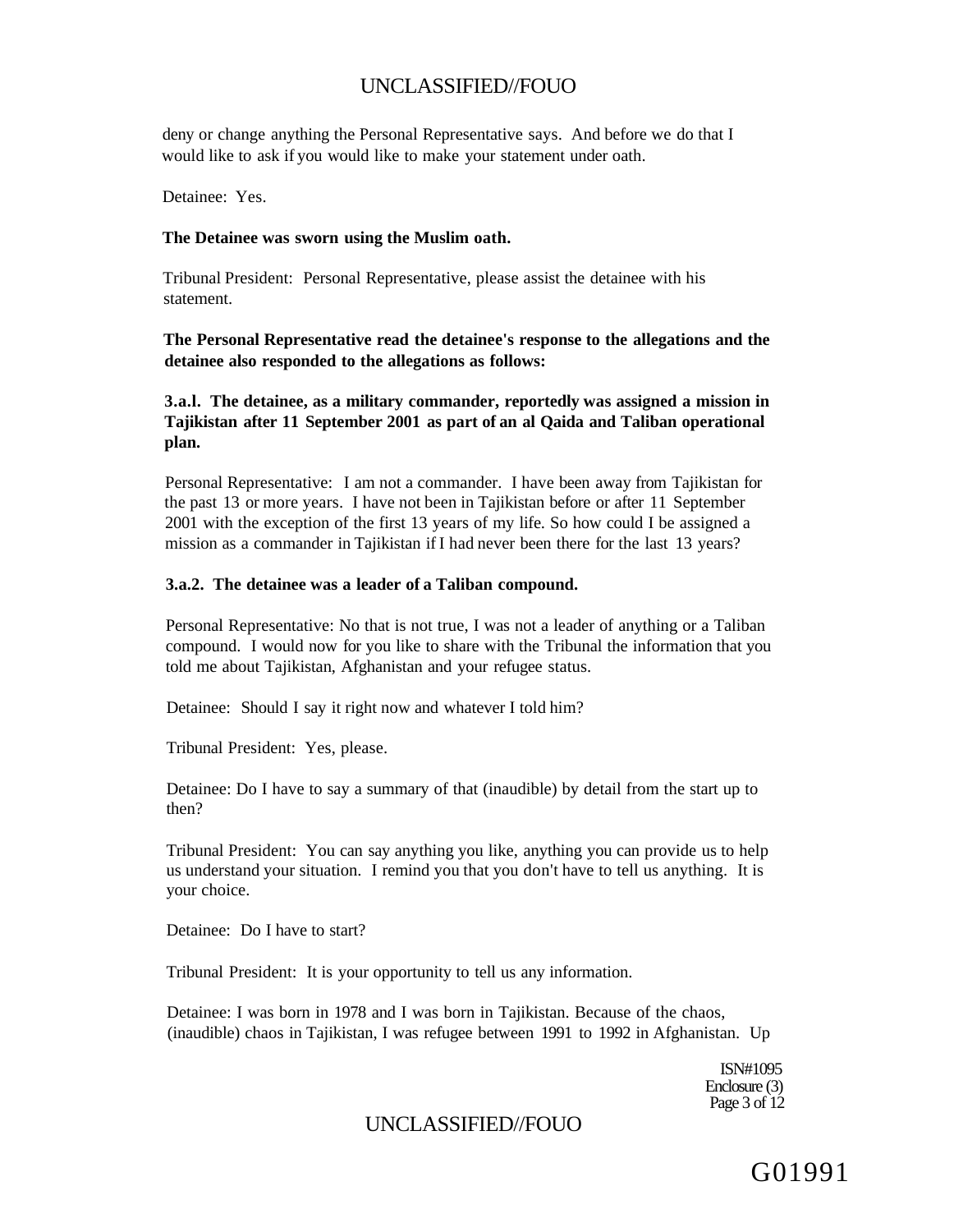to now I am a refugee in Afghanistan. Because in Tajikistan, the morality and learning Islamic issue is very weak that's why I became a refugee in Pakistan. (Translator said Pakistan, think he meant Afghanistan). Because I wanted to learn more about it. I memorized the Koran over there. At the time I was in Pakistan, my parents got back to Tajikistan from their refugee status. They went to their homeland again. I remained in Pakistan. After I finished my education about memorizing the Koran, I got a serious sickness, tuberculosis or TB. Because of the treatment, I did not have any money. Without money I could not do my health treatment, I came back to Afghanistan to go from Afghanistan to my homeland Tajikistan. At the time Taliban was over there (inaudible) Afghanistan. At that time Afghanistan gentleman because of Taliban was not recognized over all nations in the world. They did not have a tie and relation with Tajikistan, with government they sent me up (inaudible). At that time I was a refugee, at that time I was an Afghan citizen, over there and he was driving a car and he gave his car for me, till I earned some money and do my treatment. Health treatment and he went back to Pakistan because his family was in Pakistan. After 9 to 10 months I earned enough money to do my health treatment and I left the car and I started operating the tractor. Machinery Tractors. The reason I bring up this issue when they arrested me, in Bagram, 3 months I was treated again because they told me your TB came on again and also in Cuba, they gave me again 4 months. Altogether 7 months I was under treatment again. This is the reason that I remained in Afghanistan because of my treatments. That's why I brought up this issue. I did my treatments, although it is a very weak reason, but I could provide a kind of proof from the doctor who was my doctor and treated me.

## **3.a. 3. The detainee is a high-ranking Taliban member and is currently a Hezb-e-Islami Gulbuddin** (IIIG) **Commander and 3.a.4. Hezb-e-Islami Gulbuddin (HIG) has been designated by the United States as a terrorist organization.**

Personal Representative: I am not in any part of the HIG organization. Not family, not relative, not any part of the organization. That if HIG and Taliban, if you were a high ranking Taliban member and a HIG commander, how could that be? Because the HIG and the Taliban were enemies of one another. The HIG was fighting with the Northern Alliance before the Taliban and the Northern Alliance was an enemy of the Taliban, then when the Taliban showed up and fought the Northern Alliance the HIG went away.

Personal Representative: Is there anything else you can add to these two pieces of evidence?

Detainee: That's the accomplishment, I did it and that's enough.

## **3.a.5. The detainee was captured in Mazar-e-Shariff, Afghanistan by coalition forces and positively identified, on 3 July 2003.**

ISN #1095 Enclosure (3) Page 4 of 12

# UNCLASSIFIED//FOUO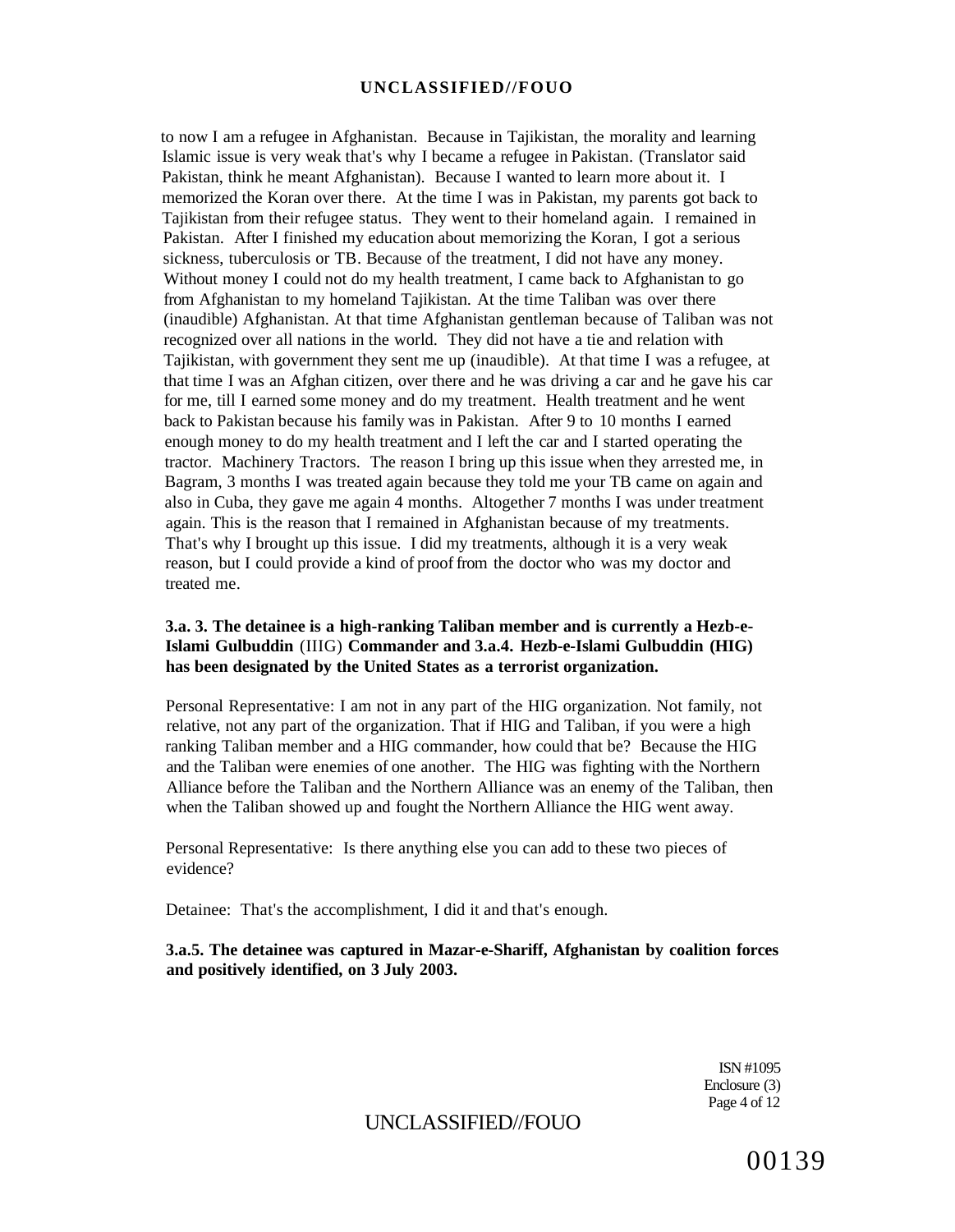Personal Representative: I worked as a driver in Mazar-e-Shariff for approximately 9 months, I was getting paid in Afghan currency, about a 1000 to 1700 rubies per month. I was in Mazar-e-Shariff about a year and a half before the September 11,2001 attacks.

Detainee: One and a half year before I ended my work and I start my own business.

Personal Representative: And every month you would go to Pakistan to get medicine for you TB?

Detainee: It was in Mazar-e-Shariff.

Personal Representative: Okay, so the medical treatment was in Mazar-e-Shariff.

Detainee: If it is necessary I could provide the medicine store also.

Personal Representative: And if you can tell us about the circumstances of your capture that may help the Tribunal in their deliberations. How you were captured and where you were captured.

Detainee: Can I start it?

Tribunal President: Please.

Detainee: I was driving a car in district area, that district area which was, that car belonged to somebody else. That car was a kind of mini bus for 20 people. The car was flying coach taxi for passengers, for transportation and on the way to the destination I got a flat tire and had (inaudible) problems also. And that was Thursday and the doctor advised me I needed an operation on my hernia also. The operation date was estimated on Saturday. I brought the car from Mazar up to the village. I left the car over there and came to the Bazar (inaudible). Because in Mazar-e-Shariff I didn't have any of my cloths. I was by myself. I got back to the house which I was 2 and half years in that persons house and he told me that would provide a person, at the time of operation in the hospital he would stay with you or if you need something. I arrived Thursday night at that house. This guy had one car, five stores and one (inaudible) the condition of his car was broken and he told me that I had to fix that one and you will earn some money also for your operation. It was 11:00 or 10:00,1 came out and went to the store to get the part for the car and 100 meters away, there was a bank over there also and 100 meters away from the store I saw some of the soldiers. They were Americans soldiers. One of them called to me Sofi. Sofi meaning the person with a beard. When I turned I saw those American soldiers. They had a car over there and they asked me to climb up in the car, and the door of that car was sliding in the one side and he said you have to climb in the car with them. Then I passed the fan belt to the mechanic and I climbed up in the car. After I climb up in the car, as soon as I sat down, they covered my head with a piece of bag and I did not know where they took me. When they took me over there I did not know where it was, it was a small room and after a while they kept me over there and

> ISN#I095 Enclosure (3) Page 5 of 12

# UNCLASSIFIED//FOUO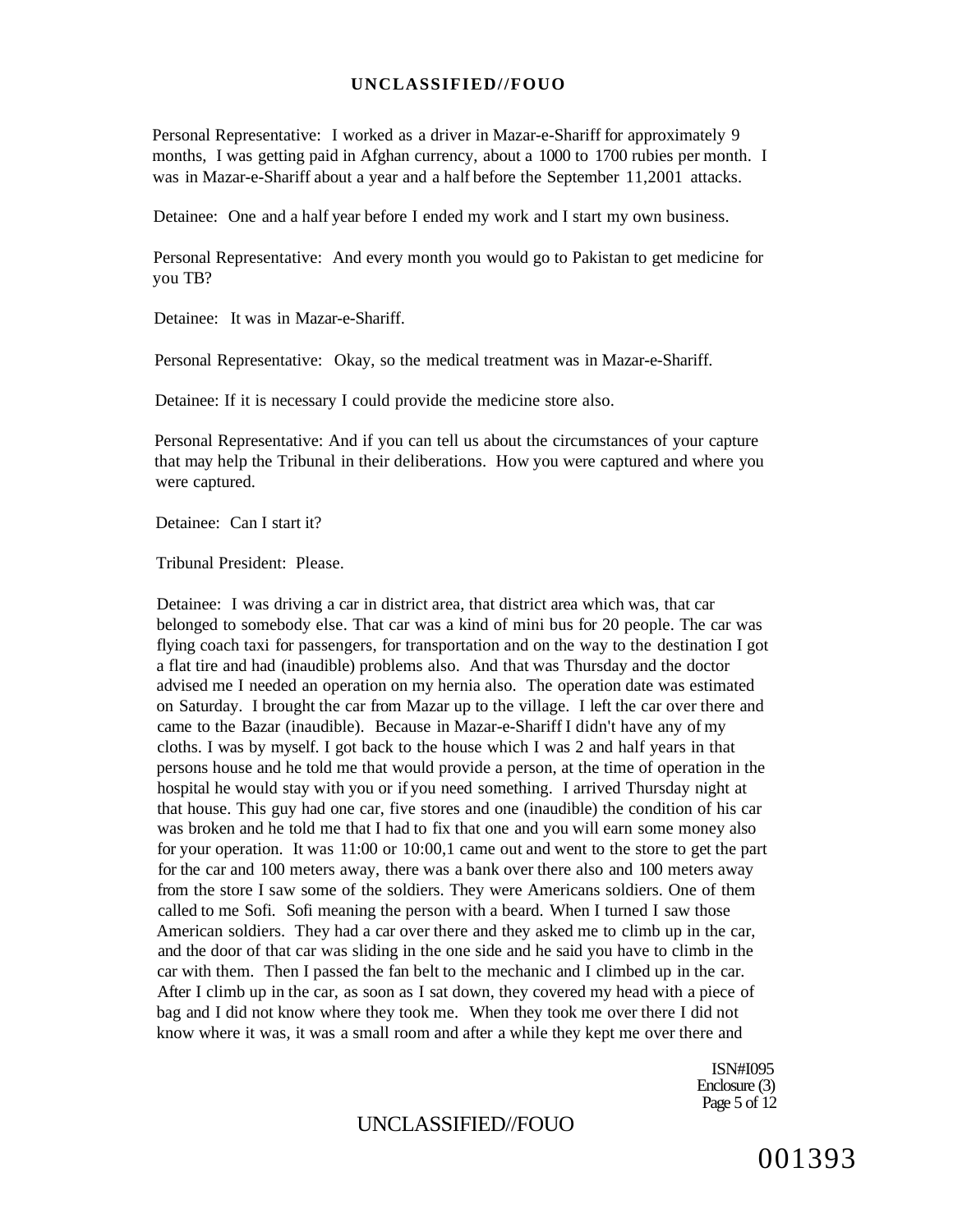started to interrogate me. That continued for 24 hours. After 24 hours they transported me to the bathroom. This is the story of my arrest. The Personal Representative told me that the soldiers were allied forces, but personally I saw that none of them were allied forces, all Americans and Afghan soldiers.

**3.b.l. The detainee was in leadership role in a rocket attack against United States forces at the Mazar-e-Shariff airfield and 3.b.2, the detainee has been implicated in the roadside bomb assassination attempt of General Dostum, a Northern Alliance leader.** 

Personal Representative: On both these counts, they are simply not true.

Detainee: I will address in the front of the Tribunal members a few sentences about Dostum. When we got as a refugee in Afghanistan, first time we came to the Caliza District and (inaudible) in the side of the road. As soon as we escaped from the Tajikistan side and passed the river because of the chaos inside Tajikistan and our enemy was following us and we came on the other side of the river, those Dostum he provided us with helicopters. One and a half years he supported us with food and clothes. The number of the refugees which they landed in the dessert which was sand only and Dostum provided a camp for us, it was 15000 (inaudible). When a person feeds you for one and a half years how can you destroy the salt. It is an expression in that language. When you eat from somebody you can't do bad to him. How can I eat for one and a half years from him, food and I destroy the salt for him? It is not possible. For 13 years I was away from my Tajikistan and they accuse me that I was doing the plan in Tajikistan, it is not possible. This is my story.

Tribunal President: I understand. Zain Ul Abedin, does that conclude your statements?

Detainee: Yes, of course.

Tribunal President: Personal Representative, do you have questions for the detainee?

Personal Representative: Just a couple of questions sir.

Tribunal President: Proceed.

Personal Representative: How long then, have you lived in Afghanistan?

Detainee: If you look at the year, I came between 1991 and 1992 in Afghanistan up to now. I was in Afghanistan but you have to subtract 2 years from it because I stayed in the jail right here.

Personal Representative: Do you have a family?

ISN#1095 Enclosure (3) Page 6 of 12

### **UNCLASSIFIED//FOUO**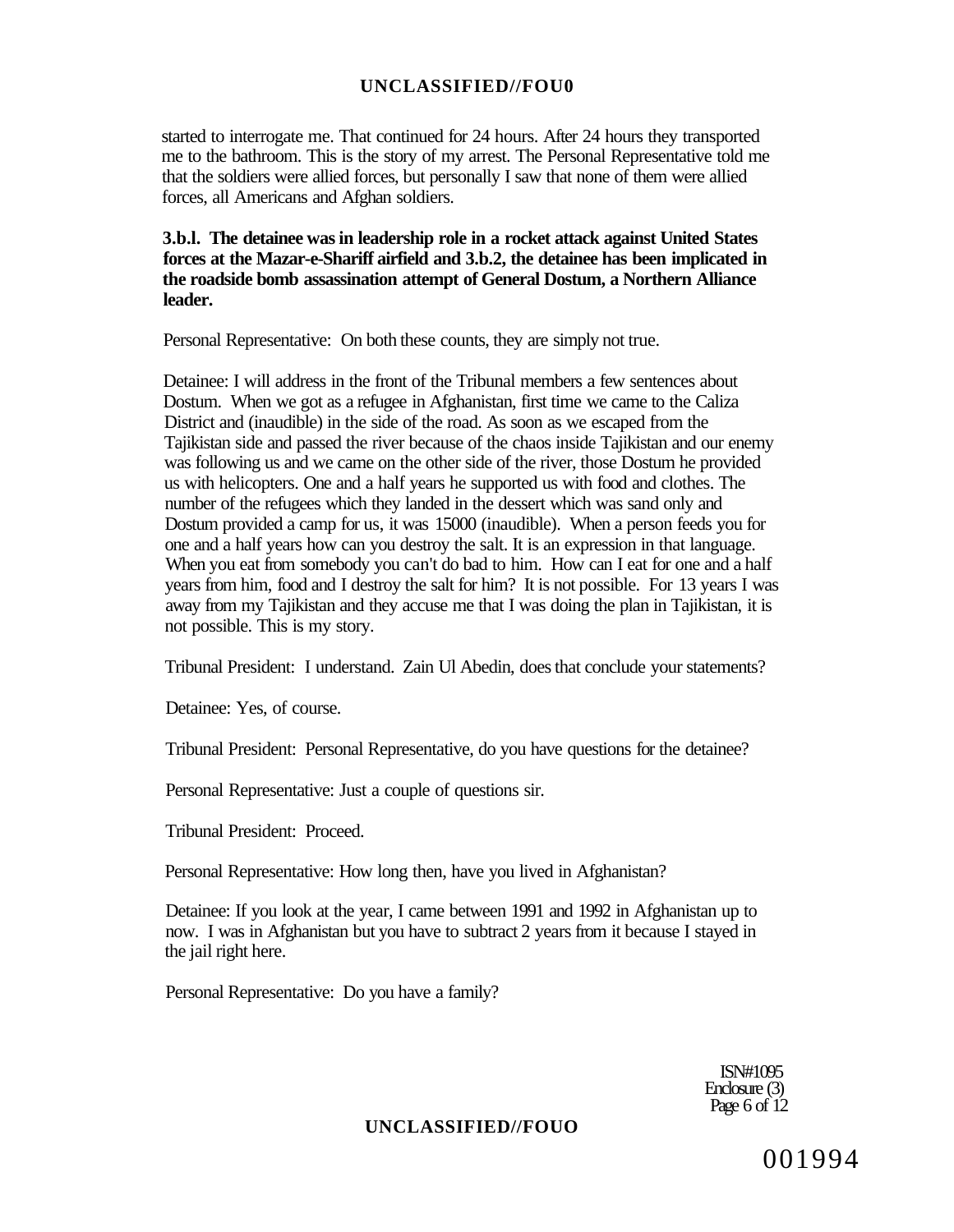Detainee: Yes. In Mazar-e-Shariff. I am engaged, I did the oath for the engagement but I am not married yet.

Personal Representative: And that family lives in? Can you tell us the city again?

Detainee: In Mazar-e-Shariff.

Personal Representative: And do you know who Jumma Jan is?

Detainee: No. At the time I was in the refugee camp, there was a doctor, his name was doctor Jumma. Only Jumma. He was from the camp too. Other than that guy I don't know anybody named Jumma.

Personal Representative: Lastly of all these pieces of evidence that we went over, I don't recall you saying any of these are true, except for the fact that you were captured.

Detainee: On the arresting portion, also there is one mistake that allied forces never arrested me, it was Afghan and Americans and 3 years I drove taxi in that city and all the people know it. And I was invited in the home. I did not do anything wrong by hiding myself in the house, I was driving the taxi.

Tribunal President: I understand.

Personal Representative: Do you believe that the evidence here is evidence against someone else and not yourself?

Detainee: You mean somebody else did this? Humans are everywhere, there are different, but (inaudible).

Personal Representative: Okay. Sir, that's all I have for the Tribunal.

Tribunal President: Recorder, do you have any questions for the detainee?

Recorder: No, sir.

Tribunal President: Does the board have any questions for the detainee?

Member: No, sir.

Member: I understand your point, why would they think it's you if it's not you. Do you know, do you have any idea?

Detainee: Because it's mine. I wasn't hiding in the home. I was driving my car. I could pass you a telephone number from that motel I was transporting the piece. From the village up (inaudible) in their quarters. If I give you the telephone number and I was

> ISN#1095 Enclosure (3) Page 7 of 12

# UNCLASSIFIED//FOUO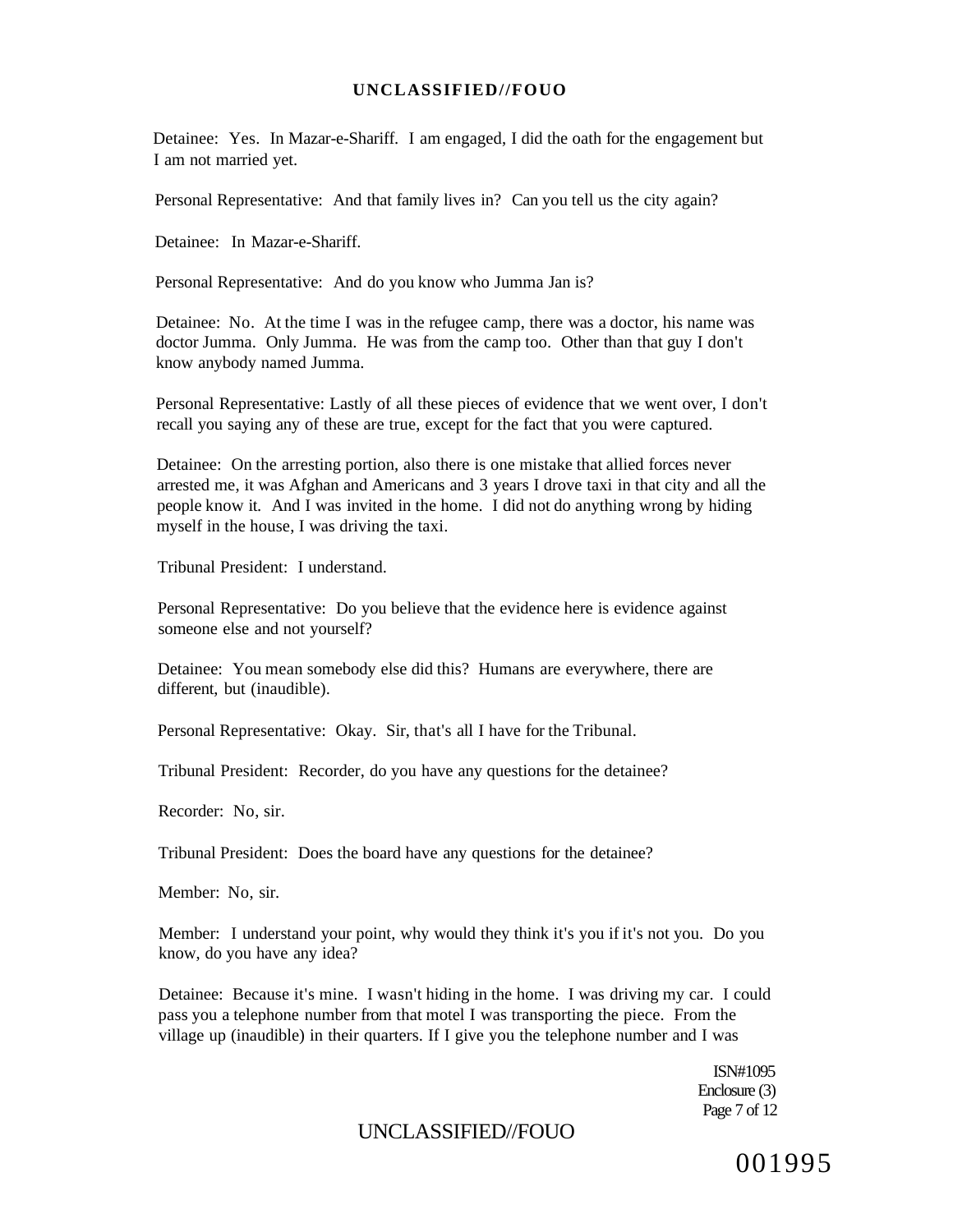staying everyday over there with him and he didn't do that, I am responsible for everything. In two minutes he would give you a response. I was not a (inaudible) in their home, I was working and everybody knows.

Member: So you think the American Forces just arrested the wrong man. Is that what you are telling us?

Detainee: That's true. The people who found me, he is a Tajik, I am a Tajik. That's true the people who found me, that's me they arrested me. But I'm not that name, I don't know what they call me. Jumma Jan. I am not that person. 100% I am not that person, that's why I am saying these allegations are wrong. And whatever they asked me in interrogations, it was all wrong. They were asking me the name of the people, I never hear that name in my life. If you have more questions, I am ready to give you the answer.

Member: Were you a member of the Taliban?

Detainee: I was driving a car.

Member: Were you a member of the Taliban?

Detainee: Whatever you are counting me, that was my job, I was driving the car. If you count me Taliban or not. I was a sick person and I was working in that taxi, thousand Afghanis a piece for my treatment. Isn't that a good reason, I was working to earn some money for my treatment. The doctor was treating me over there, and I gave you the name and what kind of human right is that one? I was working for my health and if you guys all not counting that reason, I was there for that purpose and it means that there is no justice.

Member: The question though requires just a yes or no answer. Were you a member of the Taliban?

Detainee: No.

Member: Were you a member of Hezb-Islami Gulbuddin?

Detainee: No.

Member: Were you a member of al Qaida?

Detainee: No.

Member: Thank you.

Tribunal President: What I.D. did you have when you were arrested?

ISN#1095 Enclosure (3) Page 8 of 12

# UNCLASSIFIED//FOUO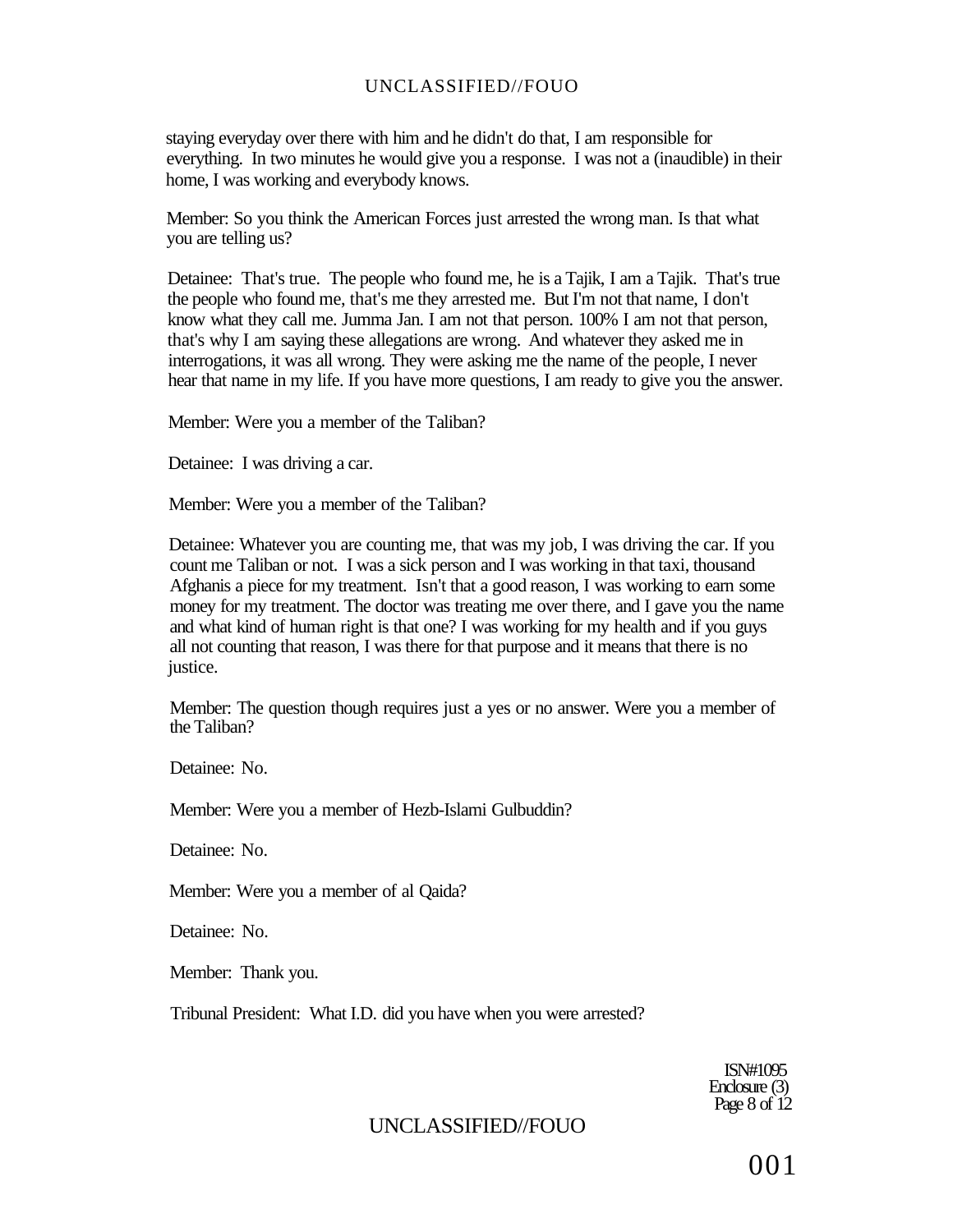Detainee: Whatever I had?

Tribunal President: Yes.

Detainee: In my pocket?

Tribunal President: Yes.

Detainee: At the time of arresting?

Tribunal President: Yes.

Detainee: In my pocket, there was 25 pictures from all my people. From some of my people from the same village. It was a little boy picture also some other peoples picture. Approximately 700 to 800 Afghani new currency also. I also had a pack of cigarettes. I had a notebook, that I was writing my loans from the people that I owed, 500, 600 from the people. All these papers was pictures in my pockets and a few (inaudible) from the car. And that all I had, a pair of clothes and waist coat. That is it

Tribunal President: So, no government or district identification card with your name on it?

Detainee: No, identification with my diver's license and small brown visor of the car, it was over there.

Tribunal President: I understand that you started your own personal business after the taxi, driving a tractor. How long did you have that personal business?

Detainee: Even when I left the taxi I started on the tractor, the tractor belonged to somebody else. Which he had a bus also, but approximately 7 to 8 months I was operating the tractor. But after the tractor, I started to drive the mini bus, which he called "a flying coach".

Tribunal President: That partner, I will call him a partner, the person that owned the other vehicles, can you identify that person? I am asking about the "flying coach" owned by someone else, can you provide that person's name.

Detainee: I confessed this one previously. It's in the file.

Tribunal President: As I have said before we haven't seen the file yet.

Detainee: How come you didn't refer to my file and now you are making judgments?

ISN#1095 Enclosure (3) Page 9 of  $12$ 

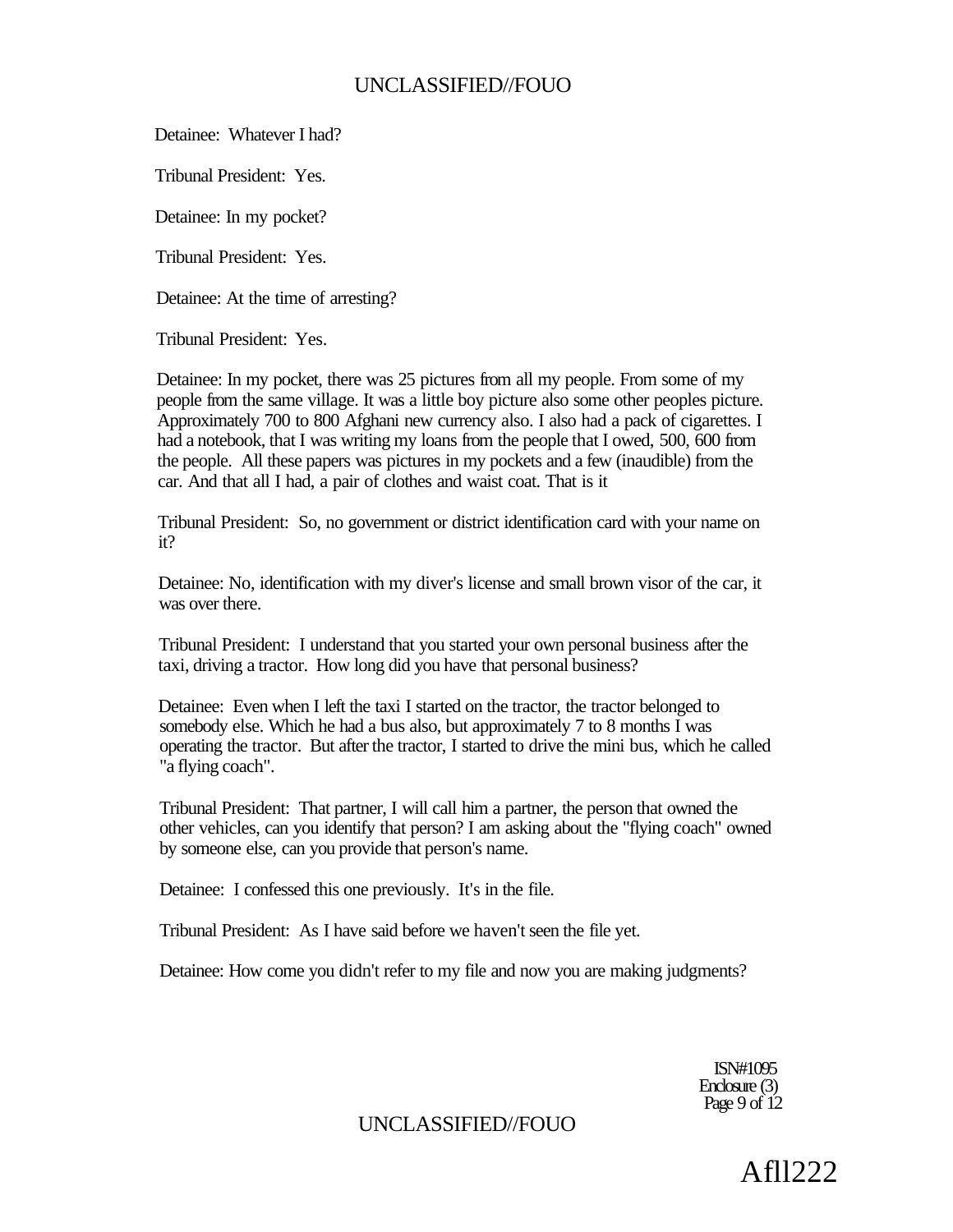Tribunal President: No, I'm not. I am asking for information. This is all I know. You have told us new information today, I would like to know a little more regarding that information, like who this other person was.

Detainee: That's correct, I will give you the name of that person it is no problem for me, but how can you guys not refer to my file and you can't find it from my file and you can't find it from the file. It is not by law, it not logical.

Tribunal President: Well actually I would like to ask why you didn't ask that gentleman to be a witness here today.

Detainee: What did you say please?

Tribunal President: I would like to ask why you wouldn't want that partner to be a witness here today?

Detainee: When you guys read all these lies about me, allegations on me which is not correct and you find it in my file how come you can't find the name of that person from my file?

Tribunal President: Okay, we will refer to the files at a later date and look for that name. Thank you.

Detainee: Your Honor, I gave you the name of the guy. His name is Hajjirasseed.

Tribunal President: Okay.

Detainee: I am very sorry to speak like that in front of you all, but I wonder how come you guys are not allowed to refer to my file and can't find this name? I can't confess all my interrogations again.

Tribunal President: Like I said in the beginning we promised to review all the information and make a determination on your classification as an enemy combatant. You need to understand that we are receiving information in a certain order. Someone else has provided an unclassified summery which you have read and you know that this is your opportunity to tell us what you believe regarding this information and you have done that. And we understand that your statement today, is that you were a taxi driver in Afghanistan for about a year and a half, 2 years before you were arrested on the street. Is that correct?

Detainee: Yes, of course.

Tribunal President: Okay, and my question was again, asking for your partner who I thought would be the closest associate of yours in Afghanistan, would be to testify to the truthfulness of your statement

> . ISN#1095 Enclosure (3) Page 10 of 12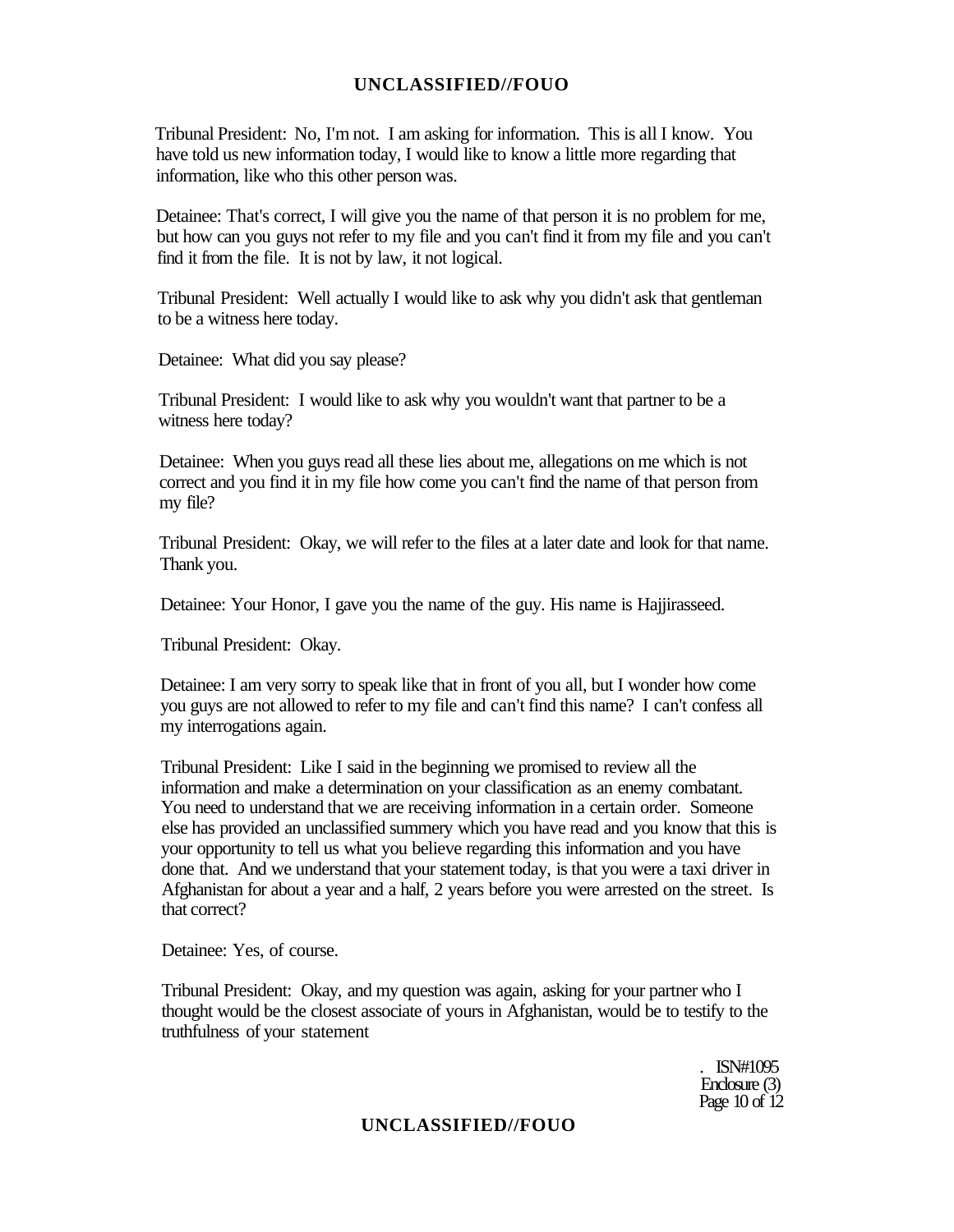Detainee: I can give you more than one witnesses name. The person who I was living in his house and the other people also. But I was disappointed on the one piece of paper and the 2 years, nobody can find the truth and wrongs.

Tribunal President: I also respect that earlier in this hearing that you said that you could name witnesses. I'm sorry, Personal Representative, you have a comment?

Personal Representative: Yes, sir. As we saw from his replies to all the pieces of evidence against him, he did tell me, at that time, that the information was in the file and yes I explained to him that the Tribunal does not look at the file, nor does the Personal Representative before we meet with the individual. Because it gives us both a more objective approach to deliberate the evidence against that side of the story. So regarding the specific asking for witnesses, it is clear he has disputed each and every piece of evidence on the unclassified summery. His story and time in Afghanistan is a lengthy and detailed one. He had no idea what evidence to cause to skew things in his mind far out there, which is why he had asked me for the individual or individuals who had positively identified him, to address what they knew how they identified him and what they were bringing up his allegations. Based on all the information received then he could provide names and numbers, phones locations of anybody the Tribunal would like.

Tribunal President: I understand. Okay, I understand. Do the members have any other questions?

Members: No, sir.

Tribunal President: Personal Representative, do you have any other evidence to present to this Tribunal?

Personal Representative: No, sir.

Tribunal President: Regarding the detainee's earlier request for witness and our earlier discussion, I will reserve the decision on requesting further witnesses after reviewing the files that you have requested. I may reopen this hearing if I determine that it is necessary to clarify any information that you provided regarding and with respect to the government information we have not yet reviewed. Do you understand that?

Detainee: Yes.

Tribunal President: All unclassified evidence having been provided to the Tribunal, this concludes this Tribunal session.

> ISN#1095 Enclosure (3) Page 11 of 12

# UNCLASSIFIED//FOUO

0019S9